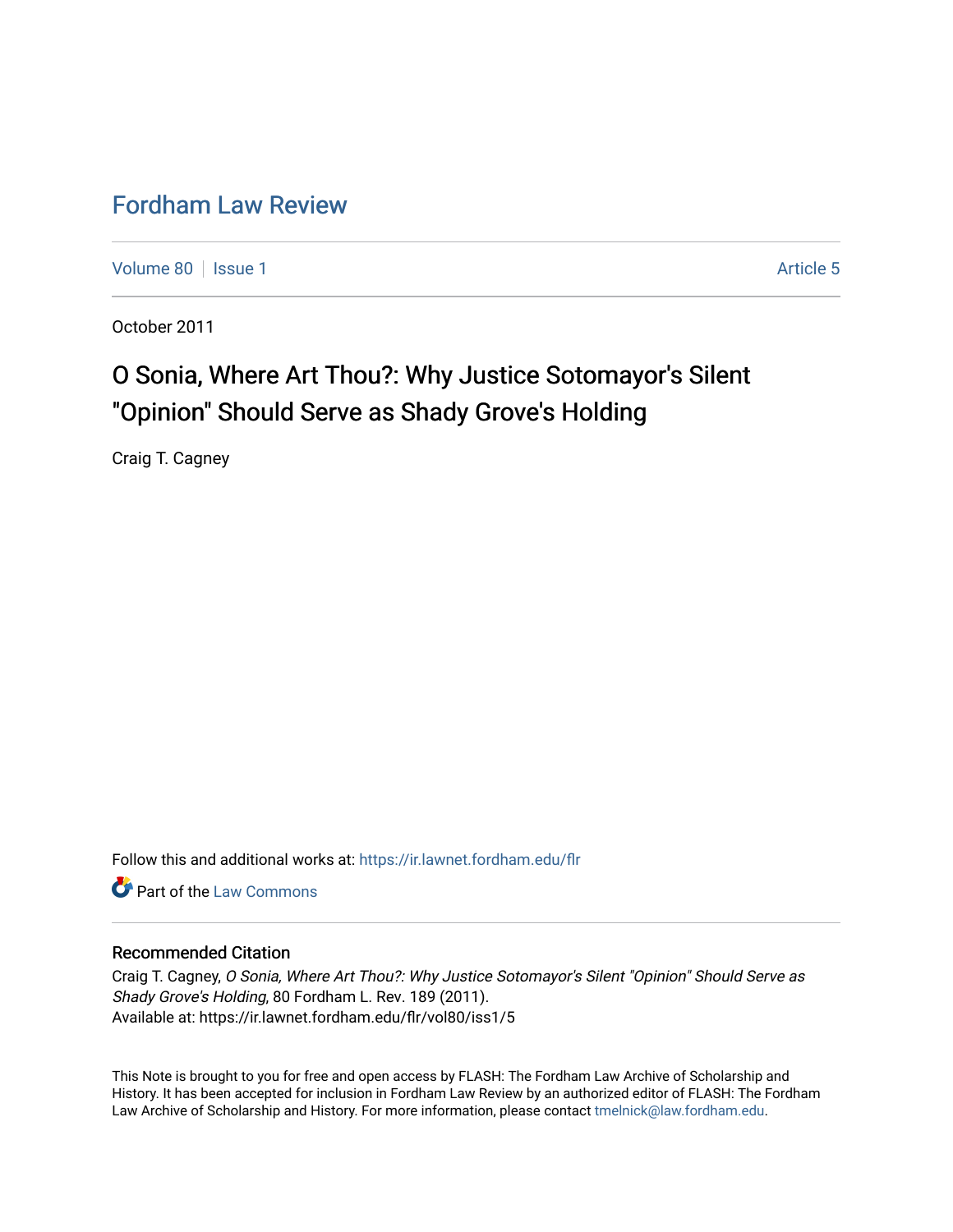# **NOTES**

# **O SONIA, WHERE ART THOU?: WHY JUSTICE SOTOMAYOR'S SILENT "OPINION" SHOULD SERVE AS** *SHADY GROVE***'S HOLDING**

## *Craig T. Cagney*[\\*](#page-1-0)

*Since the Supreme Court decided the case in 1938,* Erie Railroad Co. v. Tompkins *has limited the application of the Federal Rules of Civil Procedure. By changing shape,* Erie *has eluded the Court's attempts to curb its influence for most of the past century. Only recently, in* Shady Grove Orthopedic Associates, P.A. v. Allstate Insurance Co., *did the Court manage to apply a Federal Rule over* Erie*'s contrary command to apply state law, but that decision so divided the Court that no one opinion enjoyed the support of five Justices. The resulting confusion among the lower courts over which should serve as* Shady Grove*'s holding has allowed* Erie *to escape again in a new form. This Note argues that these courts have overlooked Justice Sotomayor's hidden "opinion," which decided* Shady Grove *on the narrowest grounds and would have avoided their conflicting decisions.*

#### TABLE OF CONTENTS

<span id="page-1-0"></span><sup>\*</sup> J.D. Candidate 2012, Fordham University School of Law. B.A. 2006, New York University. I am grateful for the advice and guidance of Professor Marc Arkin and the comments of Professor Howard Erichson. I am indebted to Michael J. Lane for a great many things, but especially for his encouragement to see this Note through to publication. I also owe my eternal gratitude to Courtney Pichard, partially for her occasional help with proofreading and footnoting, but primarily for her endless reserve of love and *nearly* endless reserve of patience. Finally, my parents Larry and Barbara, my brothers Scott, Keith, and Shane, and my sister Blair are owed more thanks than I can fit in a single footnote for their constant and loving support—without them, I would not be where I am today.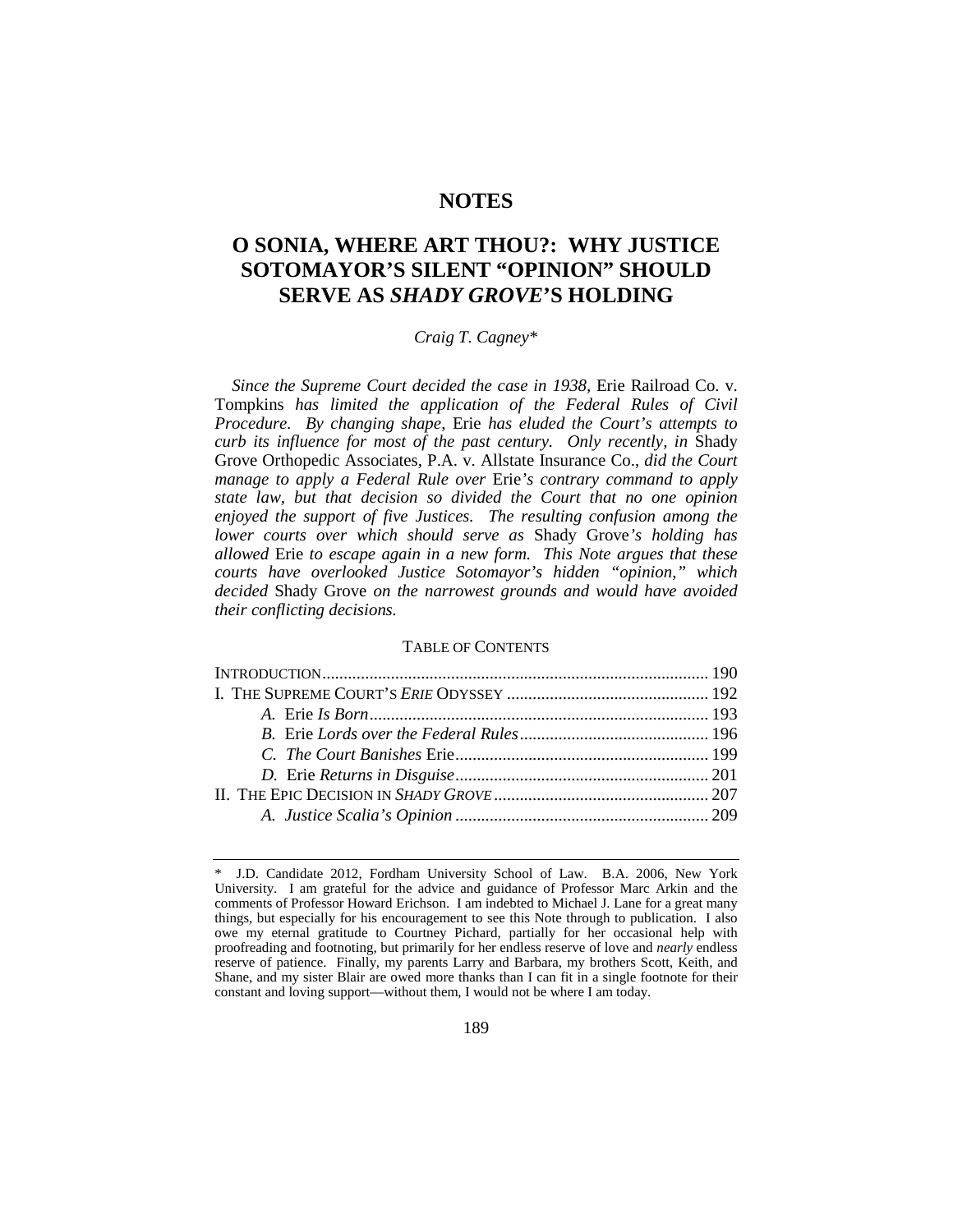#### 190 *FORDHAM LAW REVIEW* [Vol. 80

#### <span id="page-2-8"></span><span id="page-2-0"></span>**INTRODUCTION**

"But all the while the myth of Erie was abuilding, and with it the belief that it carried some special constitutional magic of a sort that transcended ordinary issues of federal power."[1](#page-2-1)

*Erie* is the trickster of federal civil procedure. In mythology and folktales, the trickster character is a shape-shifting entity that bends and breaks conventional rules to beguile his victims and avoid capture.[2](#page-2-2) The nebulous decision in *Erie Railroad Co. v. Tompkins*[3](#page-2-3) has similarly confounded the federal courts. It has left them uncertain as to when they may apply their own procedural rules, and has convinced them at times to displace—and even distort—these rules. Meanwhile, *Erie* has eluded the U.S. Supreme Court's attempts to pin down its meaning and remove this uncertainty. Each time, *Erie* furtively returns in a new form to baffle and mislead the courts.[4](#page-2-4) The Supreme Court's recent decision in *Shady Grove Orthopedic Associates, P.A. v. Allstate Insurance Co.*,[5](#page-2-5) which should have eliminated *Erie*'s influence once and for all, is only the most recent episode of futility in this continuing odyssey.

This epic struggle began nearly a century ago. Pursuant to the authority granted in the Rules Enabling Act [6](#page-2-6) (Enabling Act), eight Supreme Court Justices approved the Federal Rules of Civil Procedure (Federal Rules) as a uniform replacement for the idiosyncratic state procedural rules that the federal courts had previously used.[7](#page-2-7) Soon after these rules were sent to

<span id="page-2-1"></span><sup>1.</sup> John Hart Ely, *The Irrepressible Myth of Erie*, 87 HARV. L. REV. 693, 704–05 (1974).

<span id="page-2-2"></span><sup>2</sup>*. See* STITH THOMPSON, THE FOLKTALE 319–28 (1946). For example, in one folktale from a Native American tribe, the trickster Wemicus attempted to kill his son-in-law, but the son-in-law turned those murderous plans against him. *Id.* at 333. Wemicus avoided his own death by turning into a pike. *Id.*

<span id="page-2-7"></span><span id="page-2-6"></span><span id="page-2-5"></span><span id="page-2-4"></span><span id="page-2-3"></span><sup>3.</sup> 304 U.S. 64 (1938); *see* Henry P. Chandler, *Some Major Advances in the Federal Judicial System 1922–1947*, 31 F.R.D. 307, 503–04 (1963).

<sup>4</sup>*. See infra* note[s 173–](#page-17-0)83 and accompanying text.

<sup>5.</sup> 130 S. Ct. 1431 (2010).

<sup>6.</sup> Ch. 651, 48 Stat. 1064 (1934) (current version at 28 U.S.C. § 2072 (2006)).

<sup>7</sup>*. See* Order of Dec. 20, 1937, 302 U.S. 783 (1937); Chandler, *supra* not[e 3,](#page-2-0) at 503.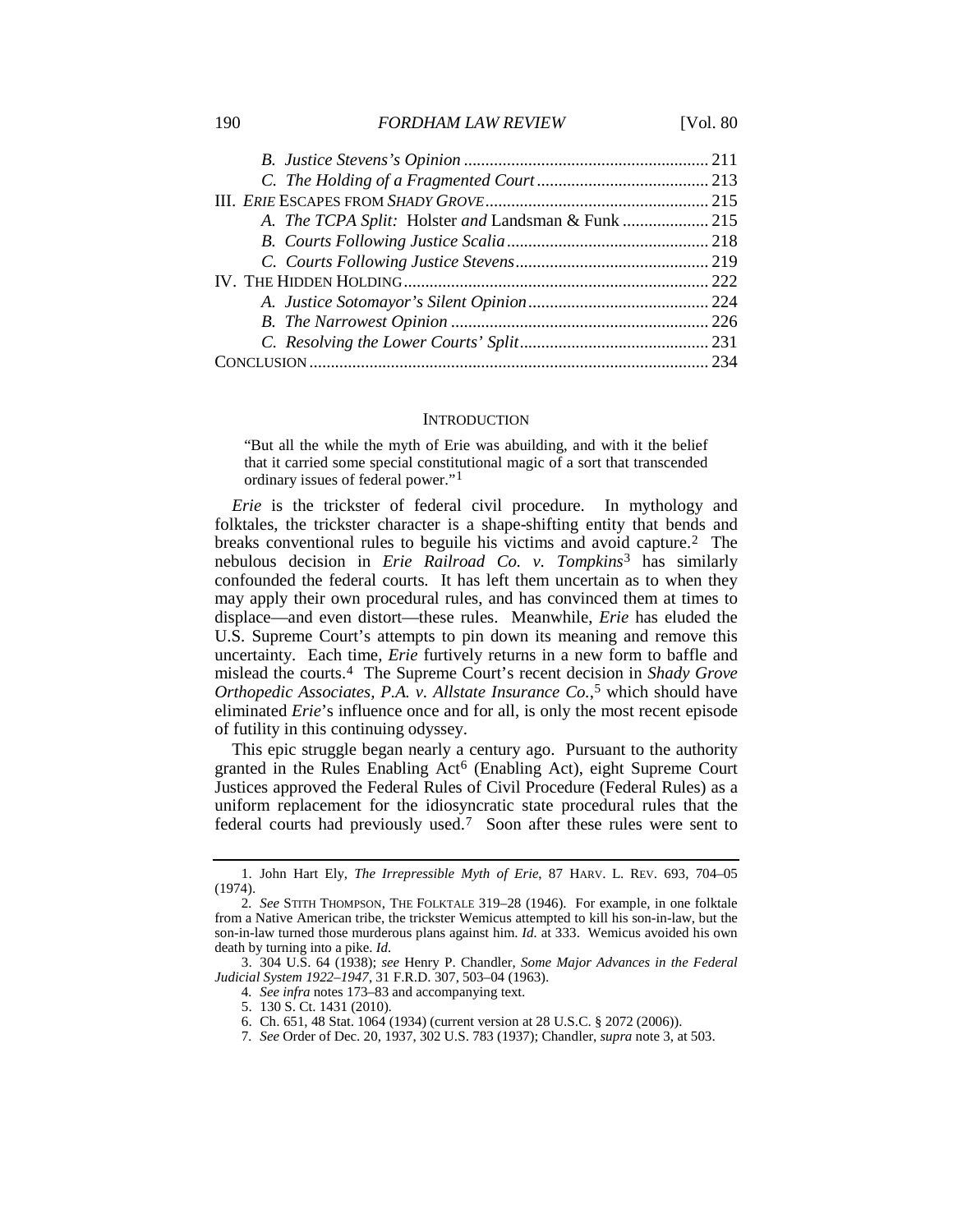<span id="page-3-0"></span>Congress for review, the lone dissenting Justice penned the decision in *Erie*,[8](#page-3-1) which would forever thwart their effectiveness.[9](#page-3-2) *Erie* held that federal courts must apply certain state laws in cases invoking their diversity jurisdiction[.10](#page-3-3) The decision, however, neither identified which state laws must apply, nor clarified whether those laws must also supersede any conflicting Federal Rules.[11](#page-3-4) Because of this ambiguity, hesitant courts only applied a Federal Rule in diversity cases after engaging in a "relatively unguided" *Erie* analysis<sup>[12](#page-3-5)</sup> to determine if they were allowed to do so.<sup>[13](#page-3-6)</sup>

In the ensuing years, the Supreme Court failed to reach a consensus on what *Erie* meant and whether its command superseded Congress's authorization of a uniform system of federal procedure.[14](#page-3-7) When the Court finally did direct federal courts to apply any Federal Rule that directly conflicted with a contrary state law, it later eviscerated that command by construing the Rules narrowly to avoid any such conflict.[15](#page-3-8) The reasoning changed to reflect the Court's various machinations and contortions, but the end result remained the same: *Erie*'s influence survived and federal courts only applied the Federal Rules when *Erie* allowed them to do so.[16](#page-3-9)

In what should have been the climactic end to this epic, the *Shady Grove* Court finally applied a Federal Rule despite *Erie*'s contrary command.[17](#page-3-10) As in every previous episode, however, *Erie* has changed shape and survived. The Supreme Court could only produce an enigmatic decision that left it unclear how a federal court could ever again apply a Federal Rule

<span id="page-3-3"></span>10*. See infra* notes [47](#page-7-0)[–56](#page-8-0) and accompanying text. The federal courts' diversity jurisdiction is invoked when there is complete diversity of citizenship—that is, no plaintiff is from the same state as any defendant—and the dispute involves more than \$75,000. *See* 28 U.S.C. § 1332(a) (2006); Strawbridge v. Curtiss, 7 U.S. (3 Cranch) 267, 267 (1806) (interpreting the predecessor to  $\S$  1332(a) as requiring complete diversity of citizenship). It is usually necessary to invoke the court's diversity jurisdiction to bring a claim created by state law, because the federal courts have separate authority to exercise subject matter jurisdiction over federal questions. *See* 28 U.S.C. § 1331 (2006).

16*. See infra* note[s 173–](#page-17-0)91 and accompanying text.

<span id="page-3-1"></span><sup>8.</sup> *Erie*, 304 U.S. at 69; *see* Chandler, *supra* note [3,](#page-2-0) at 503–04 ("Mr. Justice Brandeis never put in writing his reasons for dissenting . . . . It seems probable that they were related to the philosophy of his decision rendered within a few months in April 1938 in Erie Railroad v. Tompkins.").

<span id="page-3-2"></span><sup>9</sup>*. See* Earl C. Dudley, Jr. & George Rutherglen, *Deforming the Federal Rules: An Essay on What's Wrong with the Recent* Erie *Decisions*, 92 VA. L. REV. 707, 728–30 (2006) (explaining how *Erie* and the Court's early interpretations of its requirements "combined to threaten the integrity of the Federal Rules"); *id.* at 737 (noting that "conflicts between the Federal Rules and state law . . . [remain] the principal arena in which controversies persist under the *Erie* doctrine").

<span id="page-3-4"></span><sup>11</sup>*. See generally* Dudley & Rutherglen, *supra* note [9](#page-3-0) (discussing the influence of *Erie* on pre-*Shady Grove* decisions); *infra* notes [58](#page-8-1)[–64](#page-8-2) and accompanying text.

<sup>12.</sup> Hanna v. Plumer, 380 U.S. 460, 471 (1965).

<span id="page-3-8"></span><span id="page-3-7"></span><span id="page-3-6"></span><span id="page-3-5"></span><sup>13</sup>*. See, e.g.*, Sampson v. Channell, 110 F.2d 754, 756–57 (1st Cir. 1940) (reasoning that classifications of substance and procedure must be reevaluated in light of *Erie*); Francis v. Humphrey, 25 F. Supp. 1, 2–4 (E.D. Ill. 1938) (reasoning that *Erie* restricts the Federal Rules' scope); Summers v. Hearst, 23 F. Supp. 986, 992 (S.D.N.Y. 1938) (deciding that *Erie* could have no effect on the application of an equity rule, a predecessor to the Federal Rules).

<sup>14</sup>*. See generally infra* Part I.

<sup>15</sup>*. See infra* note[s 106–](#page-11-0)29[, 155–](#page-16-0)57 and accompanying text.

<span id="page-3-10"></span><span id="page-3-9"></span><sup>17</sup>*. See infra* note[s 193,](#page-19-0) [203](#page-20-0) and accompanying text.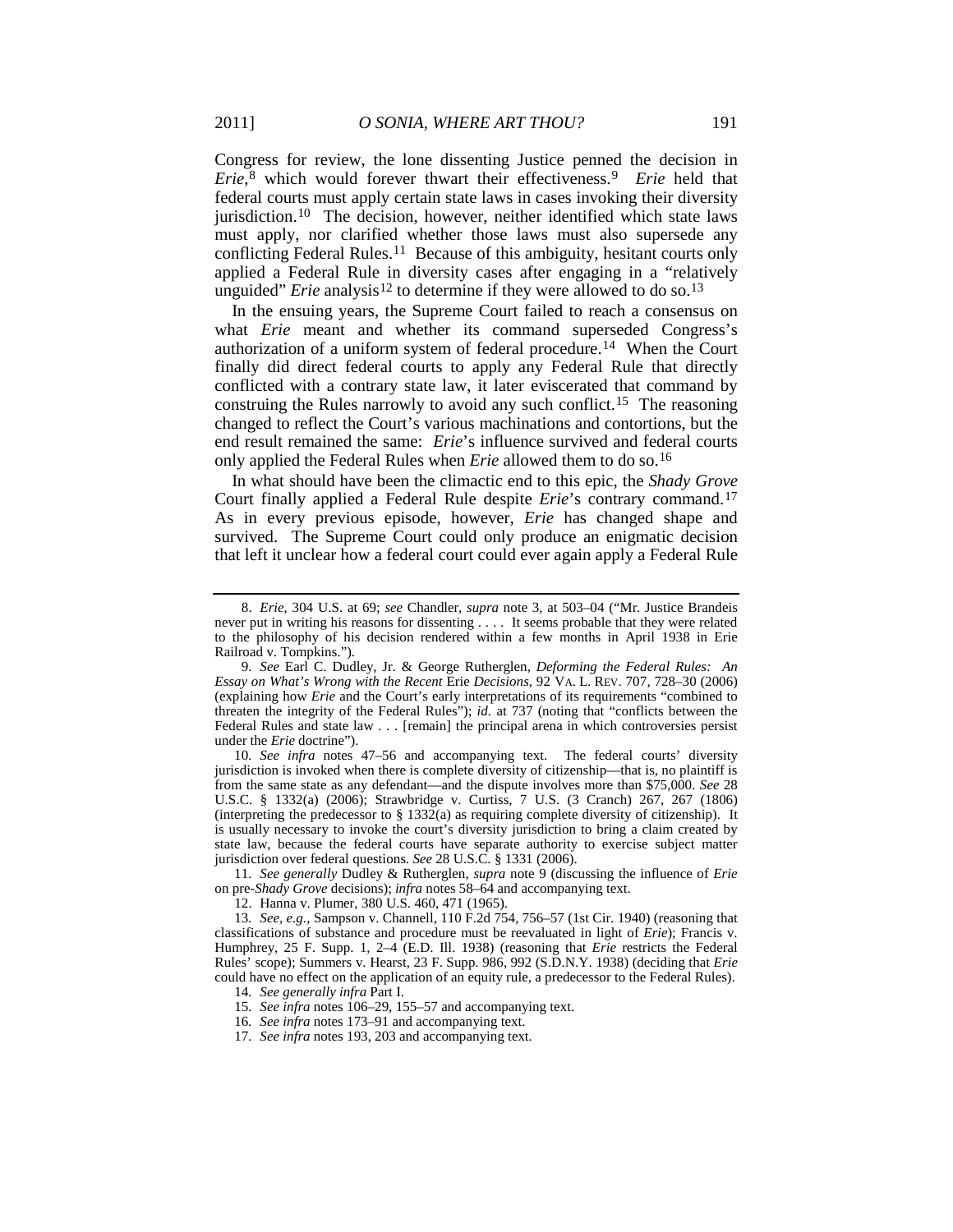against *Erie*'s wishes. A four-Justice plurality and a single concurring Justice formed a tentative majority, but proposed two competing *Erie*-free analyses for determining whether a federal court must apply a Federal Rule or a conflicting state law.[18](#page-4-0) The plurality divided even further when Justice Sonia Sotomayor abandoned a portion of Justice Antonin Scalia's opinion.[19](#page-4-1)

*Shady Grove*'s labyrinthine decision has produced a new split among the lower courts over whether Justice Scalia's plurality opinion or Justice John Paul Stevens's concurring opinion should serve as the effective holding.[20](#page-4-2) Many side with Justice Stevens in continued obeisance to *Erie*'s decree.<sup>[21](#page-4-3)</sup> If one carefully considers Justice Sotomayor's departure from the plurality, however, a hidden third "opinion" emerges from those parts that she joined.[22](#page-4-4) This Note argues that this "opinion" actually decided the case on the narrowest grounds, and should serve as the basis for a clearer Federal Rules analysis that protects their uniformity from *Erie*'s disruptive influence.

This Note consists of four parts. Part I briefly examines the Court's *Erie* and Federal Rules jurisprudence to determine the prevailing precedent before *Shady Grove*. Part II presents Justices Scalia's and Stevens's positions in *Shady Grove* and analyzes each to determine whether it could serve as the Court's holding under the *Marks v. United States* [23](#page-4-5) doctrine. Part III examines the lower court decisions that have followed both Justices Scalia's and Stevens's tests in factual contexts similar to those in *Shady Grove*. Part IV argues that Justice Sotomayor's decision not to join part of the plurality opinion created a third approach, which would have avoided these lower courts' conflicting decisions and should be followed as *Shady Grove*'s effective holding in the future.

#### I. THE SUPREME COURT'S *ERIE* ODYSSEY

This part examines how the Federal Rules became entangled with the *Erie* doctrine and discerns which decisions served as the governing precedent before *Shady Grove*. Part I.A begins by analyzing *Erie*, which effectively held that federal courts must apply state substantive law in diversity cases, but mysteriously ignored that holding's implications for the

<sup>18</sup>*. See infra* Part II.

<sup>19</sup>*. See infra* not[e 227](#page-22-0) and accompanying text; *see also infra* Part IV.

<sup>20</sup>*. See infra* Part III.

<sup>21</sup>*. See infra* Part III.C; *see also infra* note[s 369–](#page-35-0)71 and accompanying text.

<span id="page-4-4"></span><span id="page-4-3"></span><span id="page-4-2"></span><span id="page-4-1"></span><span id="page-4-0"></span><sup>22.</sup> This Note refers to Parts II.A, B, and D of Justice Scalia's opinion as Justice Sotomayor's "opinion" because she was the only member of the plurality who joined only these parts. *See* Shady Grove Orthopedic Assocs., P.A. v. Allstate Ins. Co., 130 S. Ct. 1431, 1436 (2010)*.* Although Chief Justice John Roberts and Justices Scalia and Clarence Thomas also joined Parts II.A, B, and D, *see id.*, this Note argues that joining Part II.C indicates that they share a broader understanding of the Enabling Act's authorization, *see infra* Part IV. Reading Parts II.A, B, and D in isolation, as Justice Sotomayor would have, reveals a narrower understanding. *See id.*

<span id="page-4-5"></span><sup>23.</sup> 430 U.S. 188 (1977). The *Marks* doctrine helps lower courts determine the Court's effective holding "[w]hen a fragmented Court decides a case and no single rationale explaining the result enjoys the assent of five Justices." *Id.* at 193.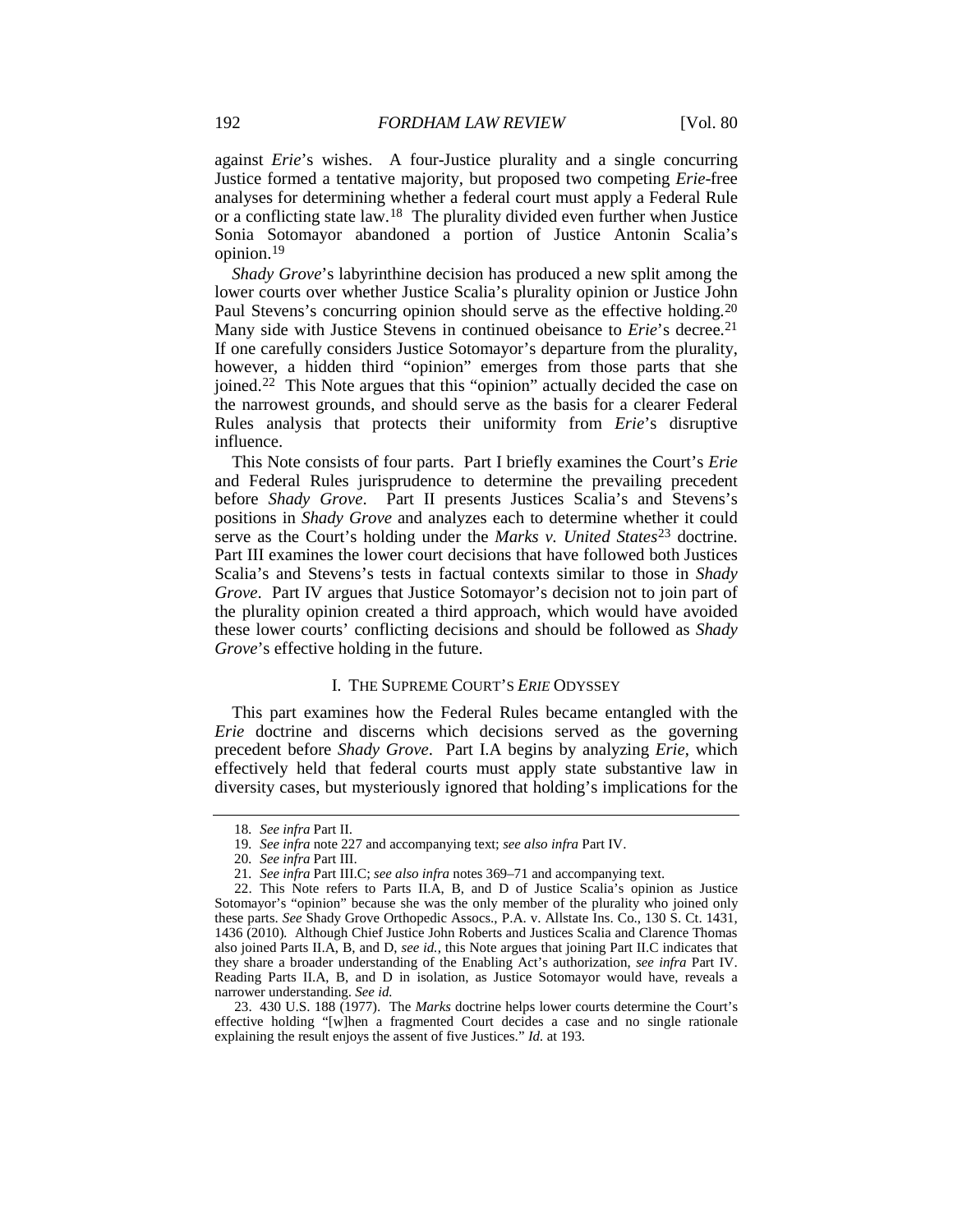pending Federal Rules.[24](#page-5-1) This part then surveys the Court's episodic attempts to eliminate *Erie*'s disruptive influence over the Federal Rules. Part I.B examines the decisions before *Hanna v. Plumer*<sup>[25](#page-5-2)</sup> in which the Court only applied a Federal Rule if *Erie* did not require the state law to apply.[26](#page-5-3) Part I.C describes *Hanna*'s attempt to abrogate that rule by insisting that the Enabling Act, and not *Erie*, governed the validity of the Federal Rules[.27](#page-5-4) Part I.D explains how *Erie* transformed into a "sensitivity to important state interests,"[28](#page-5-5) which convinced the Court to interpret the Rules narrowly when *Erie* required state law to apply.[29](#page-5-6)

#### <span id="page-5-15"></span><span id="page-5-0"></span>*A.* Erie *Is Born*

*Erie*'s first trick was its own birth. That decision unpredictably inverted the federal courts' previous practice of applying federal substantive law and state procedural rules.<sup>30</sup> The distinction between substantive and The distinction between substantive and procedural law was the product of two laws originally passed in 1789: the Conformity  $Act^{31}$  $Act^{31}$  $Act^{31}$  and the Rules of Decision Act.<sup>32</sup> Under both the original Conformity Act, which required "static conformity" with the rules as they existed in 1789, and its more flexible successors, each federal court had to utilize the procedural rules of the state in which it sat.<sup>33</sup> The Rules of Decision Act similarly commanded that "the laws of the several states, except where [federal law] shall otherwise require or provide, shall be regarded as rules of decision in trials at common law in the courts of the United States."[34](#page-5-11) The Supreme Court in *Swift v. Tyson*,[35](#page-5-12) however, construed "the laws of the several states" to mean only state statutes and laws affecting uniquely local matters, but not substantive areas of the common law, like contracts and torts.<sup>[36](#page-5-13)</sup> The Court held that the federal

29*. See infra* note[s 173–](#page-17-0)91 and accompanying text.

<span id="page-5-7"></span><span id="page-5-6"></span>30*. See* Stephen B. Burbank, *The Rules Enabling Act of 1934*, 130 U. PA. L. REV. 1015, 1036 (1982); Dudley & Rutherglen, *supra* note [9,](#page-3-0) at 719.

31. Process (Conformity) Act of 1789, ch. 21, 1 Stat. 93 (repealed 1828).

<span id="page-5-9"></span><span id="page-5-8"></span>32. Judiciary Act of 1789, ch. 20, § 34, 1 Stat. 73, 92 (1789) (current version at 28 U.S.C. § 1652 (2006)).

<span id="page-5-10"></span>33. 4 CHARLES ALAN WRIGHT & ARTHUR R. MILLER, FEDERAL PRACTICE & PROCEDURE § 1002, at 11 (3d ed. 2002 & Supp. 2011); Burbank, *supra* note [30,](#page-5-0) at 1037; *see also* Conformity Act of 1872, ch. 255, § 5, 17 Stat. 196 (superseded by Federal Rules of Civil Procedure 1938 and repealed 1948) (allowing conformity, "as near as may be," with the current state procedural laws); Conformity Act of 1842, ch. 109, 5 Stat. 499 (superseded 1872) (extending 1828 Act to include states admitted after 1828); Conformity Act of 1828, ch. 68, § 1, 4 Stat. 278 (superseded 1842) (allowing federal courts to conform with procedure used by states in 1828).

34. Ch. 20, § 34, 1 Stat. at 92.

35. 41 U.S. (16 Pet.) 1 (1842).

<span id="page-5-13"></span><span id="page-5-12"></span><span id="page-5-11"></span>36*. See id.* at 18; 17A JAMES WM. MOORE ET AL., MOORE'S FEDERAL PRACTICE § 124.01[1], at 124-8 (3d ed. 2011).

<span id="page-5-14"></span><sup>24</sup>*. See infra* notes [58](#page-8-1)[–64](#page-8-2) and accompanying text.

<sup>25.</sup> 380 U.S. 460 (1965).

<sup>26</sup>*. See infra* note[s 95,](#page-11-1) [98](#page-11-2)[–99](#page-11-3) and accompanying text.

<sup>27</sup>*. See infra* note[s 106–](#page-11-0)08 and accompanying text.

<span id="page-5-5"></span><span id="page-5-4"></span><span id="page-5-3"></span><span id="page-5-2"></span><span id="page-5-1"></span><sup>28.</sup> Gasperini v. Ctr. for Humanities, Inc., 518 U.S. 415, 427 n.7 (1996); *see infra* notes [119–](#page-13-0)30[, 154–](#page-16-1)62, [167–](#page-17-1)72 and accompanying text.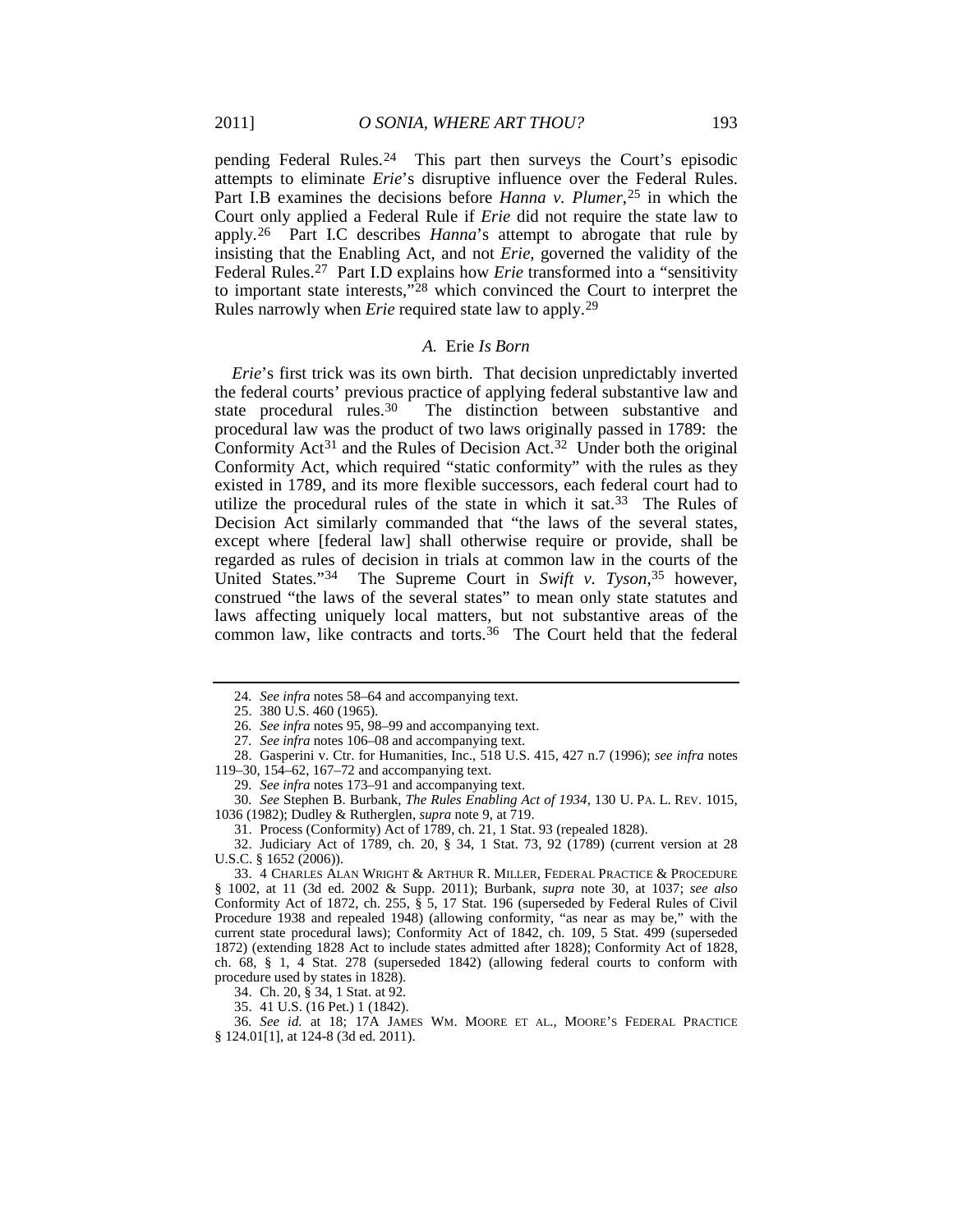courts could determine the substantive common law for themselves.<sup>[37](#page-6-1)</sup> Thus, under the Conformity Acts and *Swift*'s interpretation of the Rules of Decision Act, the federal courts applied federal substantive common law and state procedural rules in diversity actions[.38](#page-6-2)

<span id="page-6-0"></span>This scheme began to change in 1934.<sup>[39](#page-6-3)</sup> Even under the more flexible Conformity Act of 1872,<sup>[40](#page-6-4)</sup> federal courts "continued to operate in an atmosphere of uncertainty and confusion" when determining each state's procedural rules.[41](#page-6-5) Reformers pushed for a uniform, national set of rules for all federal courts.<sup>42</sup> In response to this reform movement, Congress passed the Enabling Act<sup>[43](#page-6-7)</sup> in 1934, which authorized the Supreme Court "to prescribe, by general rules . . . the practice and procedure in civil actions at law," but included the crucial limitation that "[s]aid rules shall neither abridge, enlarge, nor modify the substantive rights of any litigant."[44](#page-6-8) Pursuant to the Enabling Act's authorization, the Supreme Court commissioned an Advisory Committee to draft the new procedural rules in 1935 and adopted the final draft in December 1937[.45](#page-6-9) Because the

<span id="page-6-11"></span><span id="page-6-10"></span><span id="page-6-1"></span><sup>37</sup>*. Swift*, 41 U.S. (16 Pet.) at 18; *see* 17A MOORE, *supra* note [36,](#page-5-14) § 124.01[1], at 124-8. For example, in the negligence action in *Erie*, both of the lower federal courts decided the proper duty of care for themselves and did not consider Pennsylvania's negligence law. *See* Erie R.R. Co. v. Tompkins, 304 U.S. 64, 70 (1938).

<span id="page-6-2"></span><sup>38</sup>*. See* Dudley & Rutherglen, *supra* note [9,](#page-3-0) at 719; Stephen N. Subrin, *How Equity Conquered Common Law: The Federal Rules of Civil Procedure in Historical Perspective*, 135 U. PA. L. REV. 909, 930 & n.115 (1987).

<span id="page-6-3"></span><sup>39</sup>*. See* Rules Enabling Act, ch. 651, 48 Stat. 1064 (1934) (current version at 28 U.S.C. § 2072 (2006)) (authorizing the Supreme Court to promulgate federal rules of procedure).

<span id="page-6-4"></span><sup>40.</sup> Ch. 255, § 5, 17 Stat. 197 (superseded by Federal Rules of Civil Procedure 1938 and repealed 1948); *see* 4 WRIGHT & MILLER, *supra* note [33,](#page-5-15) § 1002, at 15–16. In addition to allowing conformity to current state procedural rules, the 1872 Act also allowed federal courts to conform "'as near as may be'" to state practices, which the courts used to develop their own procedural rules for the state. *Id.* § 1002, at 16 (quoting Conformity Act of 1872, ch. 255, § 5).

<sup>41.</sup> 4 WRIGHT & MILLER, *supra* note [33,](#page-5-15) § 1002, at 16.

<sup>42</sup>*. Id.*; Burbank, *supra* not[e 30,](#page-5-0) at 1035–36, 1040–42; Subrin, *supra* note [38,](#page-6-0) at 943–44. 43. Ch. 651, 48 Stat. 1064.

<span id="page-6-8"></span><span id="page-6-7"></span><span id="page-6-6"></span><span id="page-6-5"></span><sup>44</sup>*. Id.* § 1; *see* 4 WRIGHT & MILLER, *supra* note [33,](#page-5-15) § 1003, at 22 n.11; Burbank, *supra* note [30,](#page-5-0) at 1095–97. According to Professor Stephen Burbank, the drafters of the Enabling Act did not intend for the "substantive right" restriction to protect state interests. *See id.* at 1112. After all, the Enabling Act was passed while the courts still applied federal substantive law. *See id.* at 1109. The drafters only intended for it to "emphasize a restriction inherent in the use of the word 'procedure' in the first sentence" and not to "perform any additional function." *Id.* at 1108. Professor Burbank argued that the provision only served to clarify the "allocat[ion] [of] lawmaking power between the Supreme Court as rulemaker and Congress," *id.* at 1106, to prevent the Court from using its rulemaking power to create substantive law, *id.* at 1124–25; *cf.* Sibbach v. Wilson & Co., 312 U.S. 1, 10 (1941) (characterizing the Enabling Act's limitation as preventing the Court from altering substantive rights "in the guise of regulating procedure"); Erie R.R. Co. v. Tompkins, 304 U.S. 64, 78 (1938) (reasoning that the Constitution does not grant to either Congress or the federal courts the "power to declare substantive rules of common law applicable in a State").

<span id="page-6-9"></span><sup>45</sup>*. See* 4 WRIGHT & MILLER, *supra* not[e 33,](#page-5-15) § 1004, at 25–29; Chandler, *supra* not[e 3,](#page-2-0) at 491–98. The long delay was based in part on disagreements on the form of certain rules, such as whether a lawsuit should commence with the filing of a complaint or upon service of process. Chandler, *supra* note [3,](#page-2-0) at 496–97. The Committee eventually decided that the filing of a complaint should commence a lawsuit based on the majority preference of the committee members. *Id.* at 497; *cf.* FED. R. CIV. P. 3 ("A civil action is commenced by filing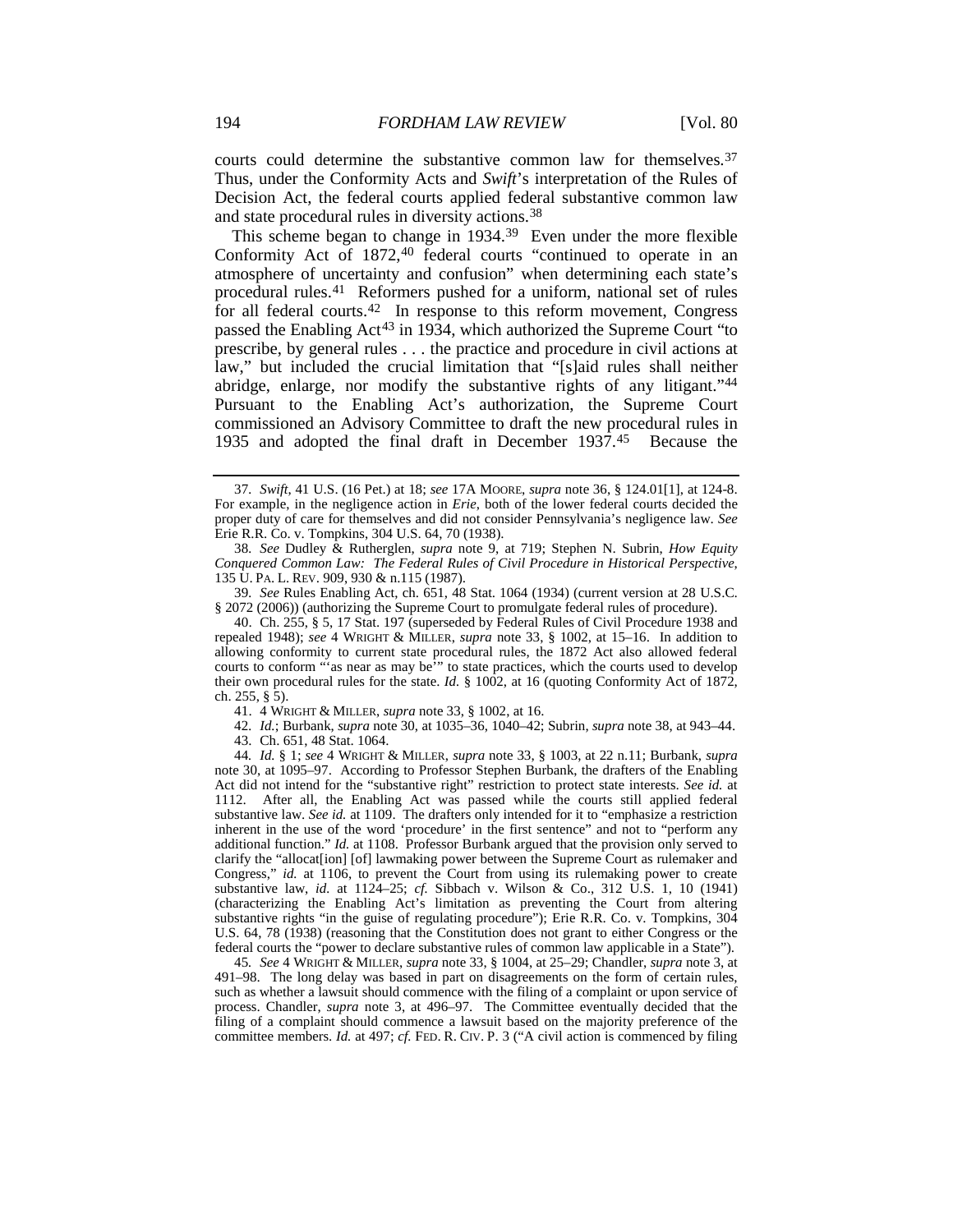proposed Federal Rules would apply to actions in both law and equity, they had to be sent to Congress for review before they became effective.<sup>[46](#page-7-2)</sup>

<span id="page-7-1"></span><span id="page-7-0"></span>While the Federal Rules were under review, the Supreme Court heard the landmark case of *Erie Railroad Co. v. Tompkins*.[47](#page-7-3) Even though neither party had argued for the Court to overrule *Swift*, it did just that and unpredictably abandoned that nearly century-old interpretation of the Rules of Decision Act.[48](#page-7-4) Harry Tompkins had filed a negligence action in the U.S. District Court for the Southern District of New York against the Erie Railroad, after one of its train doors hit him and severed his arm in Pennsylvania.[49](#page-7-5) Tompkins could recover damages against the railroad only if it had owed him a duty of care.[50](#page-7-6) Both the district court and the Second Circuit had held that federal common law imposed a duty on the railroad and awarded damages to Tompkins.<sup>51</sup> The Supreme Court surprisingly reversed, holding that "[t]here [was] no federal general common law."[52](#page-7-8)

<span id="page-7-13"></span><span id="page-7-12"></span>Overruling *Swift*, the Court decided that the "law of the several states" in the Rules of Decision Act referred to both state statutes and state common law.[53](#page-7-9) *Swift*, the Court reasoned, had intended to promote a uniform national common law, but in doing so assumed a power to decree a substantive common law that the Constitution did not grant.<sup>54</sup> Furthermore, states had persisted in interpreting the common law for themselves and the resulting discrepancies between state and federal common law afforded diverse litigants an unfair choice that did not exist for litigants who could not invoke the federal courts' diversity jurisdiction.<sup>[55](#page-7-11)</sup> To prevent this disparity, the Court reasoned that federal courts must apply state law where

46. Chandler, *supra* note [3,](#page-2-0) at 491, 505.

<span id="page-7-5"></span><span id="page-7-4"></span><span id="page-7-3"></span><span id="page-7-2"></span>48*. See* Allan Ides, *The Supreme Court and the Law to Be Applied in Diversity Cases: A Critical Guide to the Development and Application of the* Erie *Doctrine and Related Problems*, 163 F.R.D. 19, 24–25 (1995).

50*. Erie*, 304 U.S. at 69.

51*. Id.* at 70.

53*. Erie*, 304 U.S. at 78; *see* 17A MOORE, *supra* not[e 36,](#page-5-14) § 124.01[1], at 124-9.

<span id="page-7-10"></span><span id="page-7-9"></span><span id="page-7-8"></span><span id="page-7-7"></span><span id="page-7-6"></span>54*. Erie*, 304 U.S. at 74–75, 78–80; *see* 17A MOORE, *supra* note [36,](#page-5-14) § 124.01[1], at 124-9; Ides, *supra* note [48,](#page-7-1) at 26. Justice Brandeis suggested that the new interpretation of the Rules of Decision Act was constitutionally mandated, but most commentators regard this reasoning as a non-binding dictum because reinterpreting that statute was sufficient to decide the case. *See* 17A MOORE, *supra* note [36,](#page-5-14) § 124.01[01], at 124-9 & n.7; Charles E. Clark, *State Law in the Federal Courts: The Brooding Omnipresence of* Erie v. Tompkins, 55 YALE L.J. 267, 278 (1946); Ely, *supra* note [1,](#page-2-8) at 702–04. Still, Brandeis's language suggested that *Erie* was a constitutional definition of the boundary between federal and state authority and might explain why courts have applied that doctrine to the Federal Rules. *See, e.g.*, Francis v. Humphrey, 25 F. Supp. 1, 4 (E.D. Ill. 1938) (reasoning that a Federal Rule that would affect state substantive rights "is beyond the constitutional power of both the federal courts and of Congress" (citing *Erie*, 304 U.S. at 78)); Ely, *supra* note [1,](#page-2-8) at 704–06.

<span id="page-7-11"></span>55*. Erie*, 304 U.S. at 74–75; *see* 17A MOORE, *supra* note [36,](#page-5-14) § 124.01[1], at 124-9 to -10; Ides, *supra* not[e 48,](#page-7-1) at 26.

a complaint with the court."). The Committee noted, however, that the Enabling Act may not authorize the Federal Rules to toll a state's statute of limitations upon the filing of a complaint. *See* Burbank, *supra* note [30,](#page-5-0) at 1158; *cf. infra* notes [90–](#page-10-0)[95,](#page-11-1) [121–](#page-13-1)29 (discussing the Court's decisions on whether Federal Rule 3 tolls a state's statute of limitations).

<sup>47.</sup> 304 U.S. 64 (1938).

<sup>49</sup>*. Erie*, 304 U.S. at 69; *see* Ides, *supra* not[e 48,](#page-7-1) at 19.

<sup>52</sup>*. Id.* at 78; *see* 17A MOORE, *supra* not[e 36,](#page-5-14) § 124.01[1], at 124-9.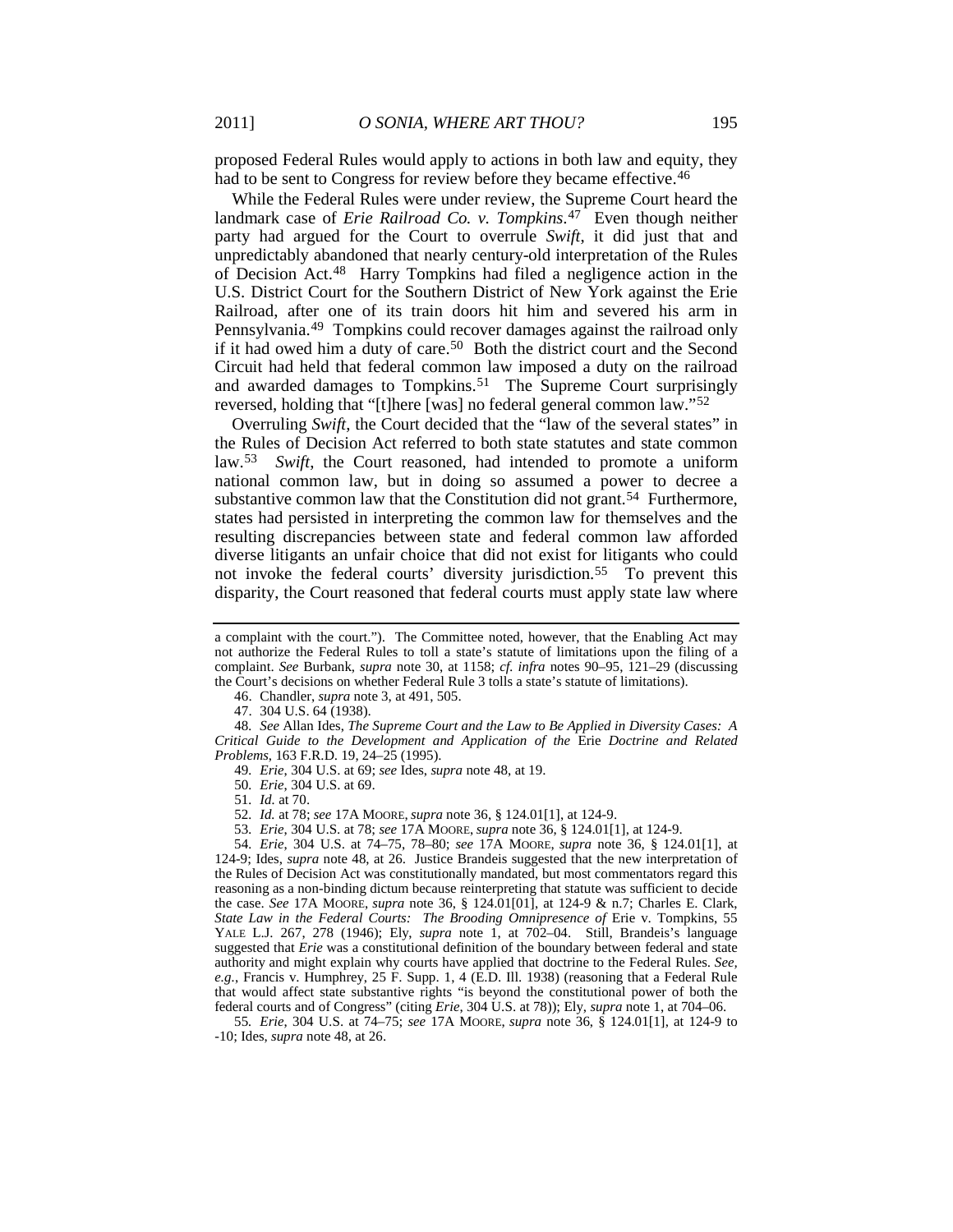<span id="page-8-0"></span>neither the Constitution nor a federal statute governed the issues before them.[56](#page-8-4)

<span id="page-8-1"></span>The decision did not qualify this broad command.<sup>57</sup> Justice Louis Brandeis, *Erie*'s author and the lone dissenter to the Federal Rules' adoption,[58](#page-8-6) did not expressly preserve federal authority over procedure, nor did he mention the new, pending Federal Rules.<sup>59</sup> Only Justice Stanley Forman Reed, in a concurring opinion, argued that "[t]he line between procedural and substantive law is hazy but no one doubts federal power over procedure."<sup>60</sup> Perhaps because it reversed *Swift*,<sup>[61](#page-8-9)</sup> or possibly because earlier decisions had ruled that the Rules of Decision Act did not govern procedural law,[62](#page-8-10) *Erie* was commonly and quickly understood only to require the application of state substantive law[.63](#page-8-11) With only conventional wisdom defining the scope of its authority, *Erie* posed an immediate threat to the Federal Rules, which had no authority under the Enabling Act to affect substantive rights[.64](#page-8-12)

#### <span id="page-8-19"></span><span id="page-8-3"></span><span id="page-8-2"></span>*B.* Erie *Lords over the Federal Rules*

The first challenge to the Rules reached the Supreme Court in 1941 in *Sibbach v. Wilson & Co.*[65](#page-8-13) In response to Hertha Sibbach's personal injury suit, Wilson had moved for a court order requiring a physical examination of her injuries, pursuant to Federal Rule 35.[66](#page-8-14) Because Illinois law prohibited such mandatory exams, <sup>[67](#page-8-15)</sup> Sibbach refused to comply with the court's order.[68](#page-8-16) She claimed that Rule 35 abridged her substantive right to be free from such exams, in violation of the Enabling Act,[69](#page-8-17) and that *Erie* required the court to apply Illinois law.[70](#page-8-18) Adopting the popular

60*. Erie*, 304 U.S. at 92 (Reed, J., concurring).

<span id="page-8-9"></span><span id="page-8-8"></span>61*. See, e.g.*, Francis v. Humphrey, 25 F. Supp. 1, 2–4 (E.D. Ill. 1938) (explaining that *Erie* had inverted the *Swift* scheme and, "legally speaking, 'turned the world upside down'").

<sup>56</sup>*. Erie*, 304 U.S. at 77–78; *see* 17A MOORE, *supra* note [36,](#page-5-14) § 124.01[1], at 124-9.

<sup>57</sup>*. See* 17A MOORE, *supra* note [36,](#page-5-14) § 124.01[1], at 124-10.

<span id="page-8-6"></span><span id="page-8-5"></span><span id="page-8-4"></span><sup>58</sup>*. See* Order of Dec. 20, 1937, 302 U.S. 783 (1937) (noting Justice Brandeis's dissent); Chandler, *supra* note [3,](#page-2-0) at 503–04.

<span id="page-8-7"></span><sup>59</sup>*. See* 17A MOORE, *supra* note [36,](#page-5-14) § 124.01[1], at 124-10; Ely, *supra* note [1,](#page-2-8) at 708 & n.80.

<span id="page-8-10"></span><sup>62</sup>*. See* Wayman v. Southard, 23 U.S. (10 Wheat.) 1, 26 (1825) (holding that the Rules of Decision Act "has no application to the practice of the Court"); Brief for Respondent at 12–15, Sibbach v. Wilson & Co., 312 U.S. 1 (1941) (No. 28), 1910 WL 21010, at \*12–15 (citing *Wayman* and asserting that *Erie* governed only substantive law because it only interpreted the Rules of Decision Act).

<span id="page-8-11"></span><sup>63</sup>*. See Erie*, 304 U.S. at 92 (Reed, J., concurring); 17A MOORE, *supra* note [36,](#page-5-14) § 124.01[1], at 124-10; Clark, *supra* note [54,](#page-7-12) at 288; Charles E. Clark, *The Tompkins Case and the Federal Rules*, 1 F.R.D. 417, 417–18 (1940).

<span id="page-8-14"></span><span id="page-8-13"></span><span id="page-8-12"></span><sup>64</sup>*. See generally* Clark, *supra* note [63](#page-8-3) (discussing concerns about *Erie*'s potential impact on the Federal Rules immediately after that case was decided).

<sup>65.</sup> 312 U.S. 1, 4 (1941); *see* Ides, *supra* not[e 48,](#page-7-1) at 29.

<sup>66</sup>*. Sibbach*, 312 U.S. at 4 (citing FED. R. CIV. P. 35).

<sup>67</sup>*. Id.* at 7. 68*. Id.* at 10–11.

<sup>69</sup>*. Id.*

<span id="page-8-18"></span><span id="page-8-17"></span><span id="page-8-16"></span><span id="page-8-15"></span><sup>70</sup>*. See* Supplemental Brief of Petitioner at 9–10, *Sibbach*, 312 U.S. 1 (No. 28), 1910 WL 21009, at \*9–10. Although the Court did not reference *Erie* in its decision, both parties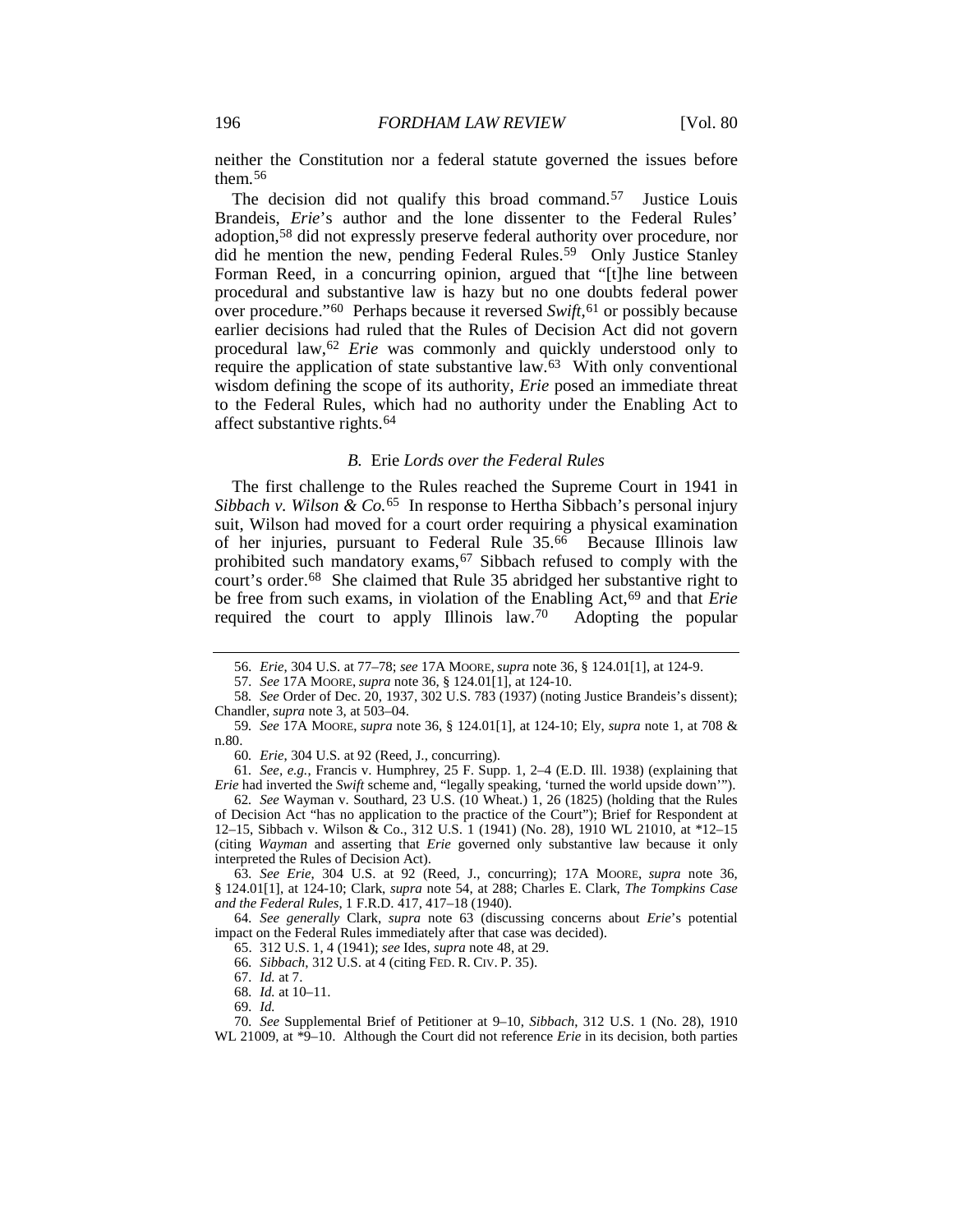<span id="page-9-10"></span>understanding that *Erie* established a federal procedural–state substantive law scheme, $^{71}$  $^{71}$  $^{71}$  the Supreme Court reasoned that Rule 35 was valid because it "really regulate[d] procedure,—the judicial process for enforcing rights and duties recognized by substantive law."[72](#page-9-1) The Enabling Act's limitation on affecting substantive rights, according to the Court, meant only that the Federal Rules must not regulate those rights "in the guise of regulating procedure."[73](#page-9-2) It rejected Sibbach's contention that the term "substantive rights" included "important" or "substantial" rights created by state procedural rules.[74](#page-9-3) According to the Court, Sibbach's "asserted right . . . [was] no more important than many others enjoyed by litigants . . . before the Federal Rules of Civil Procedure altered and abolished old rights or privileges and created new ones in connection with the conduct of litigation."[75](#page-9-4) Because Sibbach had conceded that Rule 35 regulated procedure,[76](#page-9-5) the Supreme Court affirmed its validity under the Enabling  $Act.77$  $Act.77$ 

<span id="page-9-11"></span>Although *Sibbach* tried to confine *Erie*'s scope to those laws regulating substance, it provided little guidance on how to determine which laws regulated substance and which procedure. This led to the predictable conundrum presented in *Guaranty Trust Co. v. York*,[78](#page-9-7) in which the Court had to decide whether *Erie* required federal courts to apply a state statute of limitations that New York courts had described as both substantive and procedural.[79](#page-9-8) Disregarding the state's characterizations of the statute because they were made in different contexts,<sup>[80](#page-9-9)</sup> the Court reasoned that a law must be substantive "in the aspect that alone is relevant to [the *Erie*] problem": whether "it significantly affect[ed] the result of a litigation" such that "the outcome of the litigation in the federal court [would] be

- 74*. Sibbach*, 312 U.S. at 11; *see* Burbank, *supra* not[e 30,](#page-5-0) at 1030.
- 75*. Sibbach*, 312 U.S. at 14.

<span id="page-9-5"></span><span id="page-9-4"></span><span id="page-9-3"></span>76. Sibbach was forced to argue that the issue regulated by Rule 35 was at least partially procedural. If Sibbach had convinced the Court that the matter was purely substantive, the district court would have applied Indiana law under traditional choice-of-law rules because the accident occurred in that state. *See Sibbach*, 312 U.S. at 10–11. Indiana, however, permitted court-ordered examinations. *See id.* at 7. To ensure the federal court would apply Illinois law, which prohibited such exams, Sibbach argued that the issue was substantive for *Erie* purposes, but was procedural "[o]n the question of whether the Indiana or Illinois law govern[ed]." *See* Supplemental Brief of Petitioner, *supra* note [70,](#page-8-19) at 9–10, 1910 WL 21009, at \*9–10.

had cited the case in their briefs as requiring the application of state substantive law, but not federal procedural law. *See id.*; Brief of Respondent at 12–15, *Sibbach*, 312 U.S. 1 (No. 28), 1910 WL 21010, at \*12–15.

<span id="page-9-0"></span><sup>71</sup>*. Sibbach*, 312 U.S. at 10 & n.8 (citing Rules of Decision Act, Judiciary Act of 1789, ch. 20, § 34, 1 Stat. 73, 92); *see* Burbank, *supra* note [30,](#page-5-0) at 1029; Ides, *supra* note [48,](#page-7-1) at 31.

<sup>72</sup>*. Sibbach*, 312 U.S. at 14.

<span id="page-9-2"></span><span id="page-9-1"></span><sup>73</sup>*. Id.* at 10; *see* Ely, *supra* note [1,](#page-2-8) at 719; Ides, *supra* not[e 48,](#page-7-1) at 30–31; *cf. supra* note [44](#page-6-10) (discussing original intent of Enabling Act's drafters).

<span id="page-9-6"></span><sup>77</sup>*. Sibbach*, 312 U.S. at 14.

<span id="page-9-7"></span><sup>78.</sup> 326 U.S. 99 (1945).

<span id="page-9-8"></span><sup>79</sup>*. Id.* at 100–01, 109.

<span id="page-9-9"></span><sup>80</sup>*. Id.* at 107–09; *see* Ides, *supra* note [48,](#page-7-1) at 36–37.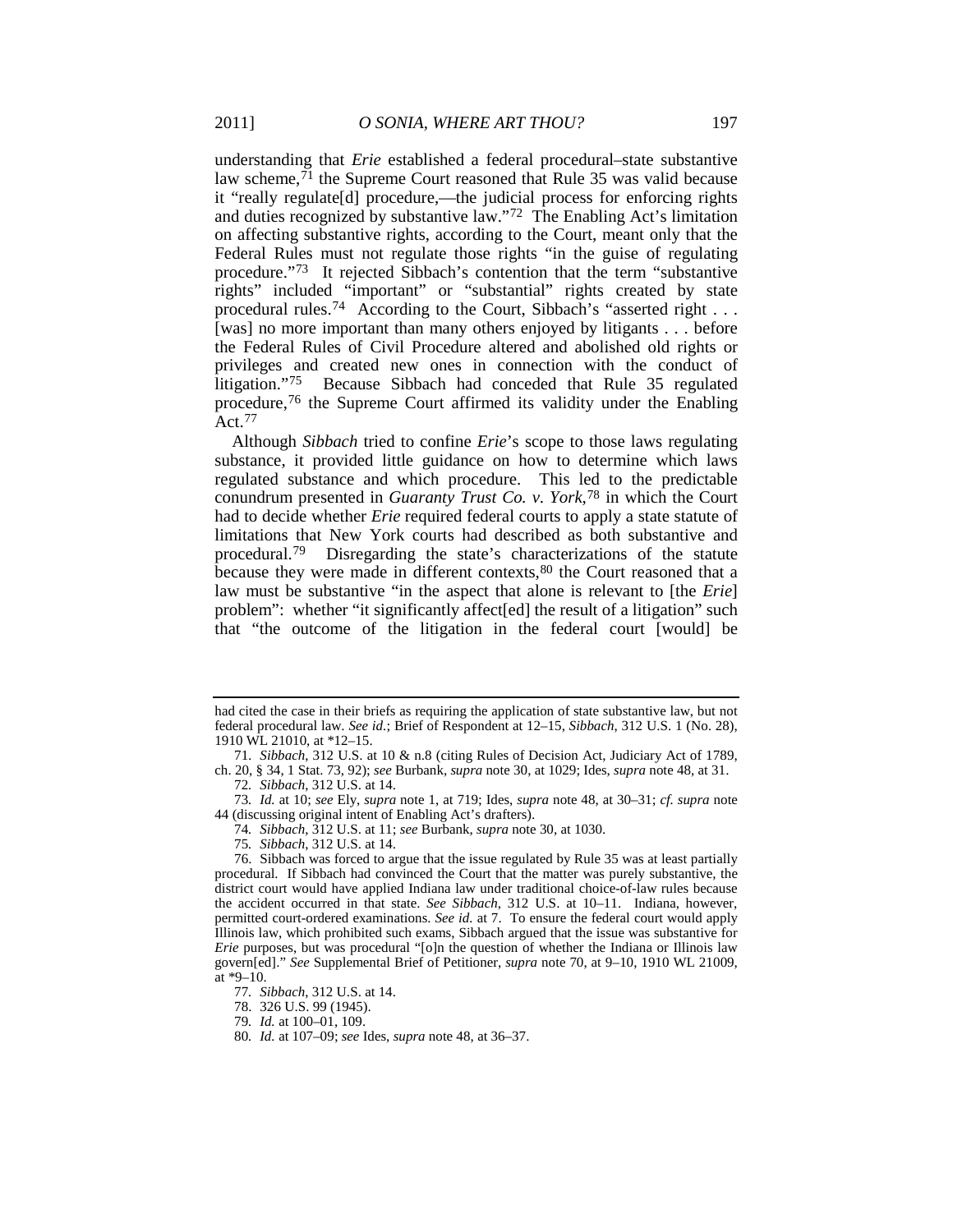substantially the same . . . as it would be if tried in a State court."<sup>[81](#page-10-1)</sup> Because the expiration of a statute of limitations completely barred recovery in a state court, the Supreme Court held that the federal courts must apply it and bar recovery as well.<sup>[82](#page-10-2)</sup>

*York*'s new standard proved too broad, however, and threatened to sweep into federal court any state procedural rule that affected the litigation's outcome.<sup>[83](#page-10-3)</sup> For example, in *Mississippi Publishing Corp. v. Murphree*, <sup>[84](#page-10-4)</sup> a publisher challenged the validity of Federal Rule 4, which authorized statewide service of process, because state rules only permitted service within the same district as the courthouse.<sup>85</sup> Because the case was filed in the U.S. District Court for the Northern District of Mississippi, but the defendant could only be served in the Southern District, [86](#page-10-6) a state court would have dismissed the claim for improper service of process.[87](#page-10-7) Realizing the absurdity of this result, the Court upheld Rule 4 because the Enabling Act's limitation was "obviously not addressed to such incidental effects as necessarily attend the adoption of the [Federal Rules]."[88](#page-10-8) The Rule, the Court decided, regulated only "'the manner and means by which a right to recover . . . is enforced'" and was "[i]n this sense . . . a rule of procedure and not of substantive right."[89](#page-10-9)

<span id="page-10-15"></span><span id="page-10-14"></span><span id="page-10-0"></span>*Mississippi Publishing*, however, had little effect in halting *Erie*'s encroachment upon the Federal Rules' authority. In *Ragan v. Merchants Transfer & Warehouse Co.*,<sup>[90](#page-10-10)</sup> decided in 1949, the Court affirmed the dismissal of an action as time barred—even though the complaint was filed in federal court within the two-year statute of limitations period—because the defendant was served only after that period had expired.<sup>91</sup> Although Federal Rule 3 provided that the suit "'commenced by filing a complaint,"<sup>[92](#page-10-12)</sup> the Kansas statute of limitations provided that a suit commenced only after the plaintiff served the defendant.[93](#page-10-13) As in *York*, the Supreme Court reasoned that the federal court must dismiss the action

86*. Id.* at 440.

<span id="page-10-2"></span><span id="page-10-1"></span><sup>81</sup>*. York*, 326 U.S. at 109; *see* Ides, *supra* note [48,](#page-7-1) at 37–38; *see also* Dudley & Rutherglen, *supra* not[e 9,](#page-3-0) at 729–30 (suggesting that *York* may have created only a new way to discern substance from procedure).

<sup>82</sup>*. York*, 326 U.S. at 110; *see* Ides, *supra* not[e 48,](#page-7-1) at 36.

<sup>83</sup>*. See* 17A MOORE, *supra* note [36,](#page-5-14) § 124.01[2], at 124-11; Ides, *supra* note [48,](#page-7-1) at 38.

<sup>84.</sup> 326 U.S. 438 (1946).

<span id="page-10-5"></span><span id="page-10-4"></span><span id="page-10-3"></span><sup>85</sup>*. Id.* at 440, 443. The corporation also argued for improper venue, but the Court confirmed that venue was proper. *Id.* at 441.

<span id="page-10-7"></span><span id="page-10-6"></span><sup>87</sup>*. See* Robert P. Wasson, Jr., *Resolving Separation of Powers and Federalism Problems Raised by* Erie*, the Rules of Decision Act, and the Rules Enabling Act: A Proposed Solution*, 32 CAP. U. L. REV. 519, 607 (2004) (arguing that *Mississippi Publishing* applied *York* differently than in other *Erie* cases).

<span id="page-10-8"></span><sup>88</sup>*. Miss. Publ'g*, 326 U.S. at 445 (citing Sibbach v. Wilson & Co., 312 U.S. 1, 11–14  $(1941)$ ).

<span id="page-10-13"></span><span id="page-10-12"></span><span id="page-10-11"></span><span id="page-10-10"></span><span id="page-10-9"></span><sup>89</sup>*. Id.* at 446 (first alteration in original) (quoting Guaranty Trust Co. v. York, 326 U.S. 99, 109 (1945)).

<sup>90.</sup> 337 U.S. 530 (1949).

<sup>91</sup>*. Id.* at 531, 533–34.

<sup>92</sup>*. Id.* at 531 n.1 (quoting FED. R. CIV. P. 3).

<sup>93</sup>*. Id.* at 531 n.4 (citing KAN. STAT. ANN. § 60-308 (1935)).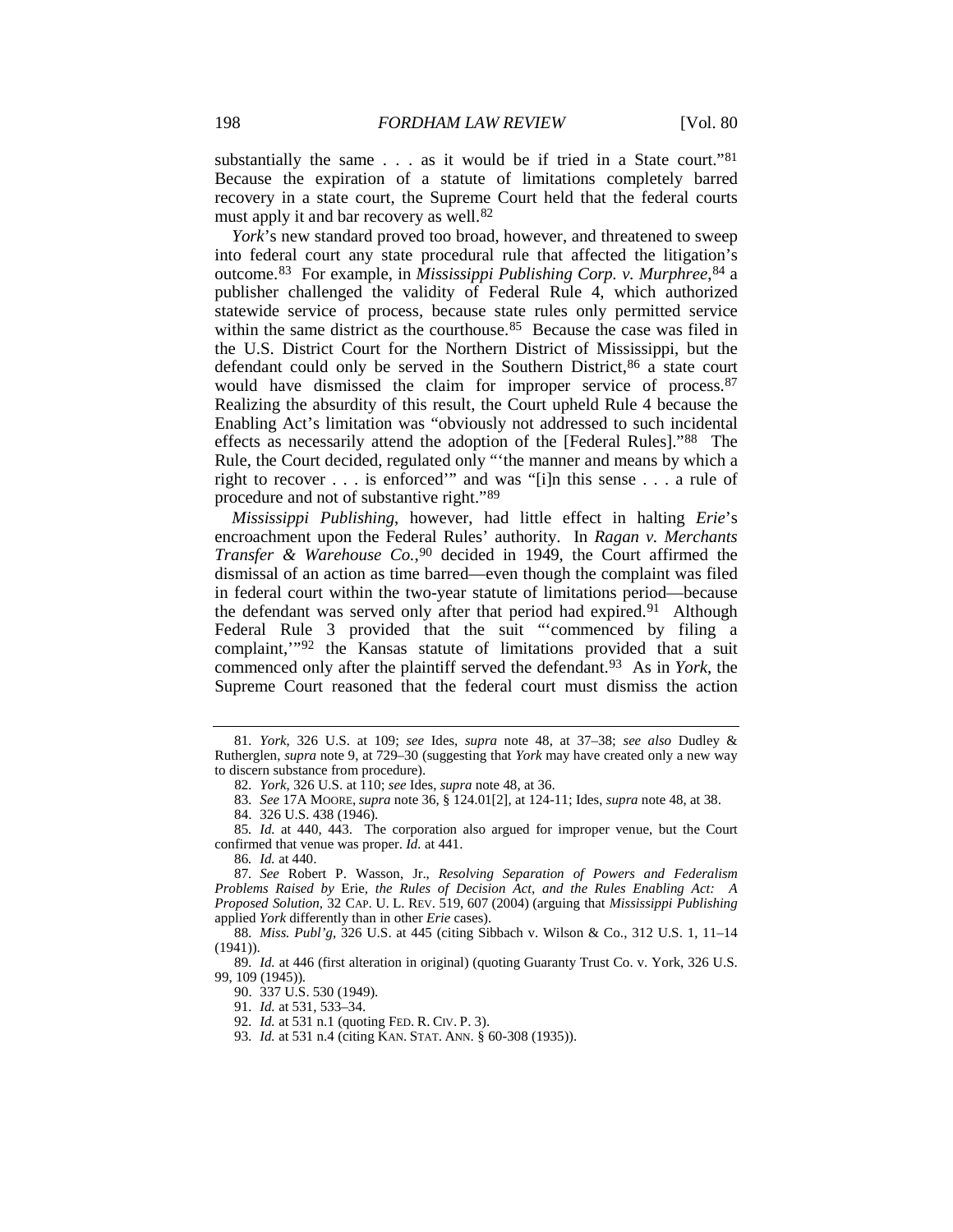because the state court would have done so.<sup>[94](#page-11-4)</sup> It refused to consider the state law as merely regulating procedure because the Federal Rule would have provided a "different measure of the cause of action" and could not apply "consistently with *Erie*."[95](#page-11-5)

<span id="page-11-1"></span>On the same day, in *Cohen v. Beneficial Industrial Loan Corp.*,[96](#page-11-6) the Court decided that federal courts in New Jersey could not certify a derivative class action if the plaintiff shareholder had not posted a bond to cover the corporation's costs, as state law required.[97](#page-11-7) Although the class action satisfied all of the conditions for certification under Federal Rule 23, the Court reasoned that the New Jersey statute "create[d] a new liability where none existed before" and thus "it would clearly be substantive" if it performed no procedural function.[98](#page-11-8) Departing from *Sibbach*'s formalistic rationale, the Court explained that "[r]ules which lawyers call procedural do not always exhaust their effect by regulating procedure.["99](#page-11-9) In this way, *Erie* had begun to preempt even Federal Rules that regulated procedure.

#### <span id="page-11-3"></span><span id="page-11-2"></span>*C. The Court Banishes* Erie

Sixteen years later, the Supreme Court tried to halt *Erie*'s sprawling advance with the decision in *Hanna v. Plumer*.[100](#page-11-10) As in *Ragan*, the Court confronted an inconsistency between the technical requirements of the Federal Rules and a state's statute of limitations,<sup>101</sup> although in this instance the injured plaintiff had both filed the complaint and served the defendant within the statute of limitations period[.102](#page-11-12) In accordance with the service of process requirements in Federal Rule 4(d)(1), Eddie Hanna left copies of the summons and complaint at the residence of Edward Plumer, the executor of the deceased defendant's estate.[103](#page-11-13) Part of Massachusetts's statute of limitations, however, required that an estate's executor be "'served by delivery in hand'" within the statutory period.<sup>104</sup> Relying on *Ragan* and *York*, the U.S. District Court for the District of Massachusetts dismissed Hanna's case as time-barred, and the First Circuit affirmed, reasoning that the in-hand requirement served a substantive purpose.[105](#page-11-15)

<span id="page-11-0"></span>The Supreme Court reversed because *Erie* could not be "invoked to void a Federal Rule."[106](#page-11-16) *Erie* had only interpreted the Rules of Decision Act,

<span id="page-11-7"></span><span id="page-11-6"></span><span id="page-11-5"></span><span id="page-11-4"></span><sup>94</sup>*. See id.* at 532; Ides, *supra* note [48,](#page-7-1) at 44; *cf. York*, 326 U.S. at 110 (dismissing the case because the state court would have).

<sup>95</sup>*. Ragan*, 337 U.S. at 533–34.

<sup>96.</sup> 337 U.S. 541 (1949).

<sup>97</sup>*. Id.* at 544–45 & n.1, 556–57.

<sup>98</sup>*. Id.* at 555–56.

<sup>99</sup>*. Id.* at 555.

<sup>100.</sup> 380 U.S. 460 (1965).

<sup>101</sup>*. Id.* at 461–62.

<span id="page-11-15"></span><span id="page-11-14"></span><span id="page-11-13"></span><span id="page-11-12"></span><span id="page-11-11"></span><span id="page-11-10"></span><span id="page-11-9"></span><span id="page-11-8"></span><sup>102</sup>*. Id.* at 461. For this reason, the Court distinguished the case from *Ragan*, deciding that the only issue was whether the manner of service was proper. *See id.* at 462 n.1.

<sup>103</sup>*. Id.* at 461 (citing FED. R. CIV. P. 4(d)(1)).

<sup>104</sup>*. Id.* at 462 & n.1 (quoting MASS. GEN. LAWS ch. 197, § 9 (1958)).

<sup>105</sup>*. Id.* at 462; *see* Ides, *supra* not[e 48,](#page-7-1) at 56.

<span id="page-11-16"></span><sup>106</sup>*. Hanna*, 380 U.S. at 469–70; *see* Ely, *supra* not[e 1,](#page-2-8) at 718.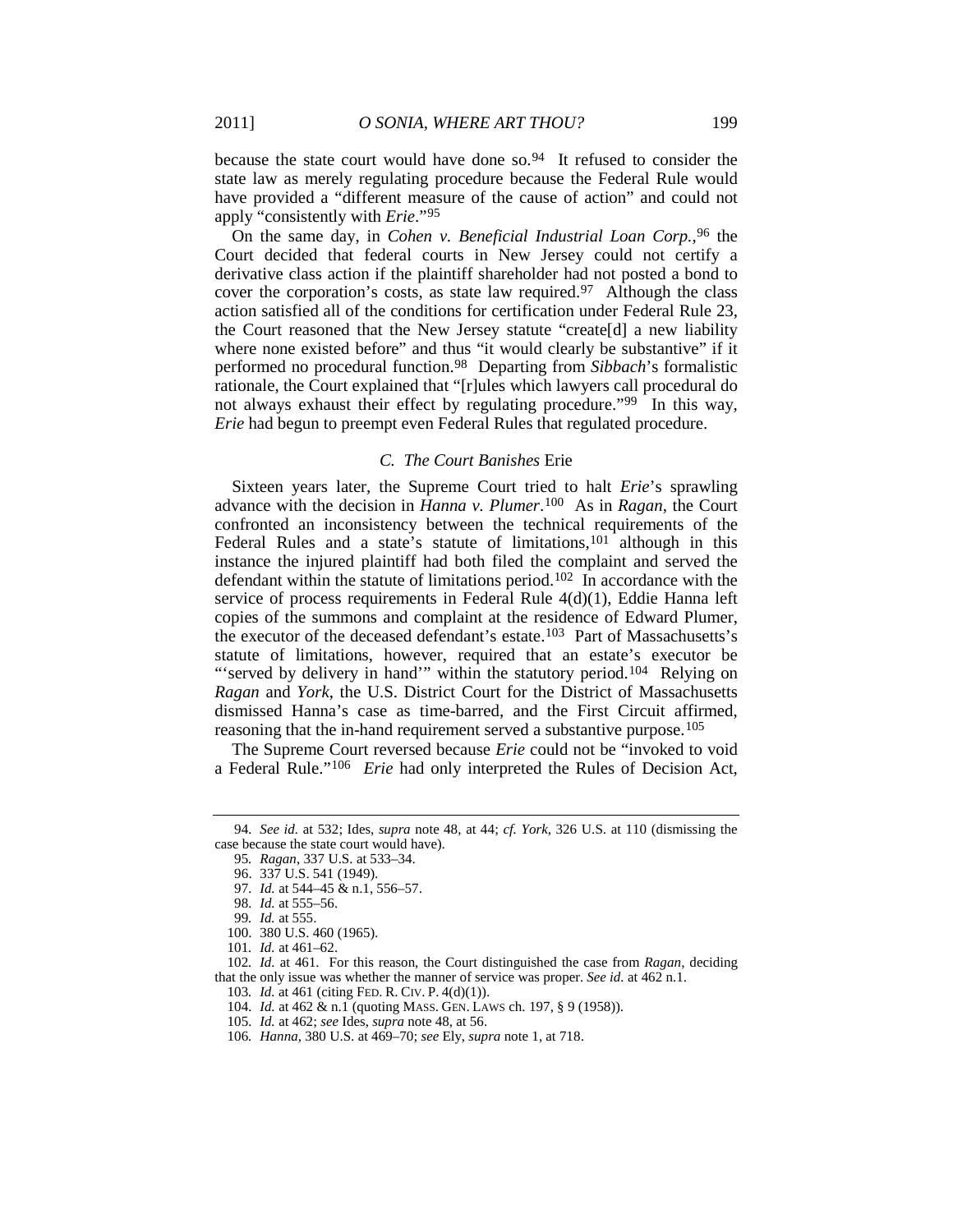which called for state law in the absence of a federal statute,  $107$  but the Enabling Act required federal courts to apply a relevant Federal Rule unless the original drafters had "erred in their prima facie judgment that the Rule ... transgresse<sup>[d]</sup> neither the terms of the Enabling Act nor constitutional restrictions."<sup>[108](#page-12-1)</sup> The Court held that Federal Rule  $4(d)(1)$ was clearly both constitutional, because Congress could regulate matters "rationally capable of classification as either" substance or procedure, <sup>[109](#page-12-2)</sup> and consistent with the Enabling Act, because it related to court procedure and practice.<sup>[110](#page-12-3)</sup> Thus, Rule  $4(d)(1)$  applied and Plumer was properly served within the statutory period.<sup>[111](#page-12-4)</sup>

Of course, this holding conflicted with *Ragan*, where the Court reasoned that applying the Federal Rule was inconsistent with *Erie*'s command.[112](#page-12-5) The *Hanna* Court distinguished *Ragan* as an instance where "the scope of the Federal Rule was not as broad as the losing party urged" and thus the Rule did not govern the issue before the Court.[113](#page-12-6) In *Hanna*, the conflict was "unavoidable" because "Rule 4(d)(1) sa[id]—implicitly, but with unmistakable clarity—that in-hand service [was] not required in federal courts."[114](#page-12-7) Therefore, the Rule was on point and *Erie* had no authority to dictate what law applied.<sup>[115](#page-12-8)</sup>

Hoping to further restrain *Erie*, the Court proceeded to examine which law would have applied under that doctrine, even though its Enabling Act interpretation was sufficient to decide the case.[116](#page-12-9) The Court clarified that *York* did not require federal courts to duplicate the result in state courts,<sup>[117](#page-12-10)</sup>

108*. Hanna*, 380 U.S. at 471.

111*. Hanna*, 380 U.S. at 474.

<span id="page-12-5"></span><span id="page-12-4"></span>112*. See* Ragan v. Merchs. Transfer & Warehouse Co., 337 U.S. 530, 533–34 (1949); Jeffrey L. Rensberger, Hanna*'s Unruly Family: An Opinion for* Shady Grove Orthopedic Associates v. Allstate Insurance, 44 CREIGHTON L. REV. 89, 90–91 (2010) ("[T]he reasoning of *Hanna*—that Rule 3 was 'not as broad' as was asserted—is alien to *Ragan* itself.").

<span id="page-12-6"></span>113*. Hanna*, 380 U.S. at 470 & n.12 (citing Ragan v. Merchs. Transfer & Warehouse Co., 337 U.S. 530 (1949)); *see* Ely, *supra* not[e 1,](#page-2-8) at 730 (describing the *Hanna* Court as "at great pains" to distinguish *Ragan*).

114*. Hanna*, 380 U.S. at 470.

115*. See id.*

<span id="page-12-9"></span><span id="page-12-8"></span><span id="page-12-7"></span>116. Ely, *supra* note [1,](#page-2-8) at 710 ("[The Court] saw fit . . . to add a considered dictum on the question of what law would have been applicable had there been no such Rule and thus a genuine *Erie* problem been presented."); *cf. supra* note 54 (discussing how *Erie*'s unnecessary constitutional reasoning may have led courts to allow *Erie* to preempt the Federal Rules); *infra* notes 372–75 and accompanying text (arguing that dicta in Justice Stevens's opinion in *Shady Grove* led to similarly unintended consequences).

<span id="page-12-10"></span>117*. See Hanna*, 380 U.S. at 466–67 (deciding that *York*'s outcome-determinative test was "never intended to serve as a talisman"); *id.* at 468–69 (explaining that outcomes can

<span id="page-12-0"></span><sup>107</sup>*. See Hanna*, 380 U.S. at 471–72 (noting that *Erie* only required application of state law in the absence of a constitutional provision or federal statute); Ely, *supra* note [1,](#page-2-8) at 718 (noting that "*Hanna*'s main point" was that "the Rules Enabling Act—and not the Rules of Decision Act construed by *Erie R.R. v. Tompkins*"—governed the Federal Rules' validity).

<sup>109</sup>*. Id.* at 472.

<span id="page-12-3"></span><span id="page-12-2"></span><span id="page-12-1"></span><sup>110</sup>*. Id.* at 464–65 (citing Miss. Publ'g Corp. v. Murphree, 326 U.S. 438, 445–46 (1946); Sibbach v. Wilson & Co., 312 U.S. 1, 14 (1941)); *see* Ides, *supra* note [48,](#page-7-1) at 56–57; *cf. supra* notes [72](#page-9-10)[–77,](#page-9-11) [88–](#page-10-14)[89](#page-10-15) and accompanying text (discussing *Sibbach*'s and *Mississippi Publishing*'s interpretation of Enabling Act).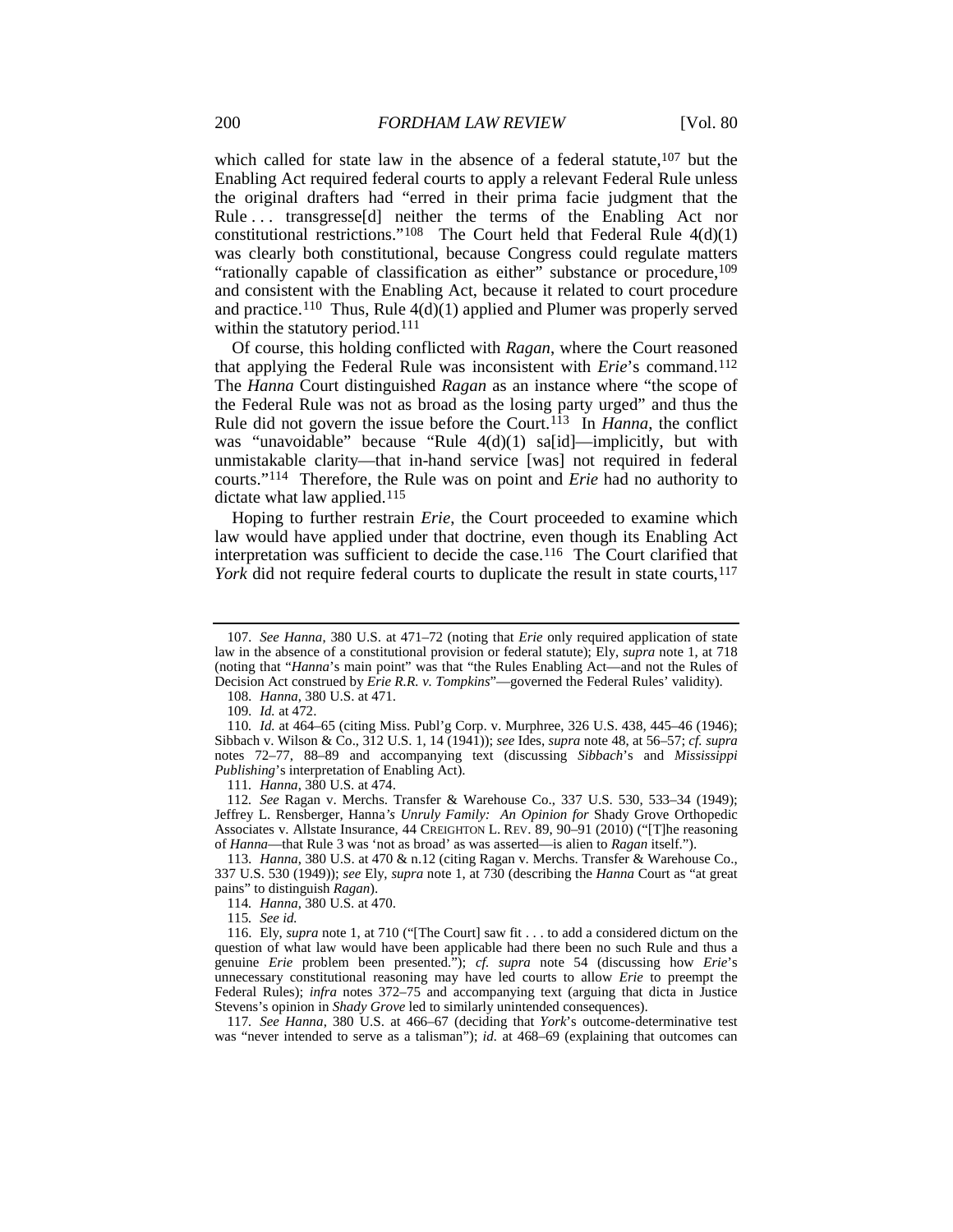but only to apply those state laws that implicated "the twin aims of the *Erie* rule: discouragement of forum-shopping and avoidance of inequitable administration of the laws."[118](#page-13-2) Because Massachusetts's in-hand service requirement had not influenced the plaintiff's choice between filing in federal or state court, the Court decided that *Erie* would not have required state law to apply "even if there were no Federal Rule" on point.<sup>[119](#page-13-3)</sup> Ironically, this gratuitous dictum would eventually undo *Hanna*'s efforts. If the state law would not have applied anyway, *Hanna* was consistent with the prevailing rule it intended to eradicate: the Federal Rules only applied when *Erie* did not require state law.<sup>[120](#page-13-4)</sup>

#### <span id="page-13-12"></span><span id="page-13-1"></span><span id="page-13-0"></span>*D.* Erie *Returns in Disguise*

Although *Hanna* should have implicitly overruled *Ragan*,[121](#page-13-5) the trickster *Erie* changed shape and turned *Hanna*'s dictum against it. Just like *Ragan*, *Walker v. Armco Steel Corp.*[122](#page-13-6) presented the Supreme Court with a plaintiff who had filed the complaint within the statute of limitations period, according to Federal Rule 3, but had not served the defendant within that time, as required by the state statute.[123](#page-13-7) Even though *Hanna*'s holding had abrogated *Ragan*'s reasoning—that the state law must apply because *Erie* prevented the Rule's application—the Court reaffirmed *Ragan* and again decided that the state law must apply.[124](#page-13-8) Because *Hanna* had distinguished *Ragan* as an instance where the Federal Rule was not broad enough to control the issue,[125](#page-13-9) the Court decided that *Hanna* required federal courts to first determine the Federal Rule's scope[.126](#page-13-10) Although cautioning that this first step was not a license to "narrowly construe[] [the Rules] in order to avoid a 'direct collision' with state law,"[127](#page-13-11) the Court found no indication

vary if "the difference between the two rules would be of scant, if any, relevance to the choice of a forum").

<sup>118</sup>*. Id.* at 468; *see* Ely, *supra* not[e 1,](#page-2-8) at 710–13.

<span id="page-13-3"></span><span id="page-13-2"></span><sup>119</sup>*. Hanna*, 380 U.S. at 466, 469–70; *see* Ides, *supra* note [48,](#page-7-1) at 58. It is unclear what law would govern if there were no federal law on point and *Erie* did not require federal courts to apply state law. *Compare* Erie R.R. Co. v. Tompkins, 304 U.S. 64, 78 (1938) (holding that state law must apply in the absence of an applicable constitutional provision or act of Congress), *with* Semtek Int'l Inc. v. Lockheed Martin Corp., 531 U.S. 497, 508 (2001) (holding that, in the absence of any controlling federal law, "federal common law governs the claim-preclusive effect of a dismissal by a federal court sitting in diversity").

<span id="page-13-4"></span><sup>120</sup>*. See, e.g.*, Ragan v. Merchs. Transfer & Warehouse Co., 337 U.S. 530, 534 (1949) (holding that applying the Federal Rule would violate *Erie*); Miss. Publ'g Corp. v. Murphree, 326 U.S. 438, 446 (1946) (holding that a Federal Rule could apply if it did not affect "the rules of decision by which th[e] [federal] court will adjudicate [the state's] rights").

<span id="page-13-6"></span><span id="page-13-5"></span><sup>121</sup>*. See* Dudley & Rutherglen, *supra* note [9,](#page-3-0) at 734 & n.129; Ely, *supra* note [1,](#page-2-8) at 729–32. *See generally* Douglas G. Thompson, *Federal Rule 3 and the Tolling of State Statutes of Limitations in Diversity Cases*, 20 STAN. L. REV. 1281 (1968) (analyzing the impact of *Hanna* on *Ragan*).

<sup>122.</sup> 446 U.S. 740 (1980).

<sup>123</sup>*. Id.* at 742–43.

<span id="page-13-9"></span><span id="page-13-8"></span><span id="page-13-7"></span><sup>124</sup>*. Id.* at 752–53.

<sup>125</sup>*. Id.*

<sup>126</sup>*. Id.* at 749–50; *see* Ides, *supra* note [48,](#page-7-1) at 62.

<span id="page-13-11"></span><span id="page-13-10"></span><sup>127</sup>*. Walker*, 446 U.S. at 750 n.9.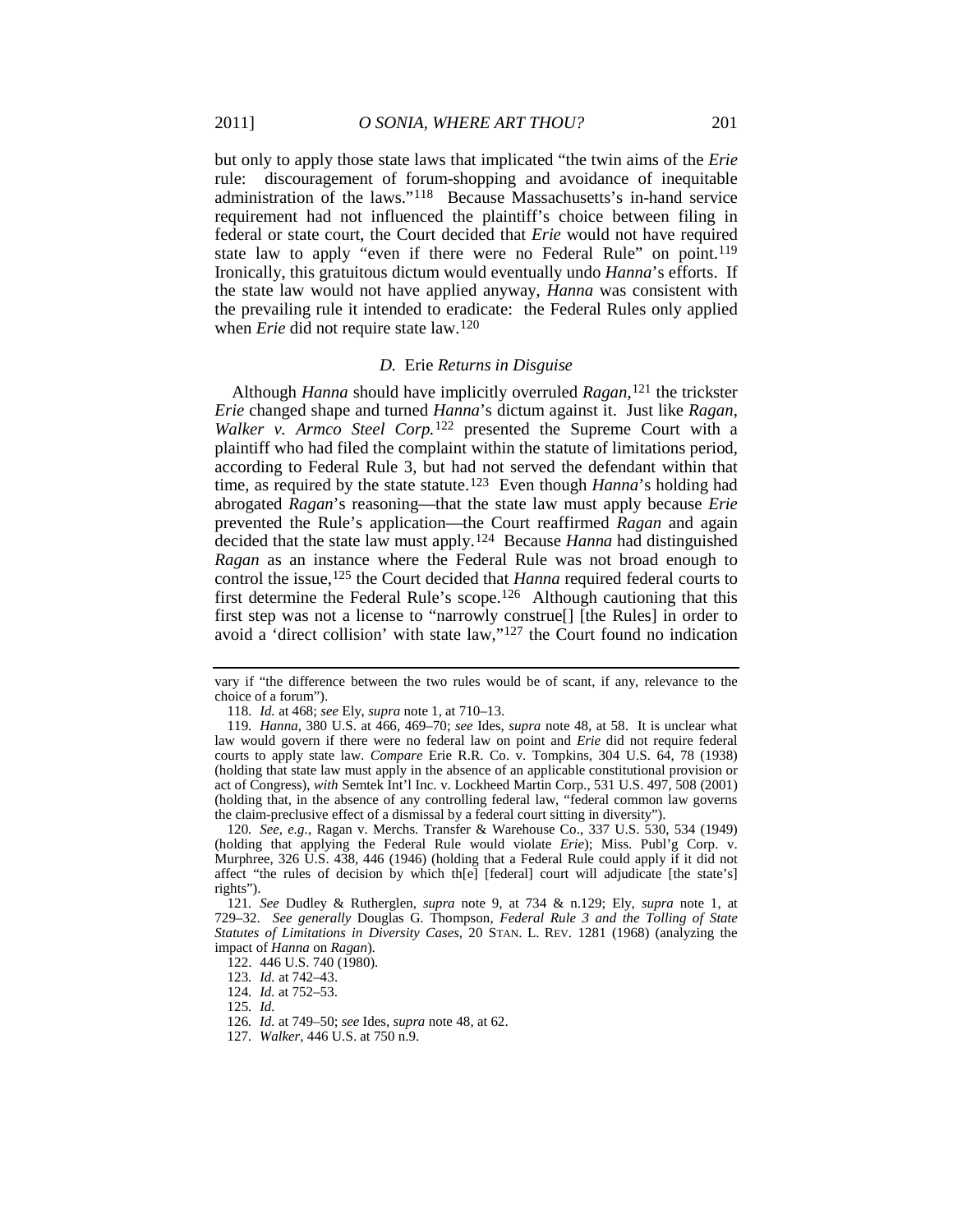<span id="page-14-13"></span>that Rule 3 was intended to toll statutes of limitations. The Rule only governed the date by which a court calculated the other Rules' procedural deadlines,[128](#page-14-0) whereas the state statute of limitations represented substantive decisions about a defendant's freedom from defending stale claims.[129](#page-14-1) As there was no conflict, *Erie* governed and demanded the application of the state statute to avoid "an 'inequitable administration' of the law."<sup>[130](#page-14-2)</sup> Thus, *Erie* and the substance-procedure dichotomy returned as the measuring stick of the Rules' scope.

<span id="page-14-14"></span>Initially, the Court tried to prevent *Walker*'s new approach from undermining the Rules. In 1987, a unanimous Court in *Burlington Northern Railroad Co. v. Wood* [131](#page-14-3) added teeth to *Walker*'s instruction to give the Rules their plain meaning and to avoid narrow constructions.[132](#page-14-4) In that case, the defendant had lost at trial, posted a bond to stay enforcement of the judgment, and then lost its subsequent appeal.<sup>[133](#page-14-5)</sup> The Eleventh Circuit then assessed a mandatory penalty against the defendant, pursuant to Alabama law, for staying the judgment to pursue an unsuccessful appeal.<sup>[134](#page-14-6)</sup> Under Federal Rule of Appellate Procedure 38, however, assessing such a penalty was not mandatory; rather, the Courts of Appeals had discretion to assess a penalty if it determined that the appeal was frivolous.[135](#page-14-7) The Supreme Court vacated the penalty because the Federal Rule's discretionary provision "unmistakably conflict[ed] with the mandatory provision" of the state statute[.136](#page-14-8) Thus, under *Hanna*, the Rule had to apply unless it was unconstitutional or exceeded the Enabling Act's authorization.[137](#page-14-9) Although the Enabling Act prohibited the Rules from "'abridg[ing], enlarg[ing] or modify[ing] any substantive right,'["138](#page-14-10) the Court reasoned that Congress's intent to create a uniform system of procedural rules "suggest[ed] that Rules which incidentally affect litigants' substantive rights do not violate this provision if [such effects are] reasonably necessary to maintain the integrity of that system."[139](#page-14-11) Without deciding whether the state law was substantive for *Erie* purposes,<sup>[140](#page-14-12)</sup> the Court held that the Enabling Act authorized

<span id="page-14-17"></span><span id="page-14-16"></span><span id="page-14-15"></span><span id="page-14-1"></span><span id="page-14-0"></span><sup>128</sup>*. Id.* at 750–51; *cf. supra* note [45](#page-6-11) (noting the Advisory Committee's uncertainty as to whether the Enabling Act authorizes Federal Rule 3 to toll a statute of limitations).

<sup>129</sup>*. Walker*, 446 U.S. at 751 (citing Ely, *supra* not[e 1,](#page-2-8) at 730–31).

<sup>130</sup>*. Id.* at 752–53 (quoting Hanna v. Plumer, 380 U.S. 460, 468 (1965)).

<sup>131.</sup> 480 U.S. 1 (1987).

<span id="page-14-5"></span><span id="page-14-4"></span><span id="page-14-3"></span><span id="page-14-2"></span><sup>132</sup>*. Id.* at 4–5 (citing *Walker*, 446 U.S. at 750 n.9 ("This is not to suggest that the Federal Rules of Civil Procedure are to be narrowly construed in order to avoid a 'direct collision' with state law. The Federal Rules should be given their plain meaning.")); *see* Ides, *supra* not[e 48,](#page-7-1) at 63–64.

<sup>133</sup>*. Burlington N.*, 480 U.S. at 2–3; *see* Ides, *supra* not[e 48,](#page-7-1) at 63.

<sup>134</sup>*. Burlington N.*, 480 U.S. at 3; *see* Ides, *supra* not[e 48,](#page-7-1) at 63.

<sup>135</sup>*. Burlington N.*, 480 U.S. at 4; *see* FED. R. APP. P. 38.

<sup>136</sup>*. Burlington N.*, 480 U.S. at 7.

<sup>137</sup>*. Id.* at 5; *see* Ides, *supra* not[e 48,](#page-7-1) at 64.

<span id="page-14-10"></span><span id="page-14-9"></span><span id="page-14-8"></span><span id="page-14-7"></span><span id="page-14-6"></span><sup>138</sup>*. Burlington N.*, 480 U.S. at 5 (quoting Rules Enabling Act, 28 U.S.C. § 2072 (1982)); *see* Ides, *supra* not[e 48,](#page-7-1) at 64.

<sup>139</sup>*. Burlington N.*, 480 U.S. at 5; *see* Ides, *supra* not[e 48,](#page-7-1) at 64.

<span id="page-14-12"></span><span id="page-14-11"></span><sup>140.</sup> The Courts of Appeals were divided on whether the state law was substantive. In the decision below, the Eleventh Circuit had decided it was substantive, in reliance on a Fifth Circuit case—decided while the Eleventh Circuit was part of the Fifth Circuit—that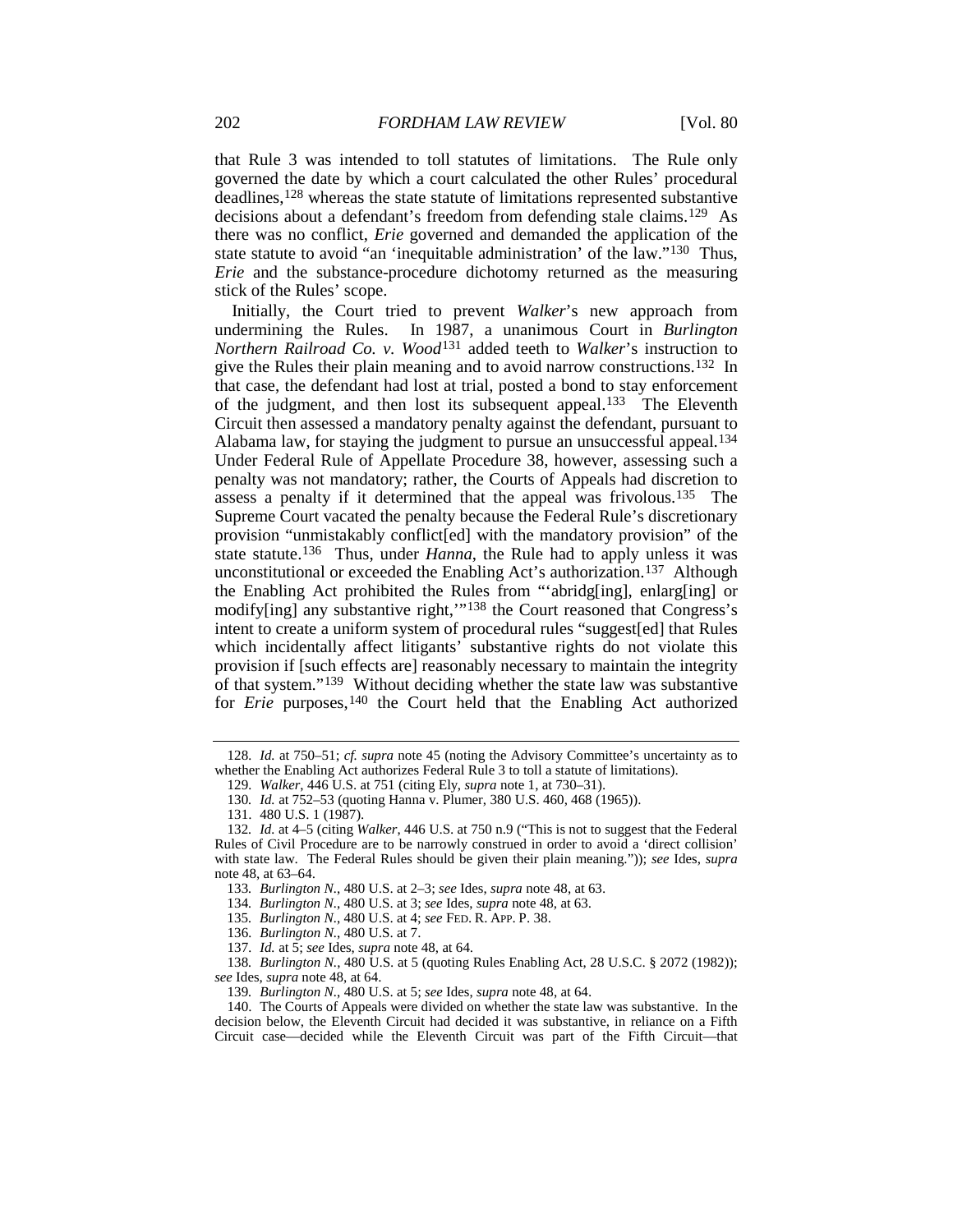Federal Rule of Appellate Procedure 38 because it could "reasonably be classified as procedural" and "affect[ed] only the process of enforcing litigants' rights."[141](#page-15-0)

The Court's subsequent decisions, however, directed the federal courts to do as *Walker* did—not as it said—and narrowly construe the Rules. The Court first moved away from *Burlington Northern* in 1996 with its decision in *Gasperini v. Center for Humanities, Inc.*[142](#page-15-1) A jury had awarded William Gasperini \$450,000 in compensatory damages for 300 lost photographic slides.<sup>143</sup> Because of the excessive award, the defendant moved for a new trial pursuant to Federal Rule 59, which permitted new trials "'for any of the reasons for which new trials have heretofore been granted in actions at law in the courts of the United States,'" but the U.S. District Court for the Southern District of New York denied the motion.[144](#page-15-3) The Second Circuit vacated the judgment, reasoning that *Erie* required federal courts to apply the New York standard of review for new trials<sup>145</sup>—whether the jury award "'deviate[d] materially'" from comparable awards<sup>[146](#page-15-5)</sup>—instead of the federal district courts' traditional "shocks the conscience"[147](#page-15-6) or the appellate courts' "abuse of discretion" standards.[148](#page-15-7) Applying the "materially deviates" standard itself, the Second Circuit ordered a new trial unless Gasperini would accept a reduced award of \$100,000.[149](#page-15-8)

<span id="page-15-12"></span>The Supreme Court vacated the Second Circuit's decision.<sup>150</sup> Although the majority agreed that New York's "materially deviates" standard must apply under *Erie* because it served a "manifestly substantive" purpose,<sup>[151](#page-15-10)</sup> the standard of review applied by the Courts of Appeals was "'a matter of federal law.'"[152](#page-15-11) Only the federal district court could apply the state

- <span id="page-15-1"></span>142. 518 U.S. 415 (1996).
- 143*. Id.* at 419–20.
- <span id="page-15-4"></span><span id="page-15-3"></span><span id="page-15-2"></span>144*. Id.* at 467–68 (Scalia, J., dissenting) (emphasis omitted) (quoting FED. R. CIV. P. 59).
- 145*. Id.* at 420, 426 (majority opinion).
- <span id="page-15-5"></span>146*. Id.* at 420, 425 (quoting N.Y. C.P.L.R. 5501(c) (McKinney 1996)).
- 147*. Id.* at 422.
- 148*. Id.* at 438.
- 149*. Id.* at 421, 431.
- 150*. Id.* at 439.
- 151*. Id.* at 429–30; *see* Dudley & Rutherglen, *supra* not[e 9,](#page-3-0) at 711.

<span id="page-15-11"></span><span id="page-15-10"></span><span id="page-15-9"></span><span id="page-15-8"></span><span id="page-15-7"></span><span id="page-15-6"></span>152*. Gasperini*, 518 U.S. at 437 (alteration in original) (quoting Donovan v. Penn Shipping Co., 429 U.S. 648, 649 (1977) (per curiam)); *see* Dudley & Rutherglen, *supra* note [9,](#page-3-0) at 711. The Court's reasoning relied in part on *Byrd v. Blue Ridge Rural Electrical Cooperative, Inc.*, 356 U.S. 525 (1958). *See Gasperini*, 518 U.S. at 436 n.21 (citing *Byrd*, 356 U.S. at 537). Described by two commentators as "the Rodney Dangerfield of the *Erie*

<span id="page-15-13"></span>considered the state law a "'non-federal substantive matter.'" *Burlington N.*, 480 U.S. at 6 n.4 (quoting Proctor v. Gissendaner, 587 F.2d 182, 184 (5th Cir. 1979)). After its separation from the Fifth Circuit, the Eleventh Circuit adopted *Gissendaner* as binding precedent. *Id.* The Fifth Circuit, however, explicitly overruled *Gissendaner* in holding that an identical Mississippi statute "confer[red] no substantive right." Affholder, Inc. v. S. Rock, Inc., 746 F.2d 305, 311 (5th Cir. 1984) ("*Proctor v. Gissendaner* no longer express[es] the law of the circuit."). The Supreme Court did not resolve the split. It did, however, suggest that the state law was not substantive because it found *Affholder* "persuasive," *Burlington N.*, 480 U.S. at 6–7, and reasoned that the Federal Rule's choice of a "discretionary procedure" instead of a mandatory one "affect[ed] only the process of enforcing litigants' rights and not the rights themselves," *id.* at 8.

<span id="page-15-0"></span><sup>141</sup>*. Burlington N.*, 480 U.S. at 8.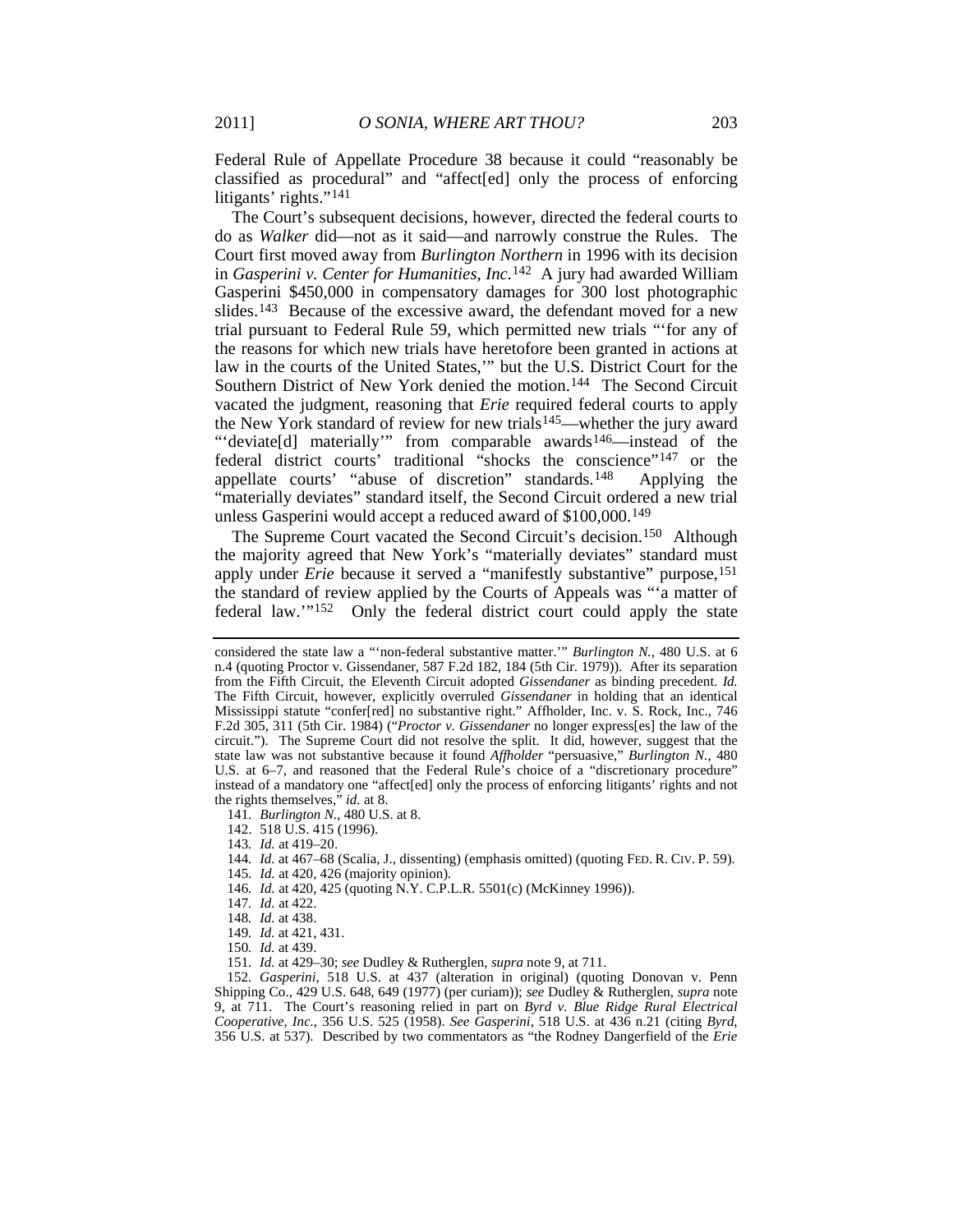<span id="page-16-10"></span><span id="page-16-1"></span><span id="page-16-0"></span>standard "without disrupting the federal system."[153](#page-16-2) The dissent objected because Rule 59 only permitted the district court to apply a standard previously used by "'*the courts of the United States*'"—that is, a federal standard.<sup>154</sup> The majority rejected this interpretation because federal courts must interpret the Federal Rules' scope "with sensitivity to important state interests and regulatory policies."<sup>155</sup> Apparently ignoring *Burlington* interests and regulatory policies."<sup>155</sup> *Northern*, the majority incorrectly observed that the Court had interpreted the Rules to avoid conflict since *Hanna* because the Enabling Act did not authorize the Rules to affect substantive rights.[156](#page-16-5) The majority decided that Rule 59 only required a federal court to grant a new trial for a traditional reason, such as excessiveness, but that state law must determine excessiveness.[157](#page-16-6) Thus, *Erie* had transformed again into a "sensitivity to important state interests."[158](#page-16-7) By invoking the Enabling Act's prohibition against affecting substantive rights,[159](#page-16-8) *Gasperini* suggested that *Erie* not only influenced the Rules' scope, but also governed their validity under the Enabling Act.[160](#page-16-9)

<span id="page-16-3"></span>154*. Gasperini*, 518 U.S. at 467–68 (Scalia, J., dissenting) (quoting FED. R. CIV. P. 59); *see* Dudley & Rutherglen, *supra* not[e 9,](#page-3-0) at 713–14 (arguing that Rule 59 "takes a completely backward-looking view of the power to grant new trials . . . limit[ing] its view entirely to prior federal practice").

<span id="page-16-4"></span>155*. Gasperini*, 518 U.S. at 427 n.7 (majority opinion) (citing Walker v. Armco Steel Corp., 446 U.S. 740, 750–52 (1980)).

<span id="page-16-5"></span>156*. Id.* at 437 n.22 (citing Rules Enabling Act, 28 U.S.C. § 2072(b) (1994); RICHARD H. FALLON ET AL., HART AND WECHSLER'S THE FEDERAL COURTS AND THE FEDERAL SYSTEM, 729–30 (4th ed. 1996)); *see* Dudley & Rutherglen, *supra* note [9,](#page-3-0) at 714–15 (arguing that the *Gasperini* majority interpreted the Rule narrowly to avoid the Enabling Act's prohibition on affecting substantive rights). *But see* Burlington N. R.R. Co. v. Woods, 480 U.S. 1, 5, 7 (1987) (holding that Federal Rule of Appellate Procedure 38 "unmistakably conflict[ed]" with the state law and interpreting the Enabling Act to authorize incidental effects on substantive rights).

157*. Gasperini*, 518 U.S. at 437 n.22.

158*. Id.* at 427 n.7.

159*. See id.* at 437 n.22 (citing 28 U.S.C. § 2072(b)).

<span id="page-16-9"></span><span id="page-16-8"></span><span id="page-16-7"></span><span id="page-16-6"></span>160*. Compare id.* at 427–28 & n.7 (determining whether the "materially deviates" standard is "'substantive' or 'procedural' for *Erie* purposes" and noting that the Federal Rules should be interpreted "with sensitivity to important state interests"), *with id.* at 437 n.22 (arguing that Federal Rule 59 should be interpreted to avoid conflict with the "materially deviates" standard because the Enabling Act does not authorize the Rules to affect "'any substantive right'" (quoting 28 U.S.C. § 2072(b))). *See generally* Richard D. Freer, *Some Thoughts on the State of* Erie *After* Gasperini, 76 TEX. L. REV. 1637, 1641–44 (1998) (arguing that *Gasperini* "embrace[d] a new general policy regarding interpretation of

<span id="page-16-11"></span>doctrine," Richard D. Freer & Thomas C. Arthur, *The Irrepressible Influence of* Byrd, 44 CREIGHTON L. REV. 61, 61 (2010), *Byrd* required federal courts performing an *Erie* analysis to balance the state's interest in applying state law against the countervailing federal interest in allocating court functions, *see Byrd*, 356 U.S. at 536–38. Further discussion of *Byrd* is beyond the scope of this Note, but for an argument that the scheme articulated in *Byrd* explains the Court's inconsistent results and that a majority in *Shady Grove* employed this scheme, see generally Freer & Arthur, *supra*.

<span id="page-16-2"></span><sup>153</sup>*. Gasperini*, 518 U.S. at 437–38; *see* Dudley & Rutherglen, *supra* not[e 9,](#page-3-0) at 710–11. For criticism of this outcome, see generally Armando Gustavo Hernandez, *The Head-on Collision of* Gasperini *and the Derailment of* Erie*: Exposing the Futility of the Accommodation Doctrine*, 44 CREIGHTON L. REV. 191 (2010) (criticizing *Gasperini*'s command to accommodate state law as unworkable and arguing for elimination of that doctrine).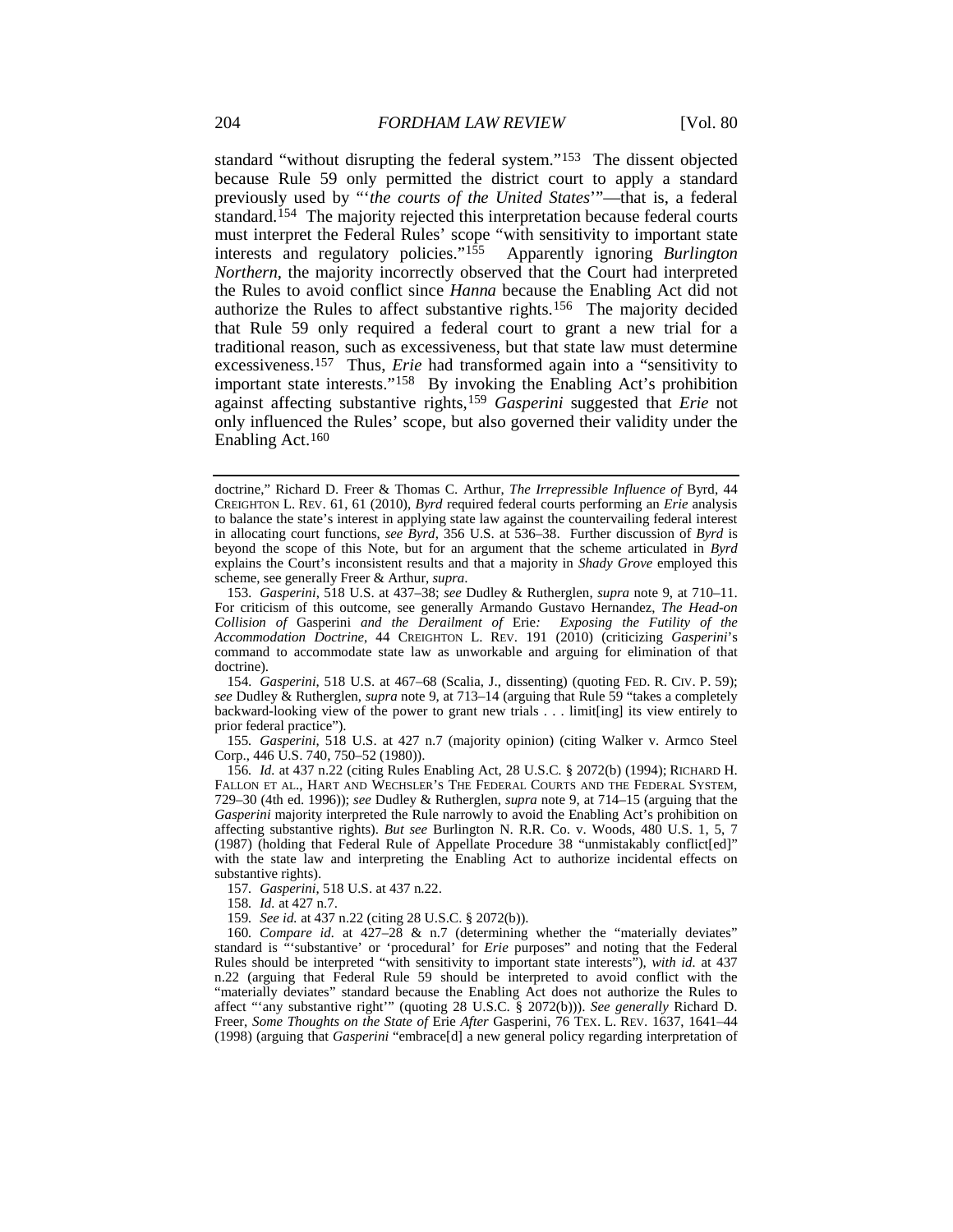By the time of the Court's decision in *Semtek International Inc. v. Lockheed Martin Corp.*[161](#page-17-2) in 2001, it had become clear that *Erie* had returned.[162](#page-17-3) There, the U.S. District Court for the Central District of California had dismissed Semtek's contract claim because California's twoyear statute of limitations had expired.[163](#page-17-4) Semtek then filed the same contract claim in a Maryland state court, where the statute of limitations ran for three years[.164](#page-17-5) The state trial court dismissed the claim as precluded by the prior dismissal in California because, under Federal Rule 41, the federal court's dismissal "'operate[d] as an adjudication upon the merits.'"[165](#page-17-6) California law, however, did not grant preclusive effect to a dismissal on statute of limitations grounds[.166](#page-17-7) The Supreme Court reversed the dismissal because Rule 41 would violate both the Enabling Act and *Erie* if it governed the preclusive effect of judgments and extinguished a substantive right that still existed under California law.[167](#page-17-8) Deciding that the phrase "on the merits" in Rule 41 was ambiguous,<sup>168</sup> the Court interpreted it to mean only that the same plaintiff could not return to the same federal court with the same claim.<sup>169</sup> With Rule 41 construed narrowly, there was no Federal Rule or federal statute on point.<sup>[170](#page-17-11)</sup> Reasoning that federal law must govern the preclusive effect of a federal judgment, the Court decided the issue as a matter of "federal common law."[171](#page-17-12) In accordance with *Erie*, the Court decided that federal common law required the application of state preclusion rules.[172](#page-17-13)

<span id="page-17-18"></span><span id="page-17-17"></span><span id="page-17-16"></span><span id="page-17-15"></span><span id="page-17-1"></span><span id="page-17-0"></span>Thus, *Erie* had returned in a new shadowy form—or perhaps had never left. Before *Hanna*, the Supreme Court explicitly reasoned that federal courts could not apply the Federal Rules if *Erie* required a contrary state law.<sup>[173](#page-17-14)</sup> After *Hanna*, the Supreme Court still refused to apply the Federal

166*. See id.* at 500–01.

<span id="page-17-8"></span><span id="page-17-7"></span><span id="page-17-6"></span><span id="page-17-5"></span>167*. Id.* at 503–04, 509; *see* Ralph U. Whitten, Shady Grove Orthopedic Associates, P.A. v. Allstate Insurance Co.*: Justice Whitten, Nagging in Part and Declaring a Pox on All Houses*, 44 CREIGHTON L. REV. 115, 120 (2010) ("[T]he Court made its clearly tortured interpretation of Rule 41(b) out of fear that the rule would violate the Enabling Act if given a straightforward interpretation and the judgment held claim preclusive.").

<span id="page-17-9"></span>168*. Semtek*, 531 U.S. at 501–03. *But see* Dudley & Rutherglen, *supra* note [9,](#page-3-0) at 722–23 (arguing that the Court exaggerated this ambiguity because all jurisdictions grant preclusive effect to any judgment that the rendering court deems "on the merits").

<span id="page-17-10"></span>169*. Semtek*, 531 U.S. at 505–06. *But see* Dudley & Rutherglen, *supra* note [9,](#page-3-0) at 723 (noting that the Court's interpretation "originated in *Semtek* itself" and has not been used in any other court).

170*. Semtek*, 531 U.S. at 506–08.

171*. Id.*

<span id="page-17-14"></span><span id="page-17-13"></span><span id="page-17-12"></span><span id="page-17-11"></span>172*. Id.* at 508–09 (citing Dupasseur v. Rochereau, 88 U.S. (21 Wall.) 130, 135 (1874)); *cf. supra* note [119](#page-13-12) and accompanying text (discussing *Hanna*'s suggestion that *Erie* may not require application of state law even in the absence of federal law).

173*. See supra* note[s 95,](#page-11-1) [98](#page-11-2)[–99](#page-11-3) and accompanying text.

<span id="page-17-4"></span><span id="page-17-3"></span><span id="page-17-2"></span>the Federal Rules" because "the 'substantive rights' limitation of the [Enabling Act] counsels such sensitive interpretation" (citing 28 U.S.C. § 2072(b))).

<sup>161.</sup> 531 U.S. 497 (2001).

<sup>162</sup>*. See id.* at 503–04.

<sup>163</sup>*. Id.* at 499.

<sup>164</sup>*. Id.*

<sup>165</sup>*. Id.* at 501 (quoting FED. R. CIV. P. 41(b)).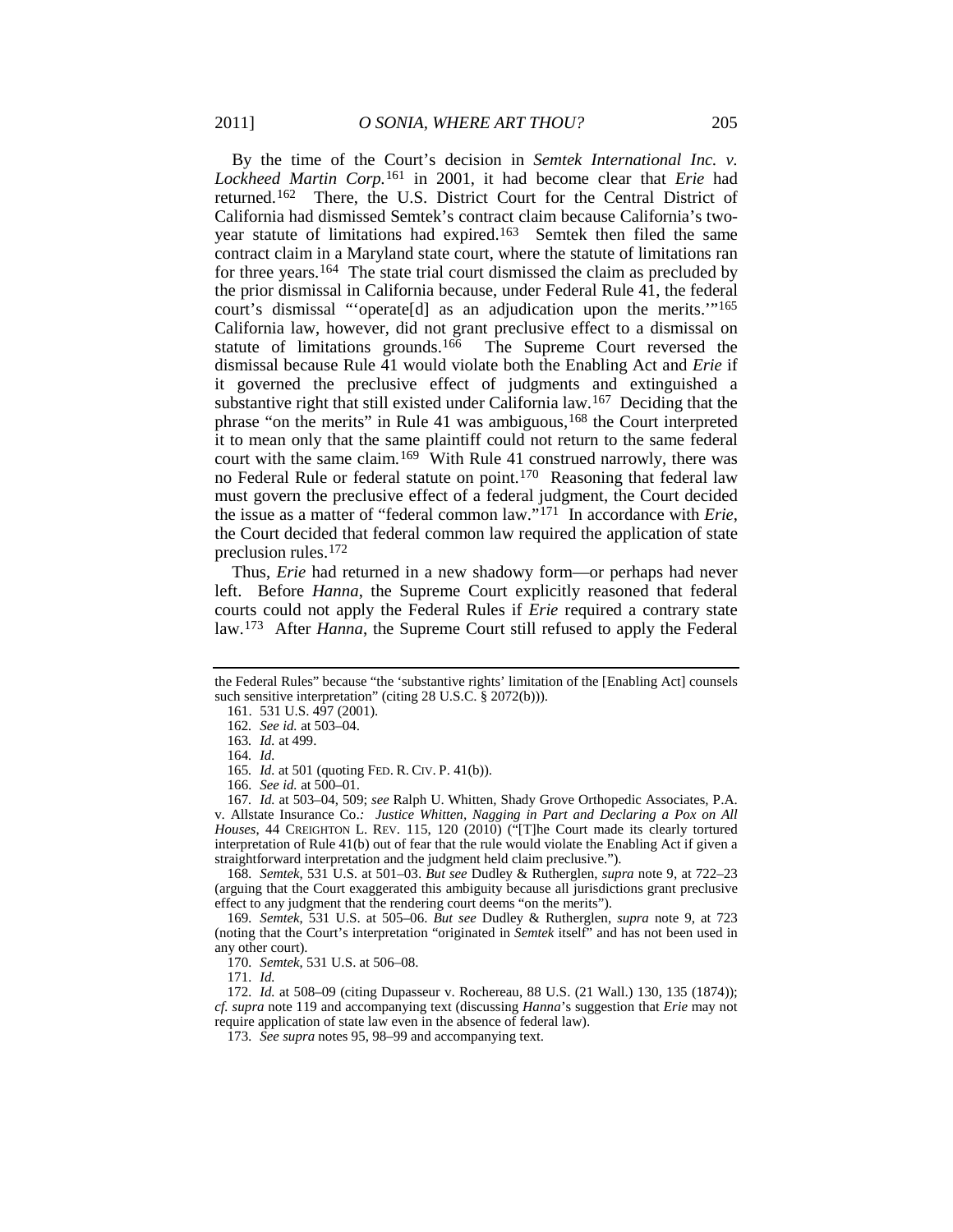<span id="page-18-19"></span>Rules where *Erie* required state law, but for different reasons.[174](#page-18-0) *Hanna* and its progeny had established a separate, two-step Enabling Act analysis, but it was not truly free from *Erie*'s influence.<sup>[175](#page-18-1)</sup> In the first step, federal courts had to determine whether the Federal Rule conflicted with the state law,[176](#page-18-2) but *Gasperini* directed the courts to interpret the Rules "with sensitivity to important state interests" and to avoid any conflict with a contrary state law.[177](#page-18-3) In other words, they should interpret the Rules to avoid conflicts with *Erie*,[178](#page-18-4) because *Erie* governed if the Federal Rules were not broad enough to control the issue.<sup>179</sup>

<span id="page-18-18"></span><span id="page-18-17"></span><span id="page-18-16"></span>If there was an unavoidable conflict, the second step required courts to determine whether the Enabling Act authorized the Rule.[180](#page-18-6) *Burlington Northern* held that a Federal Rule fell within this authorization if it could "reasonably be classified as procedural," "affect[ed] only the process of enforcing litigants' rights," and had no more than an incidental effect on substantive rights.<sup>181</sup> In that case, however, the Supreme Court never decided which law *Erie* would have required,[182](#page-18-8) so it remained possible that *Gasperini*'s and *Semtek*'s suggestion was true: a Federal Rule that would violate *Erie* might also violate the Enabling Act.<sup>[183](#page-18-9)</sup>

In its new form, *Erie* disrupted the Federal Rules more than it had when it explicitly preempted them.[184](#page-18-10) For example, before *Gasperini*, Federal Rule 59 only permitted federal courts to use federal standards for granting new trials.<sup>[185](#page-18-11)</sup> Afterwards, not only did federal courts have to apply any substantive state standard—with no guidance on which were substantive<sup>[186](#page-18-12)</sup>—but any federal court also had the option to apply New York's "deviates materially" standard because a "court[] of the United States"[187](#page-18-13) had used it to grant a new trial.[188](#page-18-14) Similarly, *Semtek*'s decision that Federal Rule 41 had no preclusive effect could frustrate the application of other Rules that implicate claim preclusion.[189](#page-18-15) For instance, under the

<sup>174</sup>*. See supra* notes [128–](#page-14-13)30[, 155–](#page-16-0)59[, 167–](#page-17-1)72 and accompanying text.

<sup>175</sup>*. See* Ides, *supra* not[e 48,](#page-7-1) at 61–62.

<sup>176</sup>*. See id.* at 80.

<span id="page-18-4"></span><span id="page-18-3"></span><span id="page-18-2"></span><span id="page-18-1"></span><span id="page-18-0"></span><sup>177.</sup> Gasperini v. Ctr. for Humanities, Inc., 518 U.S. 415, 427 n.7 (1996); *see supra* notes [155–](#page-16-0)59 and accompanying text.

<sup>178</sup>*. See supra* note[s 130,](#page-14-14) [151,](#page-15-12) [167,](#page-17-1) [172](#page-17-15) and accompanying text.

<sup>179</sup>*. See* Hanna v. Plumer, 380 U.S. 460, 470 (1965).

<sup>180</sup>*. See id.* at 471; Ides, *supra* not[e 48,](#page-7-1) at 80.

<span id="page-18-7"></span><span id="page-18-6"></span><span id="page-18-5"></span><sup>181.</sup> Burlington N. R.R. Co. v. Woods, 480 U.S. 1, 5, 8 (1987) (quoting *Hanna*, 380 U.S. at 472); *see supra* note[s 137–](#page-14-15)41 and accompanying text.

<sup>182</sup>*. See supra* not[e 140.](#page-14-16)

<span id="page-18-9"></span><span id="page-18-8"></span><sup>183</sup>*. See* Semtek Int'l, Inc. v. Lockheed Martin Corp., 531 U.S. 497, 503–04 (2001); Gasperini v. Ctr. for Humanities, Inc., 518 U.S. 415, 437 n.22 (1996) (citing Rules Enabling Act, 28 U.S.C. § 2072(b) (1994)); *supra* note[s 156,](#page-16-10) [159–](#page-16-11)60, [167](#page-17-1) and accompanying text.

<span id="page-18-12"></span><span id="page-18-11"></span><span id="page-18-10"></span><sup>184</sup>*. See* Dudley & Rutherglen, *supra* note [9,](#page-3-0) at 735–36 (arguing that cases like *Walker*, *Gasperini*, and *Semtek* have created two sets of Federal Rules: one for diversity cases, and one for federal cases); *id.* at 747–48 (concluding that narrow interpretations "compromise[] the entire federal court system").

<sup>185</sup>*. See id.* at 713.

<sup>186</sup>*. See id.* at 716.

<span id="page-18-14"></span><span id="page-18-13"></span><sup>187.</sup> FED. R. CIV. P. 59(a)(1).

<sup>188</sup>*. See* Dudley & Rutherglen, *supra* not[e 9,](#page-3-0) at 717.

<span id="page-18-15"></span><sup>189</sup>*. See id.* at 724–25.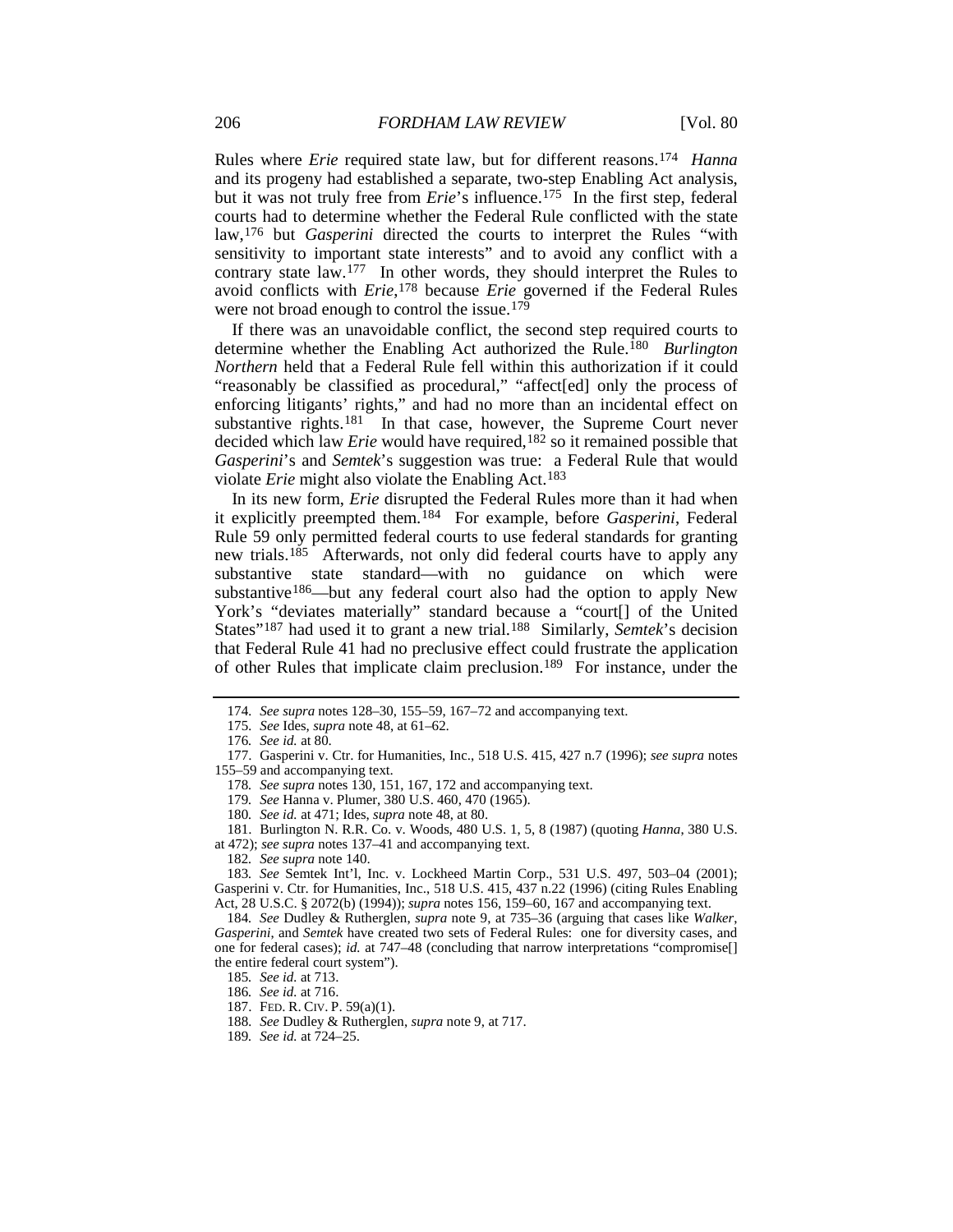compulsory counterclaim rule in Federal Rule 13(a), parties must raise certain related counterclaims in the same litigation; if they do not, those parties are barred from raising those claims in subsequent actions[.190](#page-19-1) After *Semtek*, parties could probably still raise these claims in states that did not grant those unraised claims preclusive effect.[191](#page-19-2) Not only had *Erie* the trickster eluded the Court's control, it had also transformed into a more powerful and confounding force.

#### <span id="page-19-0"></span>II. THE EPIC DECISION IN *SHADY GROVE*

The Supreme Court finally broke the unspoken rule in 2010 in *Shady Grove Orthopedic Associates, P.A. v. Allstate Insurance Co.*,[192](#page-19-3) when it applied a Federal Rule, even though *Erie* would have required the application of state law.[193](#page-19-4) Shady Grove had filed a putative class action in the U.S. District Court for the Eastern District of New York seeking to recover the interest that Allstate owed to them and other insurance claimants under New York law.[194](#page-19-5) A New York statute requires insurance companies to pay claims within thirty days, or else pay the claim with interest at a fixed rate[.195](#page-19-6) Allstate allegedly paid Shady Grove's claim after thirty days, but refused to pay the accrued interest of approximately \$500.<sup>196</sup> In the class action, Shady Grove sought to recover approximately \$5,000,000 in accrued interest that Allstate allegedly owed to all New York claimants[.197](#page-19-8)

Regardless of whether the complaint met the class action requirements set forth in Federal Rule 23[,198](#page-19-9) Allstate moved to dismiss it because New York's class action rule, Civil Procedure Law and Rule (C.P.L.R.) 901(b), provides that "'an action to recover a penalty . . . imposed by statute may not be maintained as a class action.'["199](#page-19-10) The district court granted Allstate's motion to dismiss because *Erie* required it to apply C.P.L.R.  $901(b)$ .<sup>200</sup> The Second Circuit affirmed,<sup>[201](#page-19-12)</sup> reasoning that C.P.L.R.  $901(b)$ 

<span id="page-19-3"></span><span id="page-19-2"></span><span id="page-19-1"></span><sup>190</sup>*. See* FED. R. CIV. P. 13(a); Baker v. Gold Seal Liquors, Inc., 417 U.S. 467, 469 & n.1 (1974) (interpreting Federal Rule 13(a) in the context of a federal bankruptcy claim).

<sup>191</sup>*. See* Dudley & Rutherglen, *supra* not[e 9,](#page-3-0) at 725.

<sup>192.</sup> 130 S. Ct. 1431 (2010).

<sup>193</sup>*. See id.* at 1443 (plurality opinion); *id.* at 1456–57 (Stevens, J., concurring).

<sup>194</sup>*. Id.* at 1436–37 (plurality opinion).

<sup>195</sup>*. See id.* at 1436 (citing N.Y. INS. LAW. § 5106(a) (McKinney 2009)).

<sup>196</sup>*. Id.* at 1436–37.

<span id="page-19-8"></span><span id="page-19-7"></span><span id="page-19-6"></span><span id="page-19-5"></span><span id="page-19-4"></span><sup>197</sup>*. See id.* at 1437 & n.3; *id.* at 1460 (Ginsburg, J., dissenting) (describing the putative class action as an "attempt to transform a \$500 case into a \$5,000,000 award").

<sup>198</sup>*. See* FED. R. CIV. P. 23.

<span id="page-19-10"></span><span id="page-19-9"></span><sup>199</sup>*. Shady Grove*, 130 S. Ct. at 1436 n.1, 1437 (plurality opinion) (quoting N.Y. C.P.L.R. 901(b) (McKinney 2006)).

<span id="page-19-11"></span><sup>200</sup>*. Id.* at 1437. Because the lower courts held that N.Y. C.P.L.R. 901(b) prevented them from certifying the class, Shady Grove could only seek \$500 in damages, and thus the complaint sought far less than the minimum amount-in-controversy necessary to invoke the federal courts' diversity jurisdiction. *See Shady Grove*, 130 S. Ct. at 1437 & n.3; *cf.* 28 U.S.C. § 1332(a) (2006) (more than \$75,000); Class Action Fairness Act of 2005 (CAFA), 28 U.S.C. § 1332(d)(2) (more than \$5,000,000 in aggregate).

<span id="page-19-12"></span><sup>201</sup>*. Shady Grove*, 130 S. Ct. at 1437 (plurality opinion); Shady Grove Orthopedic Assocs., P.A. v. Allstate Ins. Co., 549 F.3d 137, 146 (2d Cir. 2008).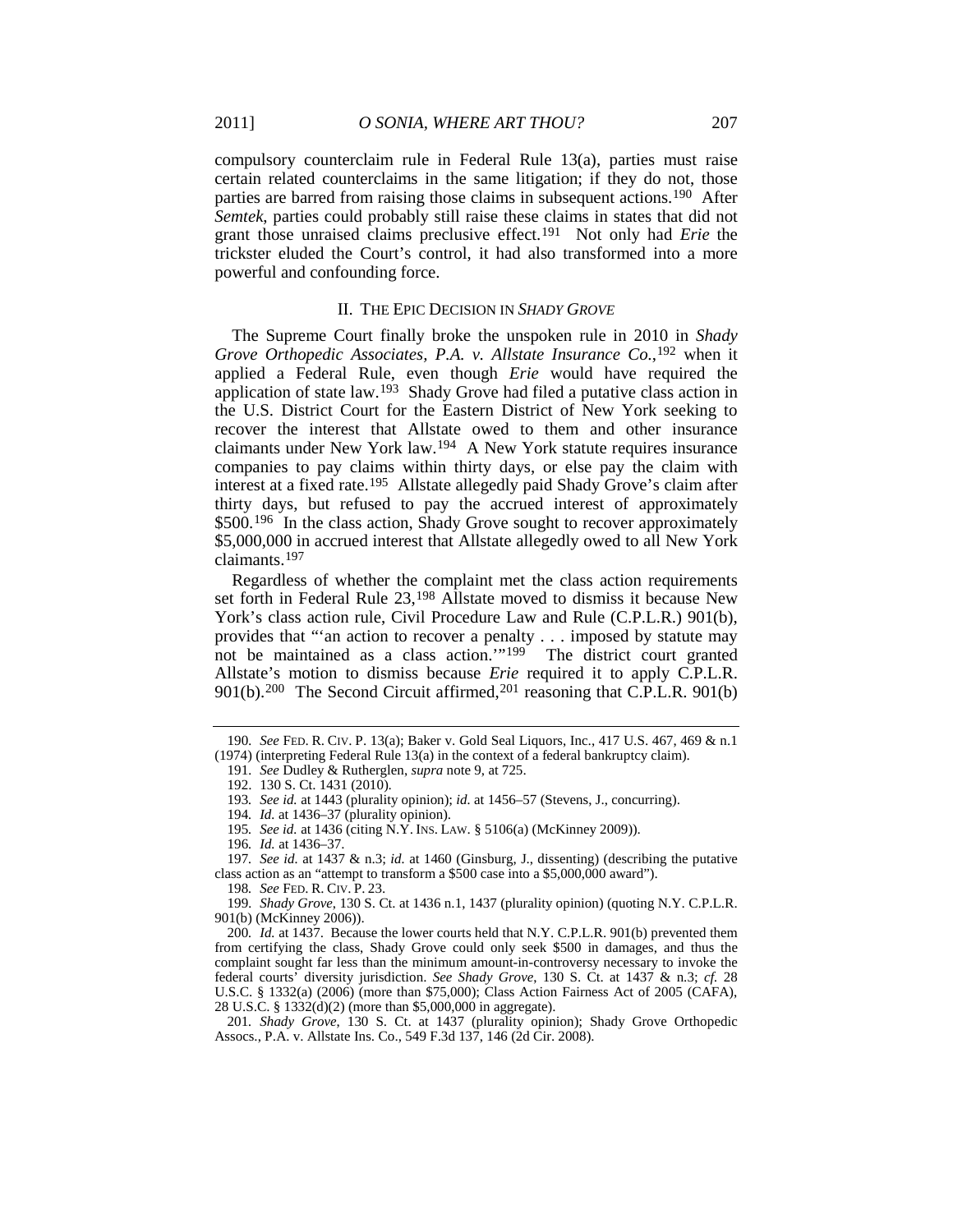is substantive because it governs the "remedies [that] may be sought by class action plaintiffs," while Rule 23 does not.[202](#page-20-2)

<span id="page-20-0"></span>The Supreme Court reversed the Second Circuit's ruling and ordered the district court to apply Federal Rule 23, even though C.P.L.R. 901(b) would have applied under *Erie*.<sup>203</sup> As with each previous episode in the Court's *Erie* odyssey, however, the decision possesses a fatal Achilles' heel that ultimately has allowed *Erie* to escape its restrictions. This time the flaw is a lack of consensus. The Court unanimously agreed on the two-step Enabling Act analysis: first, determine the Rule's scope, and second, if the Rule is on point, determine whether the Enabling Act authorizes the Rule.[204](#page-20-4) The four-Justice dissent, however, advocated interpreting Rule 23 "'with sensitivity'" to avoid any conflict with state law, as the lower courts had and as the Supreme Court had in *Gasperini* and *Semtek*.[205](#page-20-5) The five-Justice majority disagreed, but wrote opposing plurality and concurring opinions explaining how to determine when the Enabling Act authorizes a Federal Rule to violate *Erie*.[206](#page-20-6) Furthermore, Justice Sotomayor parted ways with the rest of the four-Justice plurality on one part of its opinion.<sup>[207](#page-20-7)</sup>

<span id="page-20-1"></span>This part analyzes the two opinions that concurred in the *Shady Grove* judgment. Part II.A examines Justice Scalia's plurality opinion, which argued for a broad test that would endorse the Rules' validity in almost all situations. Part II.B discusses Justice Stevens's more nuanced approach,

<span id="page-20-6"></span>206*. See Shady Grove*, 130 S. Ct. at 1436 (plurality opinion); *id.* at 1448 (Stevens, J., concurring).

<sup>202</sup>*. Shady Grove*, 549 F.3d at 143.

<span id="page-20-3"></span><span id="page-20-2"></span><sup>203</sup>*. Shady Grove*, 130 S. Ct. at 1443, 1447–48 (plurality opinion); *id.* at 1459–60 (Stevens, J., concurring).

<span id="page-20-4"></span><sup>204</sup>*. Id.* at 1437 (plurality opinion); *id.* at 1448 (Stevens, J., concurring); *id.* at 1460–61 (Ginsburg, J., dissenting).

<span id="page-20-5"></span><sup>205</sup>*. Shady Grove*, 130 S. Ct. at 1463–64, 1465–66, 1473 (Ginsburg, J., dissenting) (quoting Gasperini v. Ctr. for Humanities, Inc., 518 U.S. 415, 427 n.7 (1996)). One commentator has suggested that the division between the majority and the dissent can be explained by the two competing views of the class action as either "a sophisticated joinder device" or "a creation that transform[s] the substantive law." Alexandra D. Lahav, *Two Views of the Class Action*, 79 FORDHAM L. REV. 1939, 1942 (2011). Further analysis of Justice Ginsburg's opinion is beyond this Note's scope because no lower court has followed it as the holding, although a few note that Justice Stevens and the four dissenting Justices formed a majority that would preserve the application of some state procedural laws. *See* Godin v. Schencks, 629 F.3d 79, 87 (1st Cir. 2010); *In re* Digital Music Antitrust Litig., No. 06 MD 1780, 2011 WL 2848195, at \*18 (S.D.N.Y. July 18, 2011); *In re* Wellbutrin XL Antitrust Litig., 756 F. Supp. 2d 670, 675 (E.D. Pa. 2010); Estate of C.A. v. Grier, 752 F. Supp. 2d 763, 767 (S.D. Tex. 2010). For an in-depth analysis of the dissenting opinion, see Linda S. Mullenix, *Federal Class Actions: A Near-Death Experience in a* Shady Grove, 79 GEO. WASH. L. REV. 448, 477–79 (2011).

<span id="page-20-7"></span><sup>207</sup>*. See id.* at 1436 (plurality opinion) (noting that Justice Sotomayor joined the plurality opinion as to Parts II.A, B, and D, but that only Chief Justice Roberts, and Justices Thomas and Scalia joined Part II.C). Because she did not write a separate opinion, it is unclear precisely why Justice Sotomayor joined only these parts of the plurality's opinion. Based on her line of questioning during oral argument, it appears that Justice Sotomayor joined the plurality because of her concern about "the larger implications for class action practice" and the possibility that "a state could pass a law that said no cause of action could be brought as a class action ever." Mullenix, *supra* not[e 205,](#page-20-1) at 466–67. In Part IV, this Note argues that Justice Sotomayor generally agreed with the plurality, but believed the scope of the Enabling Act's authority was narrower than the other three justices did.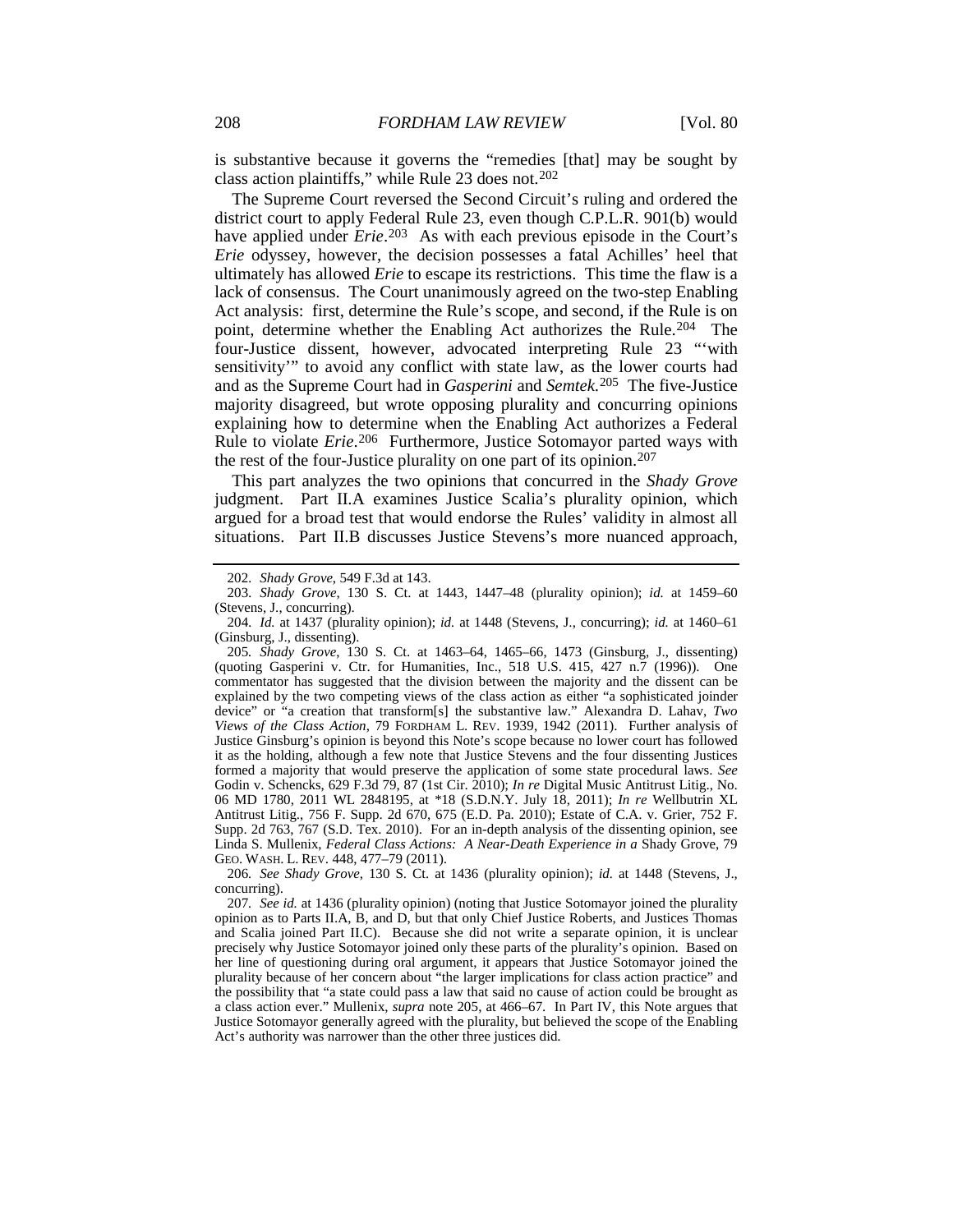which would prevent the Rules from displacing state procedural rules that are "intertwined"[208](#page-21-0) with substantive rights. Finally, Part II.C analyzes each opinion under the *Marks v. United States*[209](#page-21-1) doctrine, which determines the Court's holding when it fails to reach a majority opinion.

#### *A. Justice Scalia's Opinion*

<span id="page-21-13"></span>Applying the two-step Enabling Act framework, Justice Scalia began his analysis by determining Rule 23's scope.[210](#page-21-2) Because Justice Stevens joined this portion of the plurality opinion, Justice Scalia wrote for the majority when he held that both class action rules "attempt[] to answer the same question."[211](#page-21-3) The majority refused to interpret Rule 23 "with sensitivity to important state interests"<sup>[212](#page-21-4)</sup> if that approach means artificially narrowing the Rule's scope to always avoid a conflict.[213](#page-21-5) Distinguishing the Court's earlier decision in *Semtek*, the majority decided the command to interpret the Rules "with sensitivity" only applies when the Rule is ambiguous and capable of two possible meanings.<sup>214</sup> Where the Rule is clear, the Court cannot "contort [the Rule's] text" to avoid conflict.[215](#page-21-7) The majority rejected the Second Circuit's reasoning that C.P.L.R. 901(b), unlike Rule 23, determines the threshold issue of whether a particular claim was eligible for class treatment.[216](#page-21-8) It found no reason to "read Rule 23 as addressing only whether claims made eligible for class treatment by some *other* law should be certified as class actions."<sup>217</sup> "By its terms," the majority decided, Rule 23 sets forth the criteria necessary for proceeding as a class action.[218](#page-21-10) Because C.P.L.R. 901(b) sets forth a competing set of criteria, the Court decided that the two plainly conflict.<sup>[219](#page-21-11)</sup>

<span id="page-21-14"></span>Having found a conflict, Justice Scalia—writing only for the four-Justice plurality<sup>[220](#page-21-12)</sup>—proceeded to determine whether the Enabling Act authorizes

<sup>208</sup>*. Shady Grove*, 130 S. Ct. at 1452 (Stevens, J., concurring).

<sup>209.</sup> 430 U.S. 188 (1977).

<span id="page-21-2"></span><span id="page-21-1"></span><span id="page-21-0"></span><sup>210.</sup> *Shady Grove*, 130 S. Ct. at 1437 (plurality opinion); *see* Mullenix, *supra* not[e 205,](#page-20-1) at 470–71.

<span id="page-21-3"></span><sup>211</sup>*. Shady Grove*, 130 S. Ct. at 1437 (plurality opinion); *see id.* at 1448 (Stevens, J., concurring) (noting that Justice Stevens joined this part of Justice Scalia's opinion); Mullenix, *supra* note [205,](#page-20-1) at 471.

<span id="page-21-4"></span><sup>212.</sup> Gasperini v. Ctr. for Humanities, Inc., 518 U.S. 415, 427 n.7, 438 n.22 (1996); *see Shady Grove*, 130 S. Ct. at 1460 (Ginsburg, J., dissenting).

<sup>213</sup>*. Shady Grove*, 130 S. Ct. at 1441 & n.7 (plurality opinion).

<span id="page-21-6"></span><span id="page-21-5"></span><sup>214</sup>*. Id.* at 1441–42 (citing Semtek Int'l Inc. v. Lockheed Martin Corp., 531 U.S. 497, 503–04 (2001)); *see* Freer & Arthur, *supra* note [152,](#page-15-13) at 74. *But see* Dudley & Rutherglen, *supra* not[e 9,](#page-3-0) at 722–23 (arguing that *Semtek* created an artificial ambiguity).

<span id="page-21-8"></span><span id="page-21-7"></span><sup>215</sup>*. Shady Grove*, 130 S. Ct. at 1442 (plurality opinion) (citing Walker v. Armco Steel Corp., 446 U.S. 740, 750 n.9 (1980) ("This is not to suggest that the Federal Rules of Civil Procedure are to be narrowly construed in order to avoid a 'direct collision' with state law.")).

<sup>216</sup>*. Id.* at 1438; *see* Mullenix, *supra* not[e 205,](#page-20-1) at 471.

<span id="page-21-9"></span><sup>217</sup>*. Shady Grove*, 130 S. Ct. at 1438 (plurality opinion).

<span id="page-21-10"></span><sup>218</sup>*. Id.* at 1437.

<sup>219</sup>*. Id.*

<span id="page-21-12"></span><span id="page-21-11"></span><sup>220</sup>*. Id.* at 1436.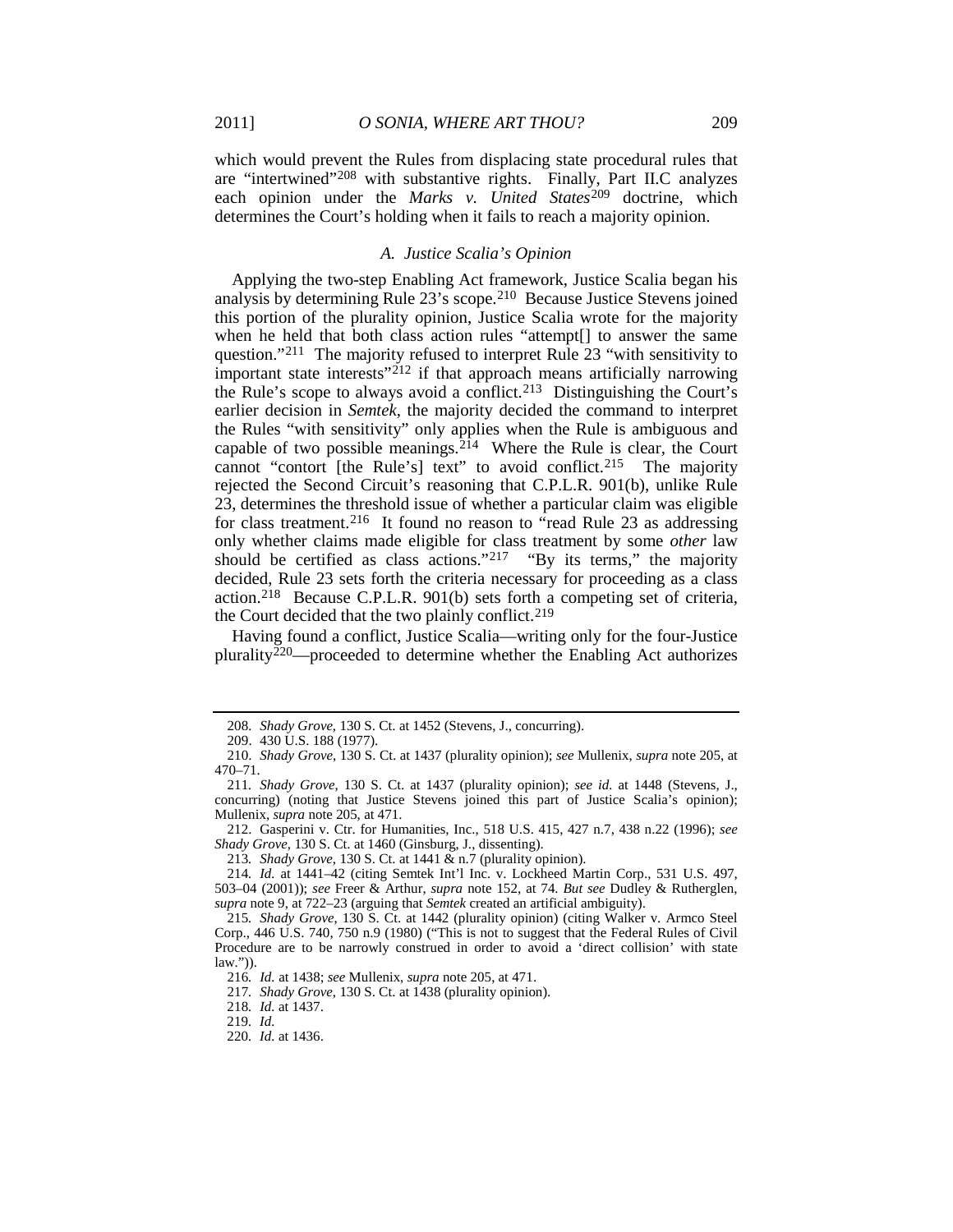<span id="page-22-1"></span>Rule 23.[221](#page-22-2) Invoking the original *Sibbach* test, Scalia insisted that a Federal Rule is valid so long as it "'really regulate[s] procedure.'"<sup>[222](#page-22-3)</sup> Under the plurality's test, "the substantive nature of [the state] law, or its substantive purpose, *makes no difference*."[223](#page-22-4) In fact, Scalia's test would not consider the nature of the state law at all.[224](#page-22-5) Procedural rules invariably affect substantive rights, Scalia reasoned, but the proper test should not depend on whether there is an effect on substantive rights.<sup>[225](#page-22-6)</sup> It should depend on "what the rule itself regulates: [i]f it governs only 'the manner and the means' by which the litigants' rights are enforced," rather than "'the rules of decision by which [the] court will adjudicate [those] rights,'" it falls within the Enabling Act's authorization.<sup>226</sup>

<span id="page-22-0"></span>In Part II.C of his opinion, which Justice Sotomayor did not join, [227](#page-22-8) Justice Scalia insisted that a Federal Rule that "'really regulates procedure'" can displace even state procedural rules that define the scope of substantive rights.[228](#page-22-9) Justice Stevens's concern for the substantive nature of the state law, he argued, "mist[ook] what the Federal Rule *regulates* for its incidental *effects*."[229](#page-22-10) Scalia reasoned that it is necessary to ignore the state law and consider only the Federal Rule to prevent the Rules' validity from "turn[ing] on the idiosyncrasies of state law.["230](#page-22-11) The Federal Rules cannot be "valid in some jurisdictions and invalid in others—or valid in some cases and invalid in others.["231](#page-22-12) Even though Scalia's test would promote the kind of forum shopping that *Erie* prohibits, he argued that such an outcome is the "inevitable (indeed, one might say the intended) result of a uniform system of federal procedure."[232](#page-22-13)

Applying this test, the plurality decided that Rule 23 only regulates the federal courts' ability to join claims into a single lawsuit and therefore

227*. See id.* at 1436.

228*. Id.* at 1446 n.13 (quoting *Sibbach*, 312 U.S. at 14).

229*. Id.* at 1445 n.10.

<span id="page-22-12"></span><span id="page-22-11"></span><span id="page-22-10"></span><span id="page-22-9"></span>230*. Id.* at 1445 (citing *Sibbach*, 312 U.S. at 14); *see* Bassett, *supra* note [223,](#page-22-1) at 25 ("The inquiry is not whether some state provision . . . does or could conflict with the Federal Rule; indeed such an approach would turn the Rules Enabling Act on its head by potentially invalidating any Federal Rule when a state law touches on the same area as that Federal Rule.").

231*. Shady Grove*, 130 S. Ct. at 1444 (plurality opinion).

<span id="page-22-13"></span>232*. Id.* at 1448.

<sup>221</sup>*. See* Mullenix, *supra* not[e 205,](#page-20-1) at 472.

<span id="page-22-3"></span><span id="page-22-2"></span><sup>222</sup>*. Shady Grove*, 130 S. Ct. at 1442 (plurality opinion) (quoting Sibbach v. Wilson & Co., 312 U.S. 1, 14 (1941)).

<span id="page-22-4"></span><sup>223</sup>*. Id.* at 1444; *see* Debra Lyn Bassett, *Enabling the Federal Rules*, 44 CREIGHTON L. REV. 7, 19–20 (2010) (arguing that a Rule's validity must be determined at "the time of the Federal Rule's promulgation" to avoid "fishing for ways to undermine the Rules Enabling Act by searching for a substantive impact").

<sup>224</sup>*. See Shady Grove*, 130 S. Ct at 1445 n.10 (plurality opinion).

<span id="page-22-6"></span><span id="page-22-5"></span><sup>225</sup>*. Id.* at 1442 (citing Miss. Publ'g Corp. v. Murphree, 326 U.S. 438, 445 (1946)). Scalia cited *Hanna*, *Sibbach*, and *Burlington Northern* as instances in which the Court permitted the Rules to have "some practical effect on the parties' rights." *Id.* at 1442–43 (citing Burlington N. R.R. Co. v. Woods, 480 U.S. 1, 8 (1987); Hanna v. Plumer, 380 U.S. 460, 463–65 (1965); *Sibbach*, 312 U.S. at 14–16).

<span id="page-22-8"></span><span id="page-22-7"></span><sup>226</sup>*. Id.* at 1442 (plurality opinion) (second and third alterations in original) (quoting *Miss. Publ'g Corp.*, 326 U.S. at 446).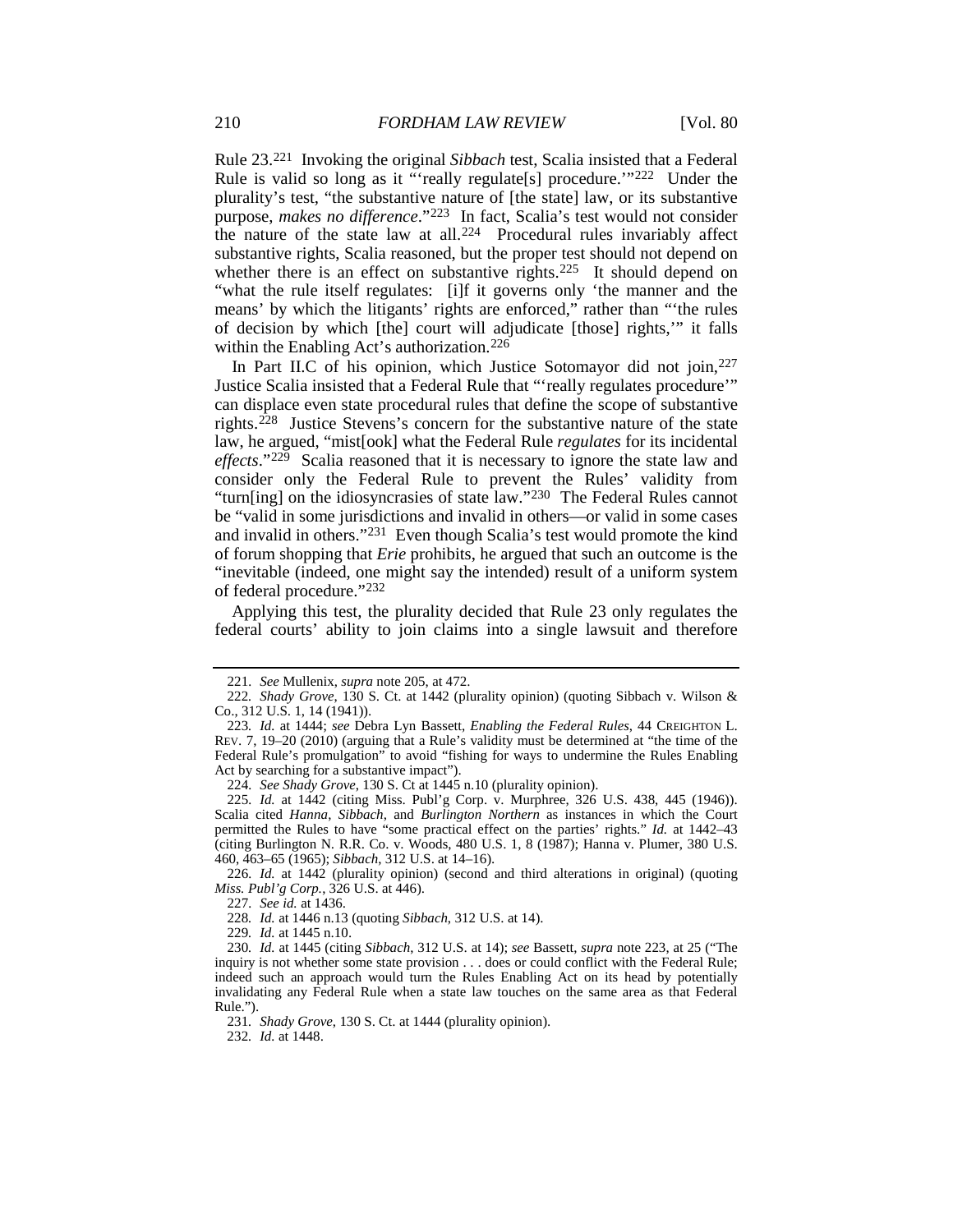really regulates "only the process for enforcing [substantive] rights."[233](#page-23-0) Although certifying the class increased the potential damages from \$500 to \$5,000,000, Rule 23 had no impact on Allstate's substantive liability, Scalia reasoned, because Allstate had the same liability whether the plaintiffs proceeded individually or as a class.[234](#page-23-1) The increased likelihood that all of these plaintiffs would actually pursue their claims once the district court certified the class action was "just the sort of 'incidental effec[t]'" that did not violate the Enabling Act.<sup>[235](#page-23-2)</sup> Even if C.P.L.R. 901(b) had established a substantive right to be free from class liability, Scalia argued that Rule 23 could displace it and still fall within the Enabling Act's authorization because it really regulates procedure.[236](#page-23-3)

#### <span id="page-23-13"></span><span id="page-23-11"></span>*B. Justice Stevens's Opinion*

Like Scalia, Justice Stevens began his analysis by determining whether Rule 23 and C.P.L.R. 901(b) conflict.<sup>237</sup> Although he joined the plurality's analysis of this issue, he also articulated a new two-step approach to interpreting the Federal Rules' scope.[238](#page-23-5) First, a federal court would determine if it is possible to avoid a conflict "'when [the Rule is] fairly construed,' with 'sensitivity to important state interests.'"[239](#page-23-6) Although Stevens agreed with the dissent that the Court should continue to interpret the Rules with sensitivity,  $240$  he did not agree that this command requires the Court to interpret the Rules to avoid any *Erie* problem or "rewrite the rule[s]."[241](#page-23-8) Instead, it meant only that the federal courts should avoid interpretations that create "'significant disuniformity between state and federal courts . . . if the text permits'" the court to do so.[242](#page-23-9)

If this first step results in a conflict, in the second step, federal courts should determine whether applying the Federal Rule would "'abridge, enlarge or modify *any* substantive right."<sup>[243](#page-23-10)</sup> Justice Stevens argued that Congress had not "prescribe[d] procedural rules that [may] interfere with

241*. Id.* at 1456–57.

<span id="page-23-10"></span><span id="page-23-9"></span><span id="page-23-8"></span><span id="page-23-7"></span>242*. Id.* at 1451 n.5 (quoting Stewart Org., Inc. v. Ricoh Corp., 487 U.S. 22, 37–38 (1988) (Scalia, J., dissenting)).

<span id="page-23-12"></span><sup>233</sup>*. Id.* at 1443; *see* Mullenix, *supra* note [205,](#page-20-1) at 473.

<sup>234</sup>*. Shady Grove*, 130 S. Ct. at 1443.

<span id="page-23-3"></span><span id="page-23-2"></span><span id="page-23-1"></span><span id="page-23-0"></span><sup>235</sup>*. Id.* (alteration in original) (quoting Miss. Publ'g Corp. v. Murphree, 326 U.S. 438, 445 (1946)).

<sup>236</sup>*. Id.* at 1444.

<sup>237</sup>*. Id.* at 1450–51 (Stevens, J., concurring).

<span id="page-23-5"></span><span id="page-23-4"></span><sup>238</sup>*. Id.* at 1450 (advising federal courts to interpret "what the state law and the federal rule mean" at "both steps of the [Enabling Act] inquiry"); *see id.* at 1451–52 (explaining this process).

<span id="page-23-6"></span><sup>239</sup>*. Id.* at 1451 (quoting Burlington N. R.R. Co. v. Woods, 480 U.S. 1, 4 (1987); Gasperini v. Ctr. for Humanities, Inc., 518 U.S. 415, 427 n.7 (1996)). Justice Stevens created strange bedfellows by supporting this single proposition with quotes from both *Burlington Northern* and *Gasperini*. *Cf. supra* note 156 and accompanying text (noting that *Gasperini*'s approach to interpreting the Federal Rules contradicted and apparently ignored *Burlington Northern*'s).

<sup>240</sup>*. Id.* at 1451 n.5.

<sup>243</sup>*. Id.* at 1451 (quoting Rules Enabling Act, 28 U.S.C. § 2072(b) (2006)).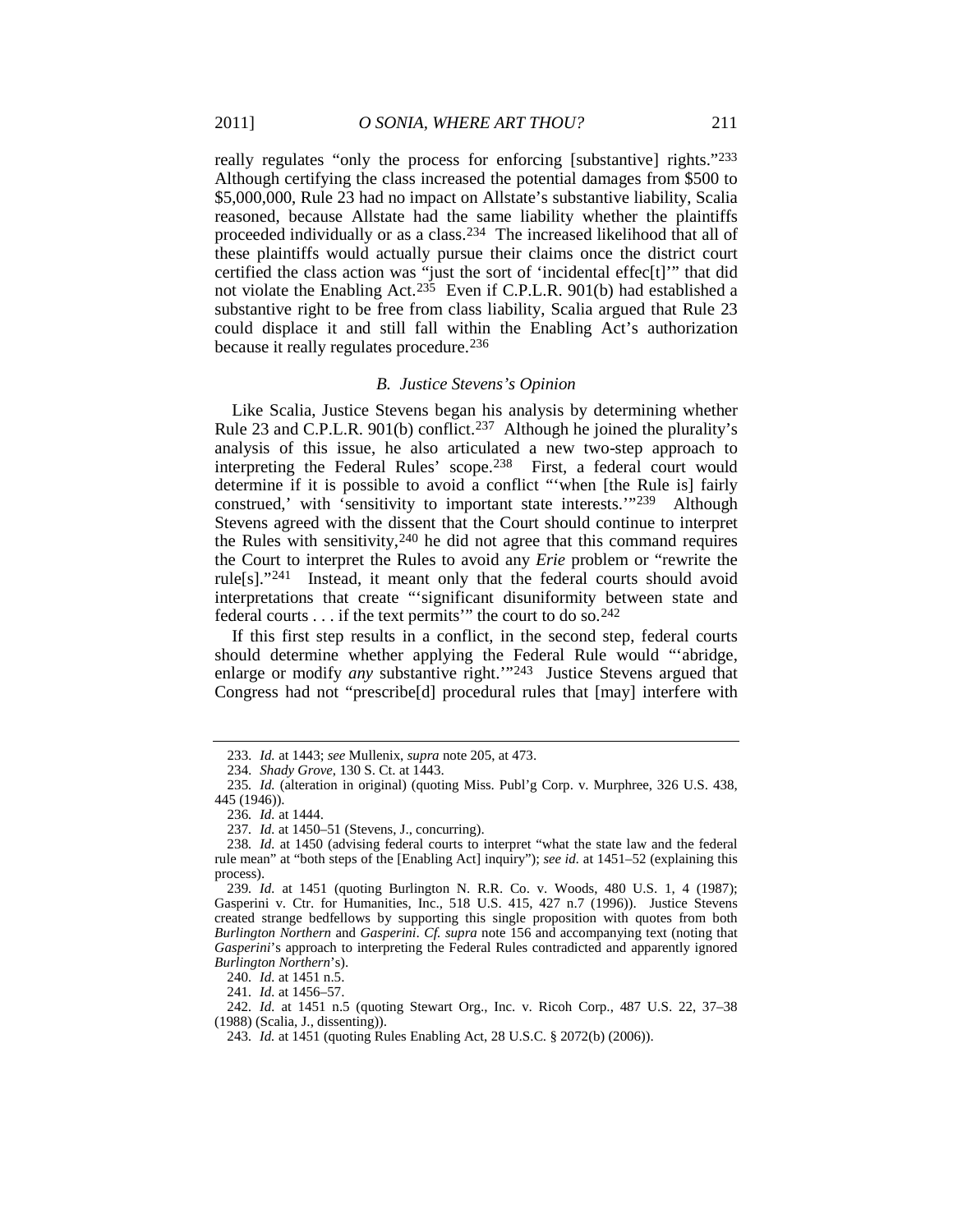<span id="page-24-13"></span><span id="page-24-11"></span>state substantive law in any number of respects.["244](#page-24-0) The Enabling Act prohibits the Rules from affecting "'*any* substantive right.'"[245](#page-24-1) Thus, federal courts must analyze the Federal Rule's "application" to the state law: if a Federal Rule would "effectively" alter a substantive right when applied, it would violate the Enabling Act's authorization.<sup>[246](#page-24-2)</sup> In that situation, the second step "bleed[s] back into the first" and Stevens would require the court to try to craft a "'saving' construction" of the Rule that would not violate the Enabling Act. $247$  If such a construction is not possible, "federal courts cannot apply the rule."[248](#page-24-4) In support of this proposition, Stevens cited, as a comparison, a statement by former Justices Hugo Black and William O. Douglas that suggested that the Rules "'as applied in given situations might have to be declared invalid.'"[249](#page-24-5) Aside from this comparison, Justice Stevens never indicated that courts should invalidate the Rules as applied, but instead instructed them to determine which law applied under *Erie*.[250](#page-24-6)

<span id="page-24-15"></span><span id="page-24-14"></span><span id="page-24-12"></span>Under Stevens's construction, a Rule would violate the Enabling Act, even if it "displace[s] a state law that is procedural in the ordinary use of the term but is so intertwined with a state right or remedy that it functions to define the scope of the state-created right."[251](#page-24-7) Because "'any rule can be said to have . . . substantive effects,'" Stevens would establish a high bar for finding an Enabling Act violation,  $252$  such that a Rule that is "facially valid" under Justice Scalia's test would only rarely violate Justice Stevens's own test.[253](#page-24-9) For Stevens, the "mere possibility" that a Federal Rule affects a state right as applied is insufficient to find a violation; the federal court must have "little doubt."<sup>[254](#page-24-10)</sup> Courts should presume that state laws designed as procedural rules only "reflect[] a judgment about how state courts ought

250*. Shady Grove*, 130 S. Ct. at 1452 (Stevens, J., concurring).

<span id="page-24-10"></span><span id="page-24-9"></span><span id="page-24-8"></span>252*. Shady Grove*, 130 S. Ct. at 1457 (Stevens, J., concurring) (quoting Ely, *supra* note [1,](#page-2-8)  at 724 n.170) (internal quotation marks omitted); *see* Thomas D. Rowe, Jr., *Sonia, What's a Nice Person like You Doing in Company like That?*, 44 CREIGHTON L. REV. 107, 112 (2010).

<sup>244</sup>*. Id.* at 1449.

<span id="page-24-0"></span><sup>245</sup>*. Id.* at 1451 (quoting 28 U.S.C. § 2072).

<sup>246</sup>*. Id.*

<sup>247</sup>*. Id.* at 1452.

<sup>248</sup>*. Id.*

<span id="page-24-5"></span><span id="page-24-4"></span><span id="page-24-3"></span><span id="page-24-2"></span><span id="page-24-1"></span><sup>249</sup>*. Id.* (quoting Statement of Mr. Justice Black and Mr. Justice Douglas, 374 U.S. 865, 870 (1963) [hereinafter Black & Douglas Statement]). Justices Black and Douglas expressed that opinion in a statement urging Congress to amend the Enabling Act and remove the Supreme Court's rulemaking authority so that it could avoid the potential embarrassment of invalidating rules it had approved. *See* Black & Douglas Statement, *supra*, at 869–70.

<span id="page-24-7"></span><span id="page-24-6"></span><sup>251</sup>*. Id.*; *see* Mullenix, *supra* note [205,](#page-20-1) at 474–75 ("Justice Stevens' major point of departure from Justice Scalia's analysis, then, is his observation that, under the Rules Enabling Act, not every rule of federal practice and procedure displaces state law."); *cf.* Freer & Arthur, *supra* note [152,](#page-15-13) at 75 ("Justice Stevens is the first justice ever to engage in assessing whether state procedural rules—or rules of 'form and mode'—are 'bound up' with the state's definition of rights and obligations.").

<sup>253</sup>*. Shady Grove*, 130 S. Ct. at 1454 n.10 (Stevens, J., concurring).

<sup>254</sup>*. Id.* at 1457.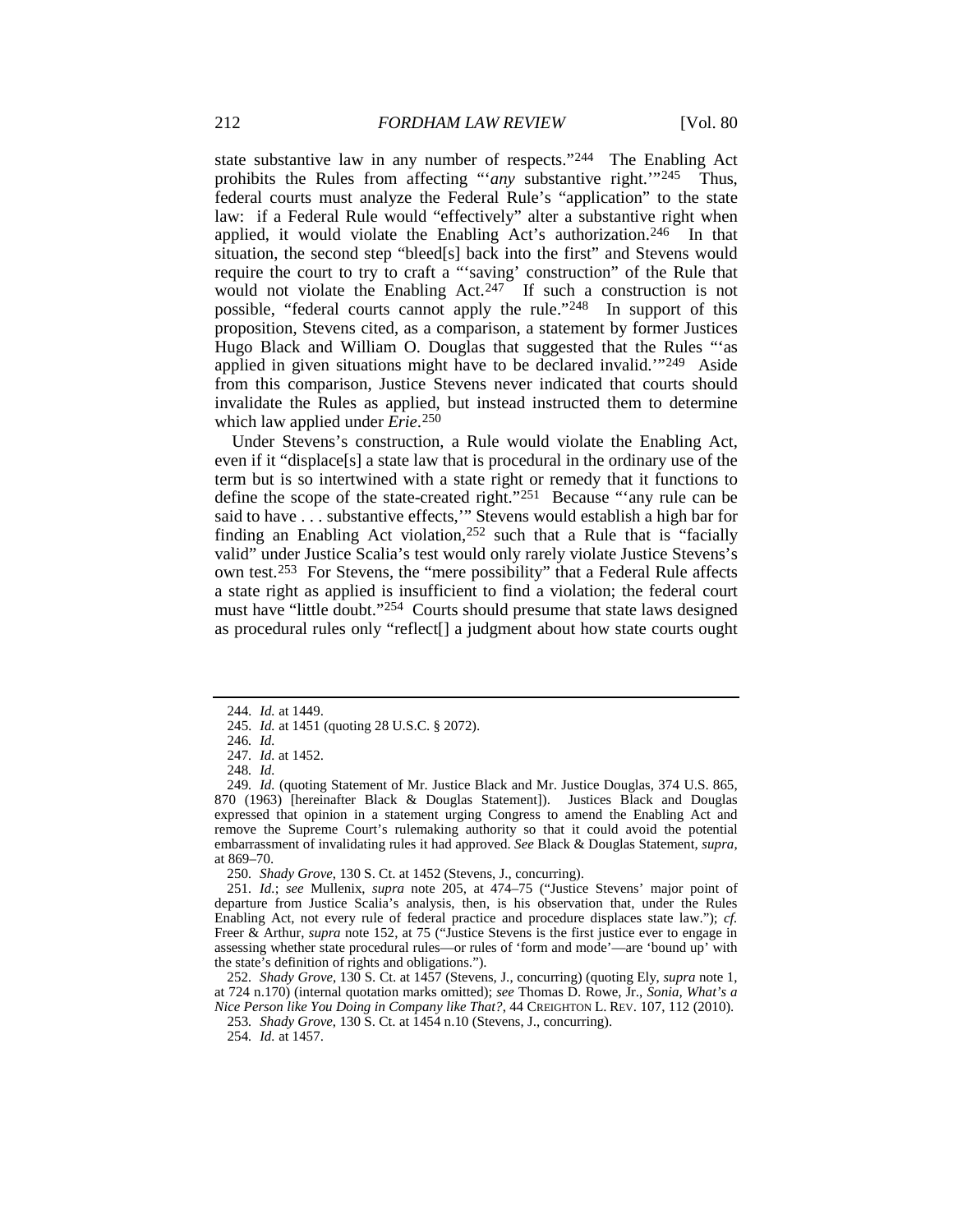to operate"[255](#page-25-0) and should not give any weight to factors relevant to the *Erie* analysis, such as the tendency to promote forum shopping.[256](#page-25-1)

Justice Stevens decided that C.P.L.R. 901(b) was not such a procedural rule intertwined with a substantive right[.257](#page-25-2) Because 901(b) applies to all claims brought in a New York state court, not just claims created by New York law, it cannot define the scope of a state-created right.<sup>258</sup> According to Justice Stevens, the legislative history "reveal[ed] a classically procedural calibration" of how easily class action claims could be litigated in New York courts.<sup>[259](#page-25-4)</sup> Even if there was a "plausible competing narrative[]" that the rule is also substantive, Justice Stevens would still apply Rule 23 because "there must be more than just a possibility" that the law was substantive.<sup>[260](#page-25-5)</sup>

### <span id="page-25-11"></span>*C. The Holding of a Fragmented Court*

According to the doctrine announced in *Marks v. United States*<sup>[261](#page-25-6)</sup>, "[w]hen a fragmented Court decides a case and no single rationale explaining the result enjoys the assent of five Justices, 'the holding of the Court may be viewed as that position taken by those Members who concurred in the judgments on the narrowest grounds.'["262](#page-25-7) The Supreme Court has noted, however, that this doctrine "'is more easily stated than applied.'"[263](#page-25-8) Determining the narrowest opinion in *Shady Grove* is especially difficult because the Court's prior decisions had obeyed the de facto rule that the Federal Rules could apply only if *Erie* did not require the application of state law, and *Shady Grove* broke that rule.<sup>[264](#page-25-9)</sup> This section compares Justice Scalia's and Justice Stevens's opinions to the cases examined in Part I to determine how far each approach departs from the Court's precedent.

According to Justice Scalia, the Enabling Act requires federal courts to consider only the nature of the Federal Rule, not the state law.<sup>[265](#page-25-10)</sup> So long as the Rule really regulates procedure, it is valid and preempts the state law,

<span id="page-25-1"></span><span id="page-25-0"></span><sup>255</sup>*. Id.*

<sup>256</sup>*. See id.* at 1459.

<sup>257</sup>*. See id.* at 1457, 1459–60; Mullenix, *supra* not[e 205,](#page-20-1) at 476.

<sup>258</sup>*. Shady Grove*, 130 S. Ct. at 1457 (Stevens, J., concurring).

<sup>259</sup>*. Id.* at 1459.

<sup>260</sup>*. Id.* at 1459–60.

<sup>261.</sup> 430 U.S. 188 (1977).

<span id="page-25-7"></span><span id="page-25-6"></span><span id="page-25-5"></span><span id="page-25-4"></span><span id="page-25-3"></span><span id="page-25-2"></span><sup>262</sup>*. Id.* at 193 (alteration in original) (quoting Gregg v. Georgia, 428 U.S. 153, 169 n.15 (1976) (opinion of Stewart, Powell, & Stevens, JJ.)).

<span id="page-25-8"></span><sup>263.</sup> Grutter v. Bollinger, 539 U.S. 306, 325 (2003) (quoting Nichols v. United States, 511 U.S. 738, 745–46 (1994)) (recognizing the difficulty lower courts had in discerning the holding of *Regents of Univ. of Cal. v. Bakke*, 438 U.S. 265 (1978), and choosing to follow Justice Powell's opinion without engaging in the *Marks* analysis).

<span id="page-25-9"></span><sup>264</sup>*. See supra* notes 90–99, 120, 124–30, 155–58, 167–72 and accompanying text (noting instances in which the Court did not apply a Federal Rule, or interpreted it narrowly, where *Erie* required state law to apply); *supra* notes 192–93, 203 and accompanying text (explaining that *Shady Grove* applied a Federal Rule even though its application would violate *Erie*).

<span id="page-25-10"></span><sup>265</sup>*. See Shady Grove*, 130 S. Ct. at 1442 (plurality opinion).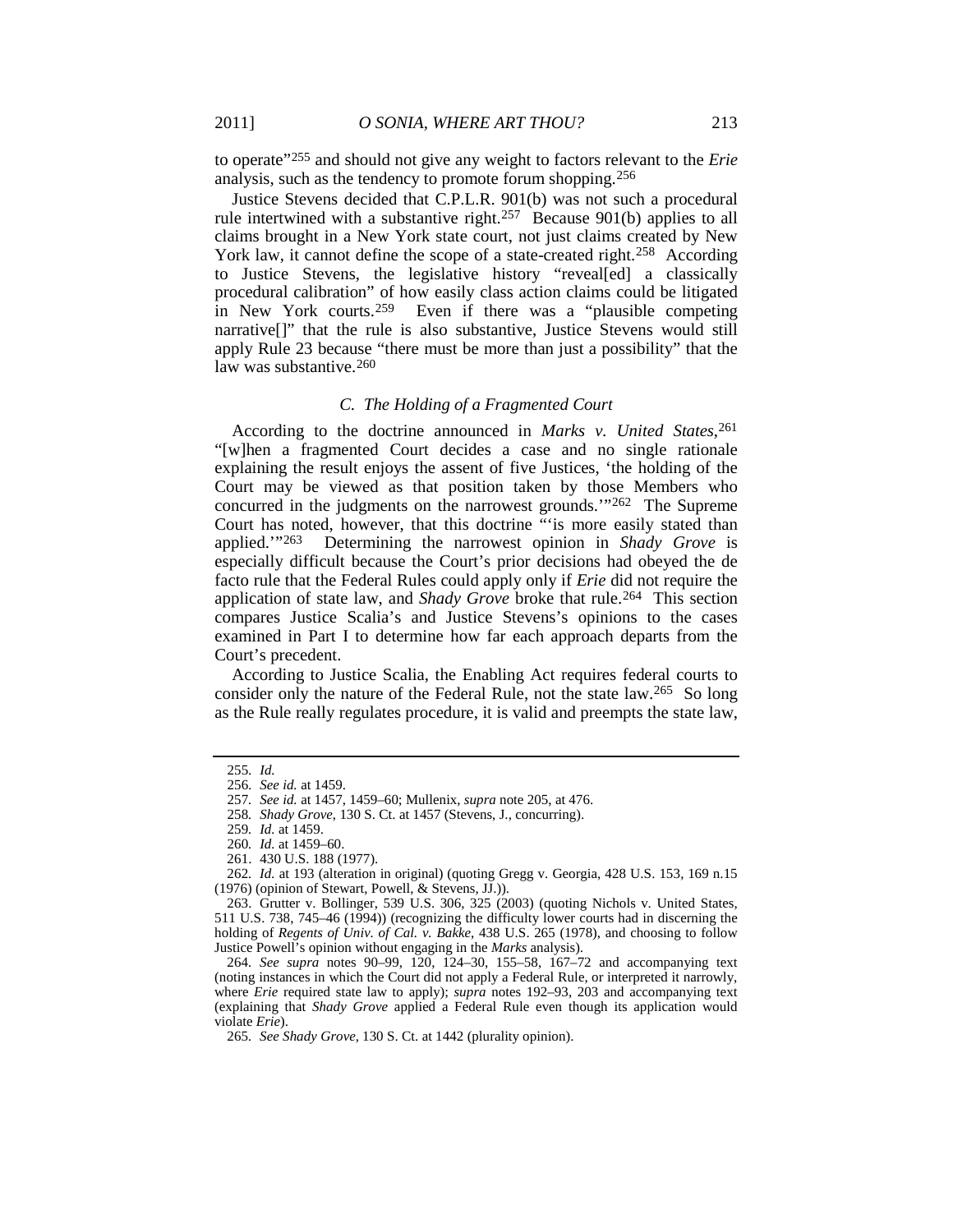<span id="page-26-16"></span>regardless of any incidental effect on substantive rights.[266](#page-26-0) This test was adapted from *Sibbach* and *Hanna*, and is similar to the Court's controlling precedent in *Burlington Northern*.[267](#page-26-1) In both *Sibbach* and *Hanna*, however, the Court had determined that the state law was not substantive, and thus *Erie* did not require the Court to apply it.[268](#page-26-2) Although *Burlington Northern* never addressed the substantive nature of the state law, the opinion suggested that the state law was only procedural.<sup>269</sup> Justice Scalia's test departs from this precedent by authorizing a Federal Rule to violate *Erie*'s ban on forum shopping.<sup>[270](#page-26-4)</sup> His insistence that the test would authorize the preemption of a state law, no matter how substantive that law is, departs even further from precedent.[271](#page-26-5)

<span id="page-26-15"></span><span id="page-26-14"></span>Justice Stevens's test, on the other hand, focuses on the substantive nature of the state law[.272](#page-26-6) Under his interpretation of the Enabling Act, federal courts cannot preempt state substantive laws, or state procedural laws "so intertwined" with substantive rights that they define the scope of those rights.[273](#page-26-7) If the Federal Rule conflicts with this type of state law, federal courts must attempt a "'saving' construction" of the Rule.<sup>[274](#page-26-8)</sup> This approach is similar to those utilized in *Walker*, *Gasperini*, and *Semtek*, which interpreted the Rules narrowly to avoid conflicts with state laws that were substantive.<sup>[275](#page-26-9)</sup> On that point, Justice Stevens's approach differs only because *Erie* considerations are irrelevant to his analysis.<sup>276</sup> His opinion abandons the Court's precedent, however, when it argues that the federal courts cannot apply Federal Rules that would affect substantive rights as applied to a particular state law and are incapable of a saving construction.[277](#page-26-11) Although the Court has interpreted certain Rules to avoid exceeding the Enabling Act's authorization,<sup>[278](#page-26-12)</sup> it has never invalidated a

<span id="page-26-13"></span><sup>266</sup>*. See id.* at 1442–43.

<span id="page-26-1"></span><span id="page-26-0"></span><sup>267</sup>*. See* Burlington N. R.R. Co. v. Woods, 480 U.S. 1, 5 (1987); Hanna v. Plumer, 380 U.S. 460, 464–65 (1965); Sibbach v. Wilson & Co., 312 U.S. 1, 14 (1941); Bassett, *supra* note [223,](#page-22-1) at 19–24 (arguing that the plurality test is consistent with *Sibbach*, *Hanna*, and *Burlington Northern*).

<span id="page-26-2"></span><sup>268</sup>*. See Hanna*, 380 U.S. at 469–70; *Sibbach*, 312 U.S. at 10–11, 13–14 (explaining that "if the right . . . [was] one of substantive law, the Rules of Decision Act required the District Court . . . to apply the [state] law," but holding that the right was not substantive).

<sup>269</sup>*. See supra* not[e 140.](#page-14-16)

<span id="page-26-5"></span><span id="page-26-4"></span><span id="page-26-3"></span><sup>270</sup>*. Shady Grove*, 130 S. Ct. at 1447–48; *cf.* Hanna v. Plumer, 380 U.S. 460, 468 (1965) (stating that one of the "twin aims of the *Erie* rule" is the "discouragement of forumshopping").

<sup>271</sup>*. Shady Grove*, 130 S. Ct. at 1444–46 & nn.10 & 13 (plurality opinion).

<sup>272</sup>*. See id.* at 1449 (Stevens, J., concurring).

<sup>273</sup>*. Id.* at 1452.

<sup>274</sup>*. Id.*

<span id="page-26-10"></span><span id="page-26-9"></span><span id="page-26-8"></span><span id="page-26-7"></span><span id="page-26-6"></span><sup>275</sup>*. See* Semtek Int'l Inc. v. Lockheed Martin Corp., 531 U.S. 497, 508–09 (2001); Gasperini v. Ctr. for Humanities, Inc., 518 U.S. 415, 427 n.7 (1996); Walker v. Armco Steel Corp., 446 U.S. 740, 750–52 (1980); *see also* Ragan v. Merchs. Transfer & Warehouse Co., 337 U.S. 530, 533–34 (1949) (reasoning that applying the Federal Rule would violate *Erie*).

<sup>276</sup>*. See Shady Grove*, 130 S. Ct. at 1459 (Stevens, J., concurring).

<sup>277</sup>*. Id.* at 1452.

<span id="page-26-12"></span><span id="page-26-11"></span><sup>278</sup>*. See, e.g.*, *Semtek*, 531 U.S. at 503–04.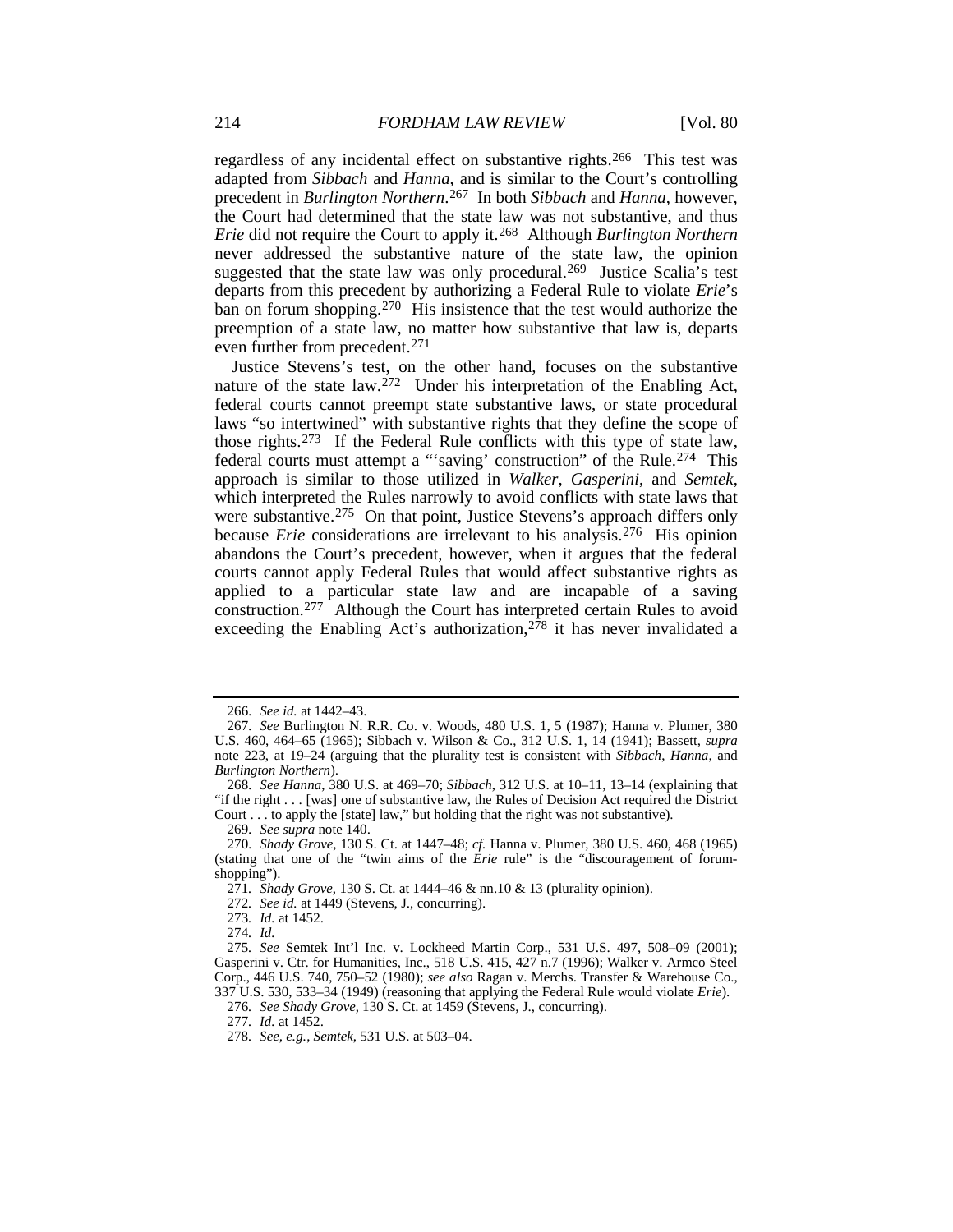Federal Rule for exceeding that authorization.[279](#page-27-0) Therefore, *Shady Grove* presents the lower courts with a difficult choice between two precedentbreaking tests.

#### III. *ERIE* ESCAPES FROM *SHADY GROVE*

Although the *Shady Grove* Court finally applied a Federal Rule where *Erie* would have required state law, the split opinions leave it unclear when other federal courts may do the same. In fact, federal courts even disagree over whether *Shady Grove* permits them to certify class actions under Federal Rule 23 when a particular state law prohibits class recovery. This part illustrates the lower courts' confusion by examining their divergent decisions in situations that are most similar to those presented in *Shady Grove*.[280](#page-27-1)

First, Part III.A explores the split between the Second and Third Circuits over the one issue that *Shady Grove* should have resolved: whether federal courts can certify a class action where N.Y. C.P.L.R. 901(b) prohibits class recovery. Next, Part III.B analyzes those decisions that follow Justice Scalia's reasoning and certify class actions even though state law prohibits class recovery. Finally, Part III.C examines those decisions that follow Justice Stevens's approach and refuse to certify the class action because the state laws are intertwined with substantive rights.

#### *A. The TCPA Split:* Holster *and* Landsman & Funk

In the best example of the federal courts' confusion after *Shady Grove*, the Second and Third Circuits have split over whether federal courts can certify a class action brought under the federal Telephone Consumer Protection Act<sup>281</sup> (TCPA) when only N.Y. C.P.L.R. 901(b) prohibits class

<sup>279</sup>*. See Shady Grove*, 130 S. Ct. at 1442 (plurality opinion); 4 WRIGHT & MILLER, *supra* note [33,](#page-5-15) § 1030, at 166–67 & n.9.

<span id="page-27-2"></span><span id="page-27-1"></span><span id="page-27-0"></span><sup>280.</sup> The federal courts have applied and interpreted *Shady Grove* in many other contexts. *See, e.g.*, All Plaintiffs v. All Defendants, 645 F.3d 329, 332–35 (5th Cir. 2011) (mandatory distribution of unclaimed checks scheme and Federal Rule 23's discretionary review of settlements); Scottsdale Ins. Co. v. Tolliver, 636 F.3d 1273, 1278 n.5, 1279–80 (10th Cir. 2011) (competing offer of judgment rules); Garman *ex rel.* Garman v. Campbell Cnty. Sch. Dist. No. 1, 630 F.3d 977, 980, 983 (10th Cir. 2010) (competing pleading requirements); Godin v. Schencks, 629 F.3d 79, 81–82, 87–91 (1st Cir. 2010) (state "special motion" for petitioning activity and federal standards for dismissal and summary judgment); Goldberg v. Pac. Indem. Co., 627 F.3d 752, 754–55 (9th Cir. 2010) (competing offer of judgment rules); *In re* Katrina Canal Breaches Litig., 401 F. App'x 884, 887 (5th Cir. 2010) (per curiam) (competing interpretations of class certification requirements); Hogan v. Novartis Pharms. Co., No. 06 Civ. 0260, 2011 WL 1336566, at \*2–3 (E.D.N.Y. Apr. 6, 2011) (competing rules of evidence); Willever v. United States, 775 F. Supp. 2d 771, 777–778 (D. Md. 2011) (competing expert report and default judgment rules); Estate of C.A. v. Grier, 752 F. Supp. 2d 763, 766–68 (S.D. Tex. 2010) (competing expert report requirements); Lawler v. Miratek Corp., No. EP-09-CV-252-KC, 2010 WL 2838359, at \*2 (W.D. Tex. July 16, 2010) (competing pleading standards). Further analysis of these cases is beyond this Note's scope. 281. 47 U.S.C. § 227 (2006).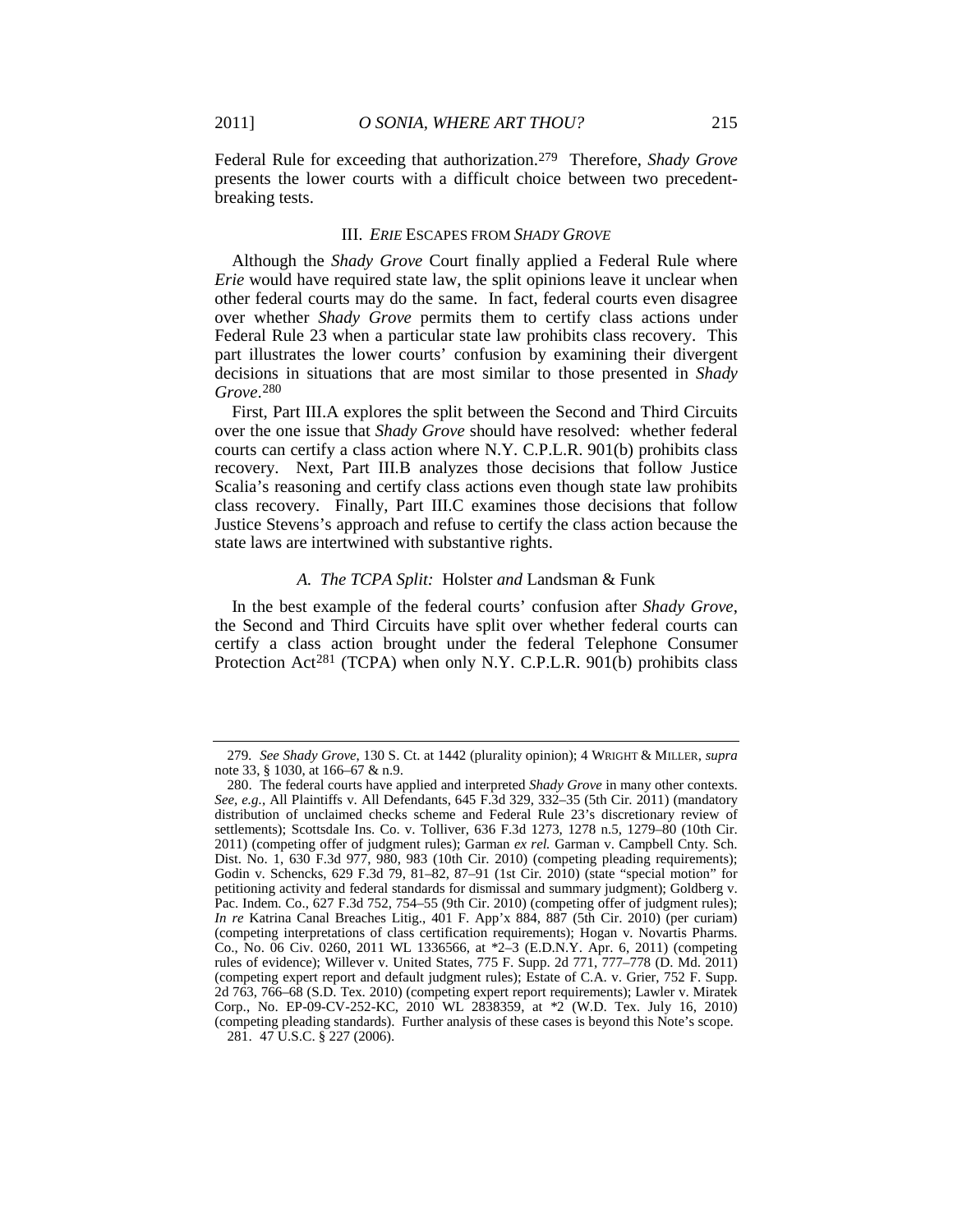recovery.[282](#page-28-0) The TCPA provides recipients of unsolicited, commercial faxes the right to recover a \$500 statutory penalty for each transmission, "if otherwise permitted by the laws or rules of court of a State.["283](#page-28-1) Although the TCPA is a federal statute, the Second and Third Circuits both have reasoned that Congress intended it to function as a state law[.284](#page-28-2) Thus, both Circuits have held that federal courts lack federal question jurisdiction over TCPA claims, but retain diversity jurisdiction over them as if they were state law claims.[285](#page-28-3)

In *Holster v. Gatco, Inc.*,<sup>[286](#page-28-4)</sup> the U.S. District Court for the Eastern District of New York dismissed a putative class action complaint seeking the TCPA's \$500 penalty because N.Y. C.P.L.R. 901(b) prohibits class recovery of statutory penalties[.287](#page-28-5) On appeal, the Second Circuit affirmed, reasoning that N.Y. C.P.L.R. 901(b) applied for two reasons[:288](#page-28-6) *Erie* required the district court to apply C.P.L. $\hat{R}$ . 901(b),<sup>[289](#page-28-7)</sup> and even if it did not, the TCPA incorporates C.P.L.R. 901(b) because a class action is not "'otherwise permitted by the . . . rules of court of [New York]."<sup>[290](#page-28-8)</sup>

<span id="page-28-14"></span>The Supreme Court granted certiorari in *Holster*, then vacated and remanded because *Shady Grove* abrogated the Second Circuit's *Erie* holding.<sup>[291](#page-28-9)</sup> In a concurring opinion to the Court's order, Justice Scalia argued that *Shady Grove* probably abrogated the alternative holding as well.<sup>[292](#page-28-10)</sup> If the Second Circuit had interpreted the TCPA to require federal courts "to apply *all* state procedural rules that would effectively bar suit," then Justice Scalia admitted there would be no conflict between the TCPA and Rule 23 because the TCPA would not provide a class remedy.[293](#page-28-11) Justice Scalia believed such an interpretation was implausible, however, because it would function as a "partial repeal" of the Enabling Act and require federal courts to apply every minor or technical court rule that might bar suit[.294](#page-28-12) Instead, he would interpret the TCPA as authorizing a plaintiff to "bring" a claim so long as state courts permit him to do so.<sup>[295](#page-28-13)</sup> Because *Shady Grove* clarified that C.P.L.R. 901(b) "does not prevent a plaintiff from *bringing* 'an action' . . . but only from 'maintain[ing]' such a suit '*as a class action*,'" New York law permits plaintiffs to bring individual TCPA

<span id="page-28-0"></span><sup>282</sup>*. See* Landsman & Funk P.C. v. Skinder-Strauss Assocs., 640 F.3d 72, 90–92 & n.27 (3d Cir.), *reh'g en banc granted*, Nos. 09-3105, 09-3532, 09-3793, 2011 WL 1879624 (3d Cir. May 17, 2011); Holster v. Gatco, Inc., 618 F.3d 214, 217–18 (2d Cir. 2010).

<sup>283.</sup> 47 U.S.C. § 227(b)(3).

<span id="page-28-5"></span><span id="page-28-4"></span><span id="page-28-3"></span><span id="page-28-2"></span><span id="page-28-1"></span><sup>284</sup>*. See Landsman & Funk*, 640 F.3d at 76; Gottlieb v. Carnival Corp., 436 F.3d 335, 342 (2d Cir. 2006).

<sup>285</sup>*. See Landsman & Funk*, 640 F.3d at 77–78, 89–90; *Gottlieb*, 436 F.3d at 342.

<sup>286.</sup> 618 F.3d 214 (2d Cir. 2010).

<sup>287</sup>*. Id.* at 215–16.

<sup>288</sup>*. Id.* (citing Bonime v. Avaya, Inc., 547 F.3d 497 (2d Cir. 2008)).

<sup>289</sup>*. Id.*

<sup>290</sup>*. Id.* at 215–16 (quoting 47 U.S.C. § 227(b)(3) (2006)).

<span id="page-28-12"></span><span id="page-28-11"></span><span id="page-28-10"></span><span id="page-28-9"></span><span id="page-28-8"></span><span id="page-28-7"></span><span id="page-28-6"></span><sup>291.</sup> Holster v. Gatco, Inc., 130 S. Ct. 1575, 1575 (2010) (mem.); *see id.* (Scalia, J., concurring).

<sup>292</sup>*. See id.* at 1575 (Scalia, J., concurring).

<sup>293</sup>*. Id.* at 1575–76.

<sup>294</sup>*. Id.*

<span id="page-28-13"></span><sup>295</sup>*. Id.* at 1576.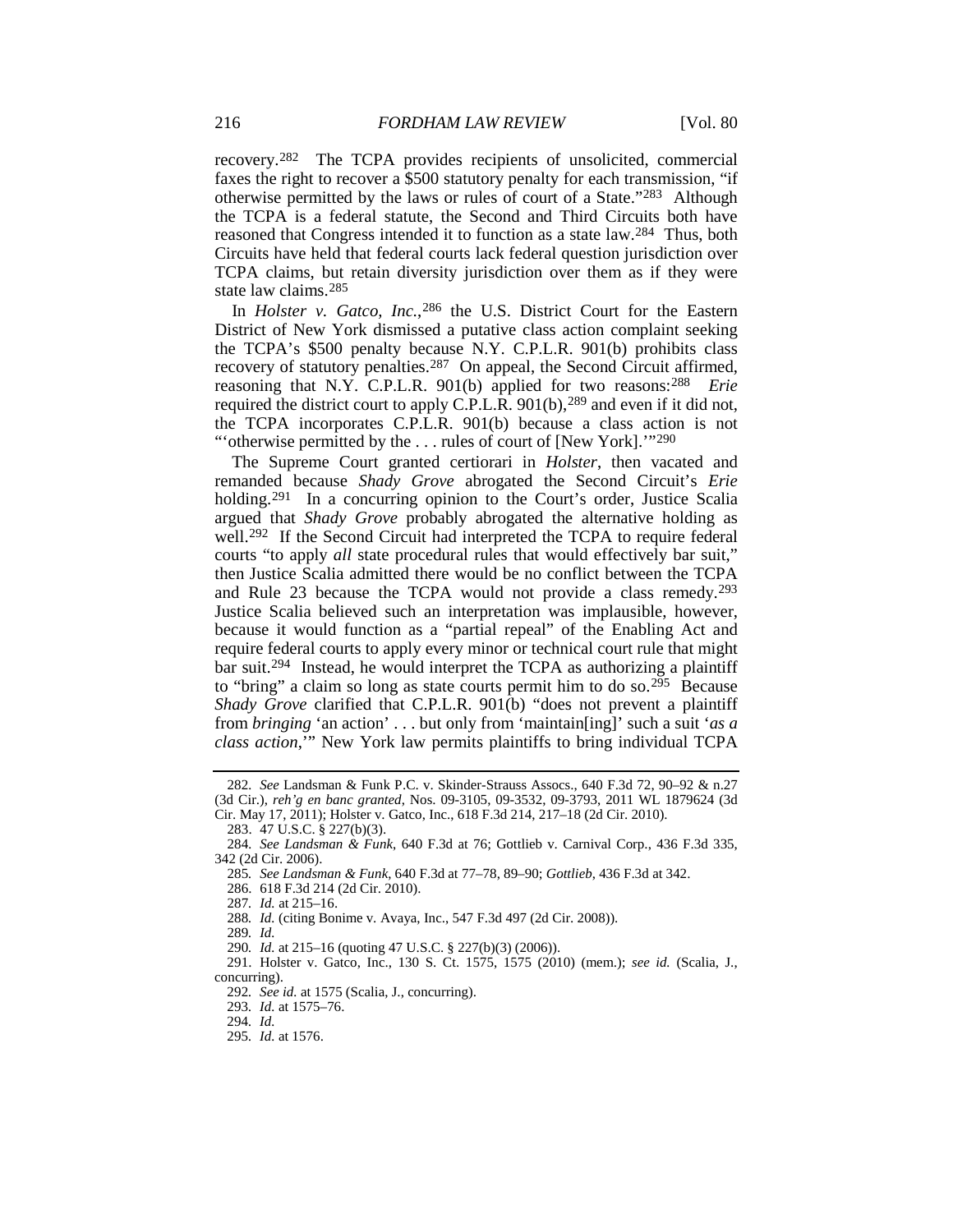claims in federal court and *Shady Grove* authorized federal courts to join those claims in a class action.[296](#page-29-0)

On remand, the Second Circuit rejected Justice Scalia's arguments and affirmed its earlier decision.[297](#page-29-1) It noted that *Shady Grove* had no effect on its TCPA interpretation and that "nothing prevent[ed] [the court] from saying that Congress intended some, but not necessarily all, state 'rules of court'" to apply.[298](#page-29-2) Congress intended to give states some control over the TCPA remedy, it reasoned, and "[t]he ability to define when a class cause of action lies and when it does not is part of that control."[299](#page-29-3) Thus, it held that the TCPA incorporates C.P.L.R. 901(b) as a measure of the substantive right to recover and refused to certify a class under *Shady Grove* where the relevant substantive law does not authorize class recovery.[300](#page-29-4)

<span id="page-29-14"></span><span id="page-29-13"></span>In contrast, a Third Circuit panel decided in *Landsman & Funk P.C. v. Skinder-Strauss Associates*<sup>[301](#page-29-5)</sup> that federal courts can certify TCPA class actions, even if N.Y. C.P.L.R. 901(b) otherwise applies.<sup>302</sup> A majority of the panel believed the fact that the TCPA is a federal statute—not a state law—was determinative.<sup>[303](#page-29-7)</sup> Even if that was insufficient reason to apply Rule 23, the majority alternatively held that, "under *Shady Grove Orthopedic Associates, P.A. v. Allstate Insurance Co.*, federal law regarding class actions would be applied in federal courts."[304](#page-29-8) It refused to interpret the "if otherwise permitted" language as "carv[ing] out TCPA claims from Rule 23's ambit."[305](#page-29-9) Following the *Shady Grove* plurality, it held that Rule 23 "'is authorized by [the Enabling Act] and is valid in all jurisdictions, with respect to all claims, regardless of its incidental effect upon statecreated rights.'"[306](#page-29-10) The dissenting judge did not address the *Shady Grove* issue because he disagreed with the majority's decision that federal courts could exercise diversity jurisdiction over TCPA claims, and therefore believed the court lacked subject matter jurisdiction over the case.<sup>307</sup> After creating a split with the Second Circuit, the Third Circuit has decided to rehear the case en banc.[308](#page-29-12)

<span id="page-29-2"></span><span id="page-29-1"></span><span id="page-29-0"></span><sup>296</sup>*. Id.* (alteration in original) (quoting Shady Grove Orthopedic Assocs., P.A. v. Allstate Ins. Co., 130 S. Ct. 1431, 1443 (2010) (plurality opinion)).

<sup>297.</sup> Holster v. Gatco, Inc., 618 F.3d 214, 217–18 (2d Cir. 2010).

<sup>298</sup>*. Id.* at 217.

<sup>299</sup>*. Id.* at 218.

<sup>300</sup>*. See id.*

<span id="page-29-6"></span><span id="page-29-5"></span><span id="page-29-4"></span><span id="page-29-3"></span><sup>301.</sup> 640 F.3d 72 (3d Cir.), *reh'g en banc granted*, Nos. 09-3105, 09-3532, 09-3793, 2011 WL 1879624 (3d Cir. May 17, 2011).

<sup>302</sup>*. Id.* at 90–92 & n.27 (citing 47 U.S.C. § 227(b)(3) (2006)).

<sup>303</sup>*. Id.* at 91.

<span id="page-29-8"></span><span id="page-29-7"></span><sup>304</sup>*. Id.* (internal citation omitted) (citing Shady Grove Orthopedic Assocs., P.A. v. Allstate Ins. Co., 130 S. Ct. 1431 (2010)).

<span id="page-29-10"></span><span id="page-29-9"></span><sup>305</sup>*. Id.* at 91 n.27 (citing Holster v. Gatco, Inc., 130 S. Ct. 1575, 1575–76 (2010) (Scalia, J., concurring)).

<sup>306</sup>*. Id.* (quoting *Shady Grove*, 130 S. Ct. at 1444 (plurality opinion)).

<sup>307</sup>*. Id.* at 108 (Garth, J., dissenting).

<span id="page-29-12"></span><span id="page-29-11"></span><sup>308.</sup> Landsman & Funk PC v. Skinder-Strauss Assocs., Nos. 09-3105, 09-3532, 09-3793, 2011 WL 1879624 (3d Cir. May 17, 2011). The rehearing likely will focus on whether the court has subject matter jurisdiction over TCPA claims—not the *Shady Grove* issue because that was the primary issue before the court. *See Landsman & Funk*, 640 F.3d at 74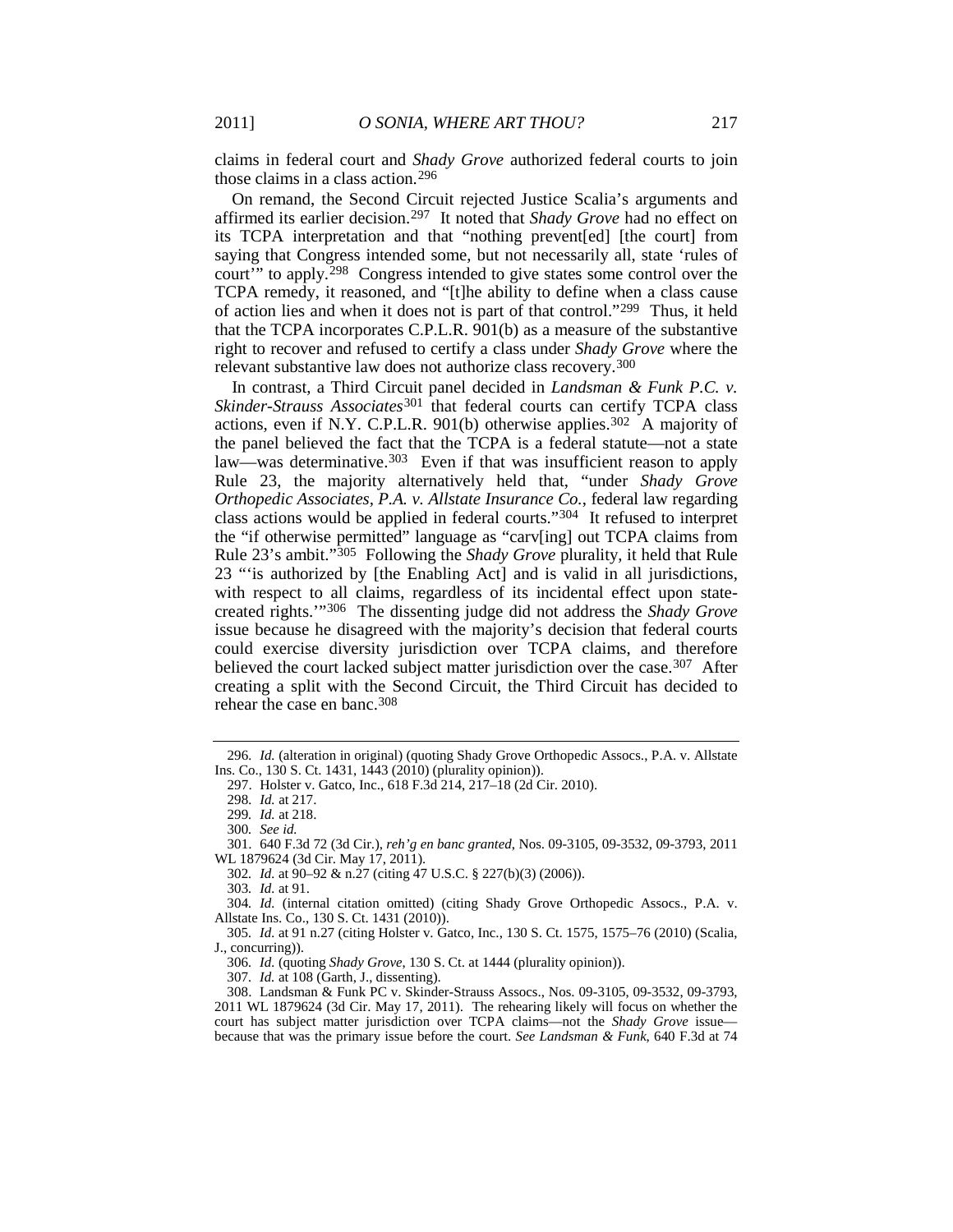#### <span id="page-30-12"></span><span id="page-30-11"></span>*B. Courts Following Justice Scalia*

Like the Third Circuit, two courts have followed the *Shady Grove*  plurality's reasoning and certified class actions where state law prohibits class recovery. Neither case, however, explicitly engaged in the *Marks* analysis and determined that the plurality decided the case on the narrowest grounds. This section analyzes those opinions.

In *American Copper & Brass, Inc. v. Lake City Industrial Products, Inc.*,[309](#page-30-0) the U.S. District Court for the Western District of Michigan also confronted a TCPA class action complaint.[310](#page-30-1) American Copper & Brass had sued Lake City for a "blast fax advertisement" sent to 11,000 individuals, seeking the TCPA's \$500 statutory penalty on behalf of each recipient.[311](#page-30-2) Lake City moved to dismiss because Michigan Court Rule 3.501 prohibits plaintiffs from maintaining their claims as a class action so long as they seek a statutory penalty.<sup>312</sup> Noting the similarity between Michigan Court Rule 3.501 and the procedural rule at issue in *Shady Grove*, the District Court denied the defendant's motion[.313](#page-30-4) Citing the plurality opinion, the court reasoned that *Shady Grove* "held" that Rule 23 is procedural and therefore "'valid in all jurisdictions, with respect to all claims, regardless of its incidental effect upon state-created rights.'"[314](#page-30-5) Applying this test, the court held that it can certify a class seeking the TCPA's statutory penalty, even if state court rules do not allow it.<sup>[315](#page-30-6)</sup>

In *In re OnStar Contract Litigation*,<sup>[316](#page-30-7)</sup> the U.S. District Court for the Eastern District of Michigan also appeared to follow the plurality's test.[317](#page-30-8) There, plaintiffs brought a class action under the Michigan Consumer Protection Act<sup>[318](#page-30-9)</sup> (MCPA) against four car manufacturers and the OnStar Corporation for fraudulently representing that their navigation systems would function for the duration of the vehicles' lives.<sup>[319](#page-30-10)</sup> The MCPA,

<span id="page-30-0"></span><sup>(&</sup>quot;[A] common question arises in our review of each of the [three] cases [on appeal]: whether . . . federal courts can exercise diversity jurisdiction over private suits brought under the TCPA.").

<sup>309.</sup> No. 1:09-CV-1162, 2010 WL 2998472 (W.D. Mich. July 28, 2010).

<sup>310</sup>*. Id.* at \*3.

<sup>311</sup>*. Id.* at \*1.

<sup>312</sup>*. See id.* at \*1–2.

<span id="page-30-4"></span><span id="page-30-3"></span><span id="page-30-2"></span><span id="page-30-1"></span><sup>313</sup>*. Id.* at \*3; *cf.* N.Y. C.P.L.R. 901(b) (McKinney 2006); Shady Grove Orthopedic Assocs., P.A. v. Allstate Ins. Co., 130 S. Ct. 1431, 1436 (2010) (plurality opinion).

<span id="page-30-5"></span><sup>314</sup>*. Am. Copper*, 2010 WL 2998472, at \*3 (quoting *Shady Grove*, 130 S. Ct. at 1444 (plurality opinion)); *cf.* Landsman & Funk P.C. v. Skinder-Strauss Assocs., 640 F.3d 72, 91 n.27 (3d Cir. 2011) (quoting *Shady Grove*, 130 S. Ct. at 1444 (plurality opinion)). The *American Copper* court did not explain why the plurality's opinion serves as *Shady Grove*'s holding. In fact, it never indicated in its citation that this quoted text only came from a plurality opinion. *See Am. Copper*, 2010 WL 2998472, at \*3.

<span id="page-30-7"></span><span id="page-30-6"></span><sup>315</sup>*. Am. Copper*, 2010 WL 2998472, at \*3. The court did not consider whether the TCPA's "if otherwise permitted" language incorporates the state court rule, as the Second and Third Circuits had. *See Landsman & Funk*, 640 F.3d at 90–92 & n.27; Holster v. Gatco, Inc., 618 F.3d 214, 217–18 (2d Cir. 2010).

<sup>316.</sup> No. 2:07-MDL-01867, 2010 WL 3516691 (E.D. Mich. Aug. 25, 2010).

<span id="page-30-8"></span><sup>317.</sup> *Id.* at \*4.

<sup>318.</sup> MICH. COMP. LAWS ANN. §§ 445.901–.922 (West 2010).

<span id="page-30-10"></span><span id="page-30-9"></span><sup>319</sup>*. In re OnStar*, 2010 WL 3516691, at \*1–3.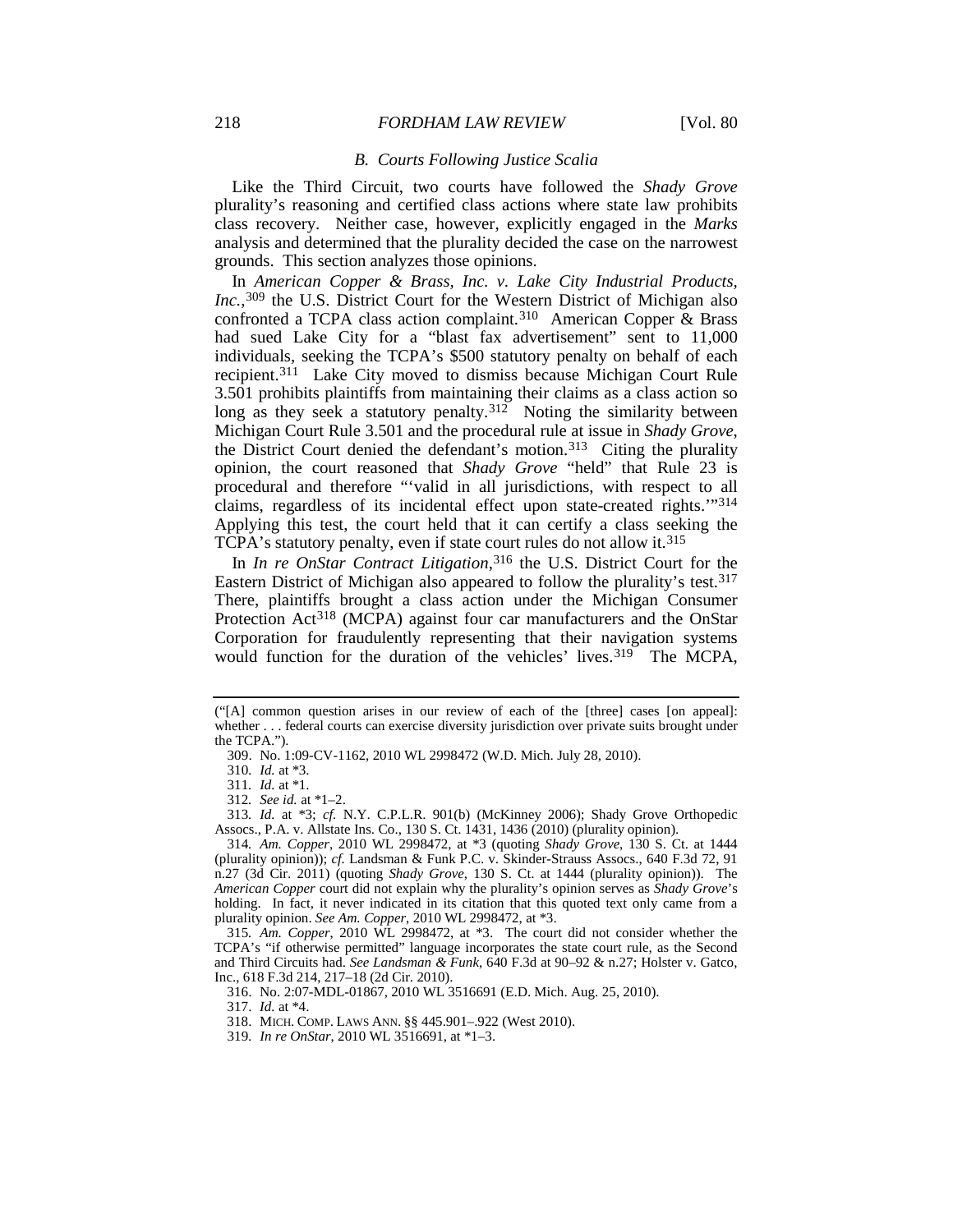<span id="page-31-12"></span>however, only provides for "a class action on behalf of persons residing or injured in this state,"<sup>320</sup> and the plaintiffs were non-residents.<sup>[321](#page-31-1)</sup> After reviewing *Shady Grove*, the court decided that Federal Rule 23 and the MCPA conflict, but certified the class of non-residents anyway.[322](#page-31-2) The court provided no further insight into its analysis.[323](#page-31-3) Because courts that follow Justice Stevens have held that Rule 23 cannot preempt similar state statutes without violating the Enabling Act,[324](#page-31-4) the *In re OnStar* court probably relied on the plurality's opinion that Rule 23 is "valid in all jurisdictions, with respect to all claims," as the *Landsman & Funk* and *American Copper* courts had.[325](#page-31-5)

#### <span id="page-31-14"></span><span id="page-31-13"></span>*C. Courts Following Justice Stevens*

Most courts that perform the *Marks* analysis determine that Justice Stevens's opinion decided *Shady Grove* on the narrowest grounds.[326](#page-31-6) Although Justice Stevens carefully articulated a two-step process for interpreting the Federal Rules to avoid conflict, these courts primarily rely on his "so intertwined" language to decide that the state law preempts Federal Rule 23. This section examines these opinions.

In *In re Whirlpool Corp. Front-Loading Washer Products Liability Litigation*, [327](#page-31-7) plaintiffs brought a class action under Section 1345.09(B) of the Ohio Consumer Sales Practice Act (OCSPA), alleging that Whirlpool knowingly sold defective machines.<sup>[328](#page-31-8)</sup> Under section  $1345.09(B)$ , if a business engages in any unfair or deceptive trade practice after receiving formal notice that the practice is illegal, victims can recover statutory damages of \$200, "but not in a class action."<sup>329</sup> A class action may recover only actual damages.[330](#page-31-10) The plaintiffs argued, however, that *Shady Grove* permitted federal courts to certify a class seeking statutory damages under section 1345.09(B).<sup>[331](#page-31-11)</sup>

After determining that section 1345.09(B) and Rule 23 conflict, but without articulating its analysis, the U.S. District Court for the Northern District of Ohio examined Rule 23's validity under both the plurality's and

<span id="page-31-11"></span><span id="page-31-10"></span><span id="page-31-9"></span><span id="page-31-8"></span><span id="page-31-7"></span>328*. Id.* at \*1 (citing Ohio Consumer Sales Practice Act, OHIO REV. CODE ANN. § 1345.09(B) (LexisNexis 2006)).

<span id="page-31-0"></span><sup>320.</sup> MICH. COMP. LAWS ANN. § 445.911(3); *see In re OnStar*, 2010 WL 3516691, at \*1.

<sup>321</sup>*. See In re OnStar*, 2010 WL 3516691, at \*1–3.

<sup>322</sup>*. Id.* at \*4.

<sup>323</sup>*. See id.*

<sup>324</sup>*. See generally infra* Part III.C.

<span id="page-31-5"></span><span id="page-31-4"></span><span id="page-31-3"></span><span id="page-31-2"></span><span id="page-31-1"></span><sup>325.</sup> Shady Grove Orthopedic Assocs., P.A. v. Allstate Ins. Co., 130 S. Ct. 1431, 1444 (2010) (plurality opinion); *cf. supra* note [314](#page-30-11) and accompanying text (noting *American Copper* and *Landsman & Funk*'s reliance on this part of the plurality opinion).

<span id="page-31-6"></span><sup>326.</sup> In addition to the cases discussed in this Part, see also *Garman ex rel. Garman v. Campbell Cnty. Sch. Dist. No. 1*, 630 F.3d 977, 983 n.6 (10th Cir. 2010); *Godin v. Schencks*, 629 F.3d 79, 87, 89 (1st Cir. 2010); *Estate of C.A. v. Grier*, 752 F. Supp. 2d 763, 767 (S.D. Tex. 2010).

<sup>327.</sup> No. 1:08-WP-65000, 2010 WL 2756947 (N.D. Ohio July 12, 2010).

<sup>329.</sup> OHIO REV. CODE ANN. § 1345.09(B).

<sup>330</sup>*. See id.*

<sup>331</sup>*. See In re Whirlpool*, 2010 WL 2756947, at \*1.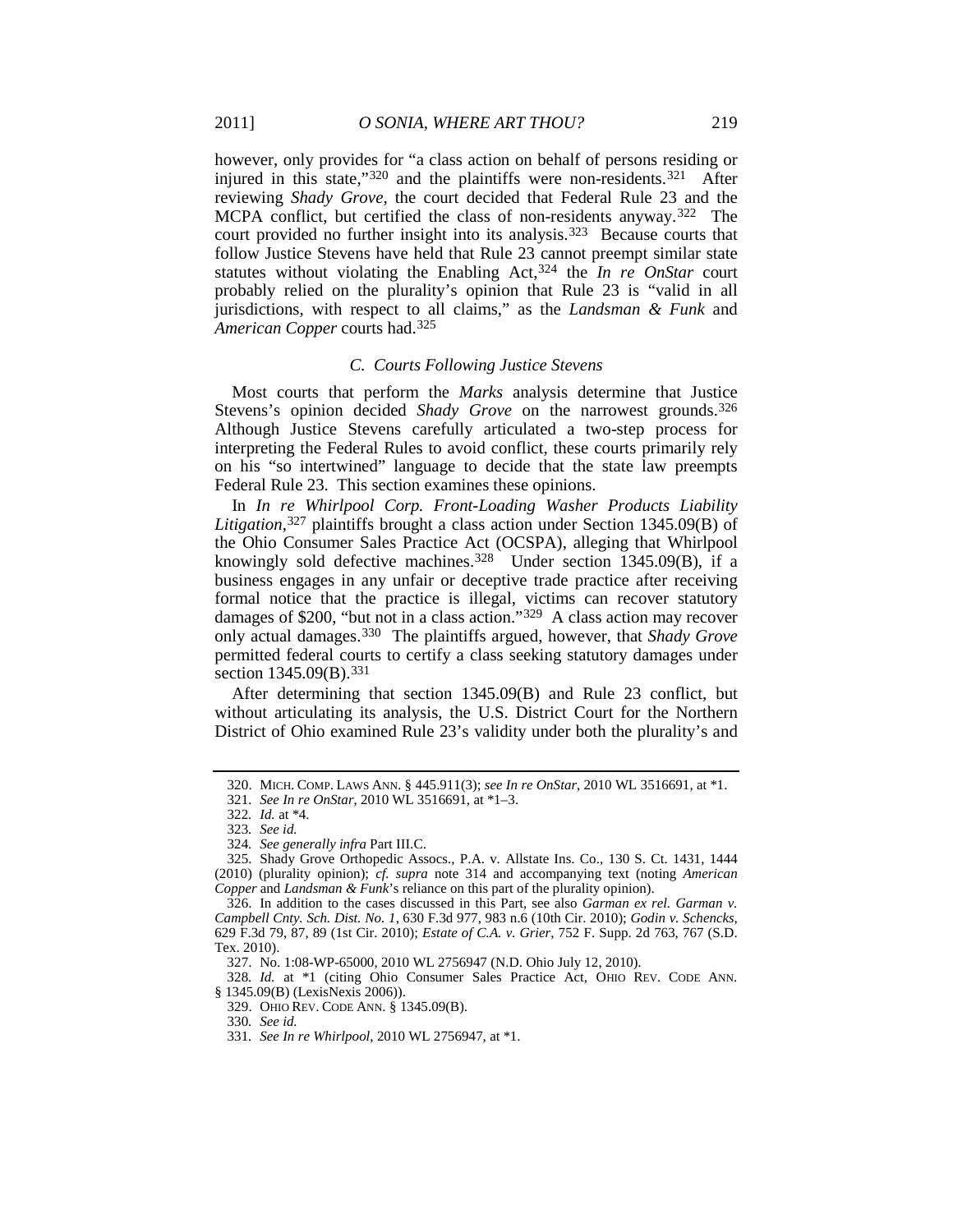<span id="page-32-13"></span>Justice Stevens's tests.[332](#page-32-0) It decided that Rule 23 is valid under the plurality's test because it really regulates procedure, but invalid under Justice Stevens's test because section 1345.09(B) "purports to define Ohio's substantive rights and remedies by creating a cause of action" and therefore is "intimately interwoven with the substantive remedies available."[333](#page-32-1) Unlike N.Y. C.P.L.R. 901(b) in *Shady Grove*, section 1345.09(B) governs only a single Ohio state claim and does not apply to claims arising under other law.[334](#page-32-2) Because Rule 23 would alter this substantive Ohio right, the Rule is "ultra vires under the Rules Enabling Act, and must give way to [the state law]."[335](#page-32-3)

<span id="page-32-15"></span>The U.S. District Court for the Middle District of Tennessee faced a similar conflict in *Bearden v. Honeywell International, Inc.*[336](#page-32-4) James and Sheila Bearden filed a class action under the Tennessee Consumer Protection Act, [337](#page-32-5) alleging that Honeywell misrepresented how much ozone its electronic air cleaners produced and that the excess ozone had injured Mrs. Bearden.[338](#page-32-6) Section 47-18-109(a)(1) of the Tennessee statute authorizes victims of an unfair trade practice to "'bring an action individually to recover actual damages,  $\frac{339}{12}$  $\frac{339}{12}$  $\frac{339}{12}$  which Tennessee courts interpret as prohibiting class recovery.[340](#page-32-8) Following *In re Whirlpool*,[341](#page-32-9) the district court held that Justice Stevens's opinion decided *Shady Grove* on the narrowest grounds and is the effective holding.<sup>[342](#page-32-10)</sup> According to the court, Rule 23 could not apply because section  $47-18-109(a)(1)$ , unlike the procedural rule in *Shady Grove*, is part of the substantive statute and "so intertwined with that statute's rights and remedies that it functions to define the scope of the substantive rights."[343](#page-32-11)

<span id="page-32-14"></span>Another court in the Northern District of Ohio addressed *Shady Grove* in *McKinney v. Bayer Corp.*[344](#page-32-12) Like the plaintiffs in *In re Whirlpool*, George McKinney had filed a class action under the OCSPA, alleging that Bayer falsely advertised that its multivitamin reduced the risk of prostate cancer,

<sup>332</sup>*. Id.* at \*2.

<span id="page-32-0"></span><sup>333</sup>*. Id.* (citing Shady Grove Orthopedic Assocs., P.A. v. Allstate Ins. Co., 130 S. Ct. 1431, 1456 (2010) (Stevens, J., concurring)).

<span id="page-32-3"></span><span id="page-32-2"></span><span id="page-32-1"></span><sup>334</sup>*. Id.* (citing *Shady Grove*, 130 S. Ct. at 1457 (Stevens, J., concurring) (reasoning that C.P.L.R. 901(b) applies to all claims brought in New York courts)).

<span id="page-32-4"></span><sup>335</sup>*. Id.* (internal citations omitted) (citing 28 U.S.C. § 2072(b) (2006); OHIO REV. CODE ANN. § 1345.09(B) (LexisNexis 2006)).

<sup>336.</sup> No. 3:09-1035, 2010 WL 3239285, at \*10 (M.D. Tenn. Aug. 16, 2010).

<sup>337.</sup> TENN. CODE ANN. §§ 47-18-101 to -130 (2001).

<sup>338</sup>*. Bearden*, 2010 WL 3239285, at \*1–2.

<sup>339</sup>*. Id.* at \*8 (quoting TENN. CODE ANN. § 47-18-109(a)(1)).

<span id="page-32-8"></span><span id="page-32-7"></span><span id="page-32-6"></span><span id="page-32-5"></span><sup>340</sup>*. See id.* (citing Walker v. Sunrise Pontiac-GMC Truck, Inc., 249 S.W.3d 301, 308–11 (Tenn. 2008)).

<span id="page-32-9"></span><sup>341</sup>*. See id.* at \*10 & n.8 (citing *In re* Whirlpool Corp. Front-Loading Washer Prods. Liab. Litig., No. 1:08-WP-65000, 2010 WL 2756947, at \*6–7 (N.D. Ohio July 12, 2010)).

<span id="page-32-10"></span><sup>342</sup>*. Id.* at \*10 (citing Marks v. United States, 430 U.S. 188, 193 (1977); United States v. Cundiff, 555 F.3d 200, 208 (6th Cir. 2009)).

<span id="page-32-12"></span><span id="page-32-11"></span><sup>343</sup>*. Id.*; *cf.* N.Y. C.P.L.R. 901(b) (McKinney 2006); Shady Grove Orthopedic Assocs., P.A. v. Allstate Ins. Co., 130 S. Ct. 1431, 1457 (2010) (Stevens, J., concurring).

<sup>344.</sup> 744 F. Supp. 2d 733, 743–44 (N.D. Ohio 2010).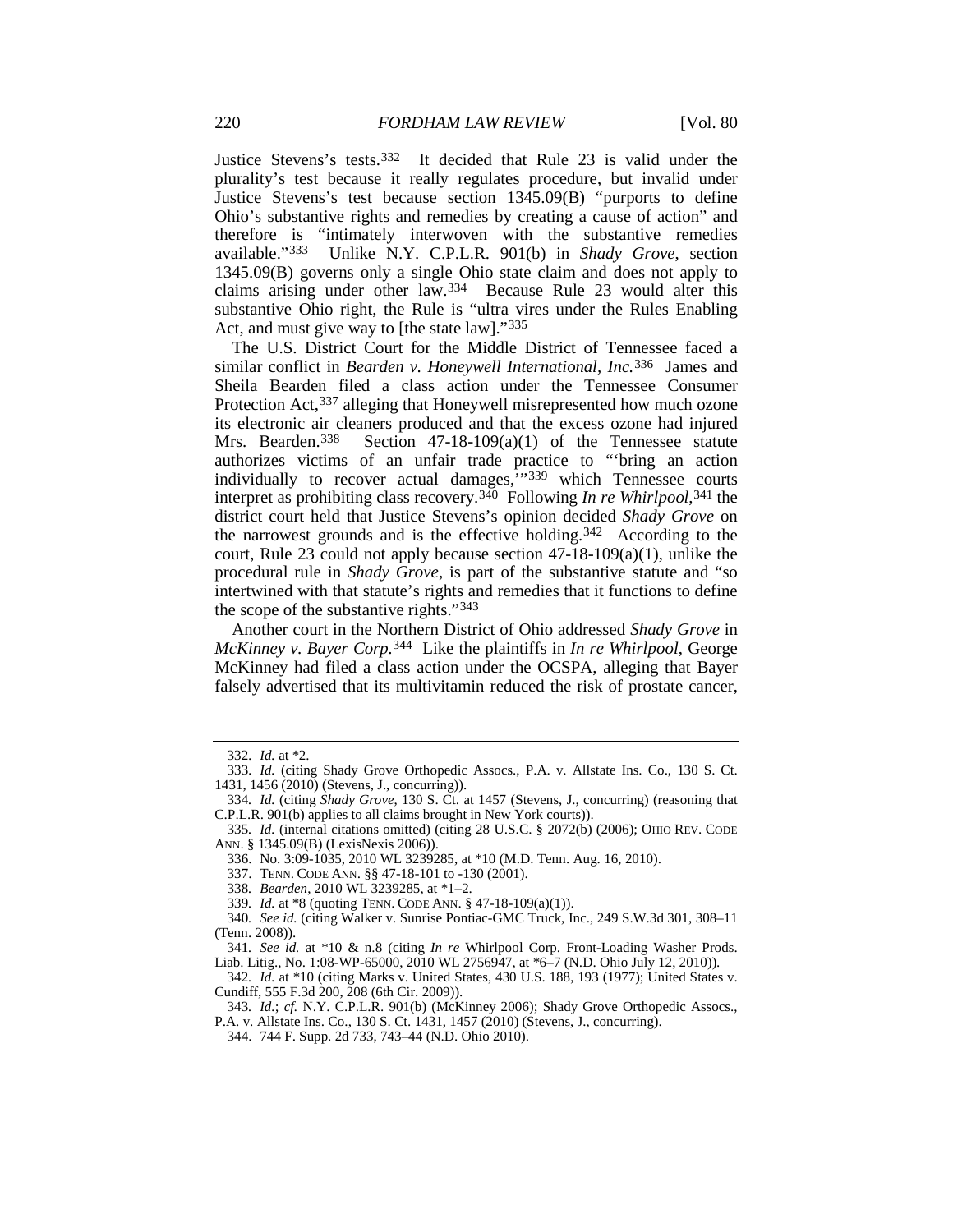<span id="page-33-10"></span>even though it contained an ingredient that could increase that risk.<sup>[345](#page-33-0)</sup> McKinney only sought actual damages under section 1345.09(A), however, and not statutory damages under section  $1345.09(B)$ .<sup>[346](#page-33-1)</sup> Subsection (A) authorizes victims of deceptive trade practices to recover actual damages "in an individual action" even where the defendant had no notice that the practices were illegal,<sup>[347](#page-33-2)</sup> but Ohio courts interpret the OCSPA as authorizing class recovery only under subsection (B), which requires prior notice.[348](#page-33-3) Agreeing with *In re Whirlpool* and *Bearden*,[349](#page-33-4) the district court decided that Justice Stevens's opinion is the narrowest approach because it permits "some state law provisions addressing class actions" to apply, which the plurality test does not.<sup>[350](#page-33-5)</sup> Following *In re Whirlpool*, the court decided that OCSPA's class action restrictions are substantive and thus Rule 23 "is ultra vires under the Rules Enabling Act" because it cannot apply without affecting Ohio's substantive rights.[351](#page-33-6)

<span id="page-33-9"></span>The U.S. District Court for the Eastern District of Pennsylvania followed all three of these district courts in *In re Wellbutrin XL Antitrust Litigation*.[352](#page-33-7) After *Shady Grove*, the class action plaintiffs moved to add two state law antitrust claims to their complaint against Wellbutrin XL's manufacturers, even though state law prohibits class recovery for both claims.[353](#page-33-8) The district court decided that Justice Stevens's opinion serves as *Shady Grove*'s holding because Stevens and the four dissenting Justices

<span id="page-33-4"></span>349*. Id.* at 747; *see also* Kline v. Mortg. Elec. Sec. Sys., No. 3:08CV408, 2010 WL 6298271, at \*3 (S.D. Ohio Dec. 30, 2010) (following *Whirlpool*, *Bearden*, and *McKinney*). In *Kline*, the court was also persuaded by the fact that the Sixth Circuit had quoted Justice Stevens's opinion with approval. *See Kline*, 2010 WL 6298271, at \*3 n.4 (quoting Beal *ex rel.* Putnam v. Walgreen Co., 408 F. App'x 898, 901 n.2 (6th Cir. 2010) (quoting Shady Grove Orthopedic Assocs., P.A. v. Allstate Ins. Co., 130 S. Ct. 1431, 1448 (2010) (Stevens, J., concurring))). In a footnote in *Beal*, the Sixth Circuit relied on *Shady Grove* in rejecting the plaintiffs' argument that the district court should decide its summary judgment motion under Tennessee's interpretation of its summary judgment rule, instead of the Sixth Circuit's interpretation of the identical Federal Rule. *Beal*, 408 F. App'x at 901 n.2. Although the Sixth Circuit quoted exclusively from Justice Stevens's opinion, the quoted language was not related to the split between Justices Scalia and Stevens and the Sixth Circuit did not decide that issue. *See id.*

350*. McKinney*, 744 F. Supp. 2d at 747.

<span id="page-33-6"></span><span id="page-33-5"></span>351*. Id.* at 749 (citing *In re* Whirlpool Corp. Front-Loading Washer Prods. Liab. Litig., No. 1:08-WP-65000, 2010 WL 2756947, at \*2–3 (N.D. Ohio July 12, 2010)).

<span id="page-33-7"></span>352. 756 F. Supp. 2d 670, 675 (E.D. Pa. 2010) (citing *McKinney*, 744 F. Supp. 2d at 746– 47; Bearden v. Honeywell Int'l, Inc., No. 3:09-1035, 2010 WL 3239285, at \*10 (M.D. Tenn. Aug. 16, 2010); *In re Whirlpool*, 2010 WL 2756947, at \*1–3). As courts search for guidance in interpreting *Shady Grove*, many courts simply follow *In re Whirlpool*, *Bearden*, and *McKinney* and conclude that Justice Stevens's opinion serves as *Shady Grove*'s holding. *See, e.g.*, *In re* Digital Music Antitrust Litig., No. 06 MD 1780, 2011 WL 2848195, at \*18 (S.D.N.Y. July 18, 2011); Tait v. BSH Home Appliances Corp., No. SACV 10-711 DOC, 2011 WL 1832941, at \*8–9 (C.D. Cal. May 12, 2011); *In re* Packaged Ice Antitrust Litig., No. 08-MD-01952, 2011 WL 891169, at \*15 (E.D. Mich. Mar. 11, 2011); *Kline*, 2010 WL 6298271, at \*3.

<span id="page-33-8"></span>353*. In re Wellbutrin*, 756 F. Supp. 2d at 672.

<sup>345</sup>*. Id.* at 738–39.

<sup>346</sup>*. Id.* at 747.

<sup>347.</sup> OHIO REV. CODE ANN. § 1345.09(A) (LexisNexis 2006).

<span id="page-33-3"></span><span id="page-33-2"></span><span id="page-33-1"></span><span id="page-33-0"></span><sup>348</sup>*. McKinney*, 744 F. Supp. 2d at 748 (citing Bower v. IBM, Inc., 495 F. Supp. 2d 837, 840 (S.D. Ohio 2007)).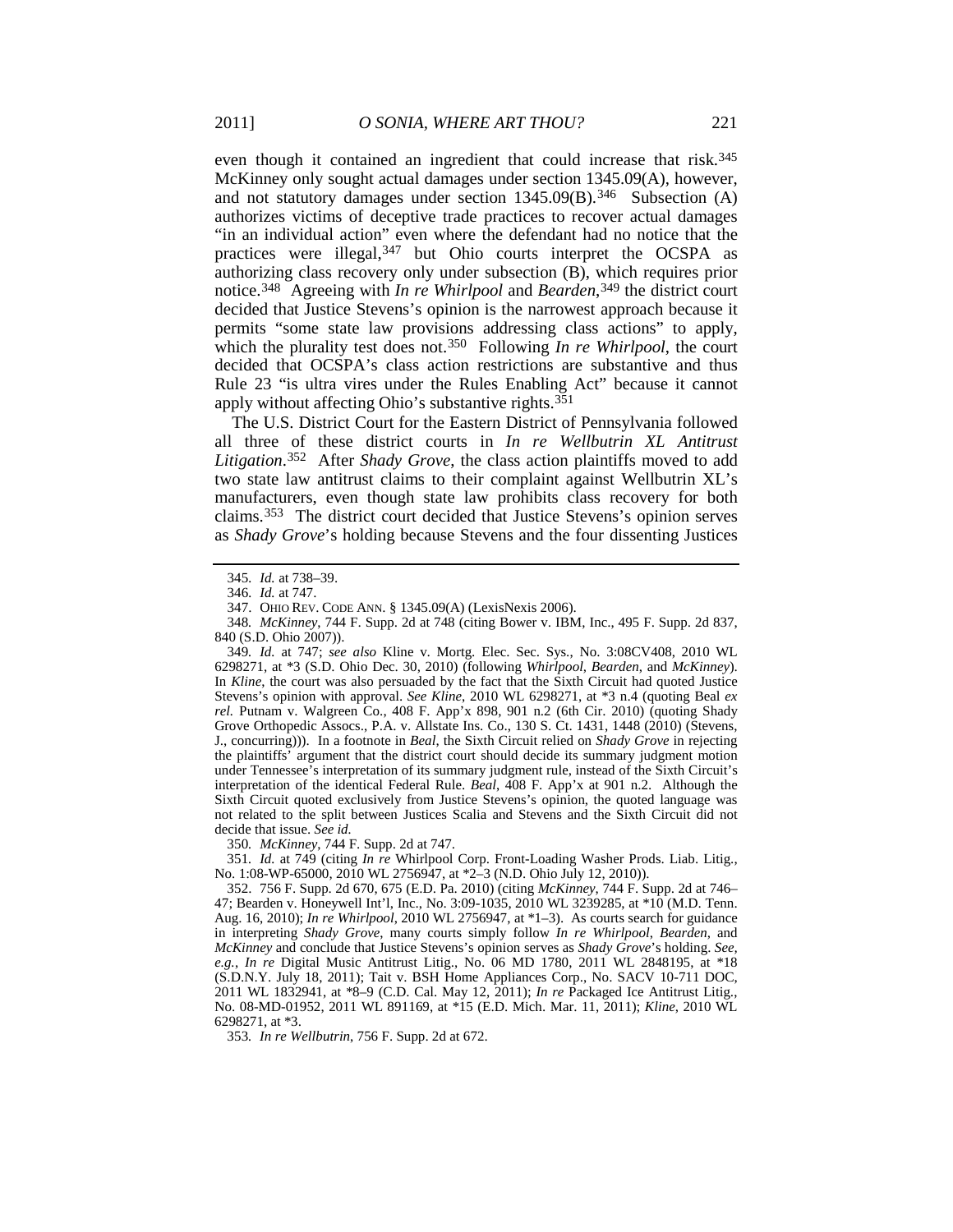<span id="page-34-14"></span>formed a majority "call[ing] for an analysis of the state's substantive rights and remedies."[354](#page-34-0) Therefore, the court closely analyzed the substantive nature of the two new claims based on the Illinois Antitrust Act<sup>[355](#page-34-1)</sup> and the New York Donnelly Act.[356](#page-34-2)

<span id="page-34-15"></span>The Illinois Antitrust Act provides that plaintiffs may sue for damages, but authorizes only the Attorney General to maintain a class action "'in any court of this State.'"[357](#page-34-3) The district court rejected the plaintiffs' argument that this limiting language means that the class restriction only applies to actions brought in Illinois state courts, because the statute includes the same language in the private cause of action.<sup>358</sup> If the private right of action is enforceable in other courts, the court reasoned, the class action restrictions are also enforceable.[359](#page-34-5) Citing *McKinney*, *Bearden*, and *In re Whirlpool*, the court distinguished these class restrictions from the procedural rule in *Shady Grove*[360](#page-34-6) because they apply only to the antitrust statute, appear within the same statutory provision as the substantive right, and serve the substantive purpose of precluding duplicative recoveries.<sup>[361](#page-34-7)</sup> Thus, the restrictions are "'intertwined' with the underlying substantive right," and allowing the plaintiffs to add that claim to the class action "would 'abridge, enlarge or modify' Illinois' substantive rights.["362](#page-34-8) Under New York law, however, only N.Y. C.P.L.R. 901(b) prohibits class recovery.<sup>363</sup> Because *Shady Grove* held that C.P.L.R. 901(b) does not define any of New York's substantive rights,  $364$  the court permitted the plaintiffs to add that claim.  $365$ 

#### IV. THE HIDDEN HOLDING

Part III's examination of the lower courts' confusion reveals that a new episode in the *Erie* odyssey has begun. Originally, *Erie* guided the federal courts' choice between state substantive law and the Federal Rules.<sup>[366](#page-34-12)</sup> After *Hanna* established an independent Enabling Act analysis, *Erie* transformed into a "sensitivity to important state interests."[367](#page-34-13) This sensitivity led the courts to interpret the Federal Rules narrowly to avoid

363*. See In re Wellbutrin*, 756 F. Supp. 2d at 678.

364*. Id.* at 679.

<span id="page-34-11"></span>365*. Id.* at 682.

<sup>354</sup>*. Id.* at 675.

<span id="page-34-3"></span><span id="page-34-2"></span><span id="page-34-1"></span><span id="page-34-0"></span><sup>355</sup>*. Id.* at 676–77 (citing Illinois Antitrust Act, 740 ILL. COMP. STAT. ANN. 10/1–12 (West 2010)).

<sup>356</sup>*. Id.* at 677–80 (citing Donnelly Act, N.Y. GEN. BUS. LAW § 340 (McKinney 2004)).

<sup>357</sup>*. Id.* at 676 (quoting 740 ILL. COMP. STAT. ANN. 10/7(2)).

<sup>358</sup>*. Id.*

<sup>359</sup>*. Id.*

<span id="page-34-6"></span><span id="page-34-5"></span><span id="page-34-4"></span><sup>360</sup>*. Id.* at 677 (citing McKinney v. Bayer Corp., 744 F. Supp. 2d 733, 745–47 (N.D. Ohio 2010); Bearden v. Honeywell Int'l, Inc., No. 3:09-1035, 2010 WL 3239285, at \*10 (M.D. Tenn. Aug. 16, 2010); *In re* Whirlpool Corp. Front-Loading Washer Prods. Liab. Litig., No. 1:08-WP-65000, 2010 WL 2756947, at \*1–3 (N.D. Ohio July 12, 2010)). 361*. Id.*

<span id="page-34-10"></span><span id="page-34-9"></span><span id="page-34-8"></span><span id="page-34-7"></span><sup>362</sup>*. Id.*; *see also In re* Digital Music Antitrust Litig., No. 06 MD 1780, 2011 WL 2848195, at \*17 (S.D.N.Y. July 18, 2011) (following *In re Wellbutrin* and dismissing Illinois antitrust claims).

<sup>366</sup>*. See supra* note[s 95,](#page-11-1) [98](#page-11-2)[–99](#page-11-3) and accompanying text.

<span id="page-34-13"></span><span id="page-34-12"></span><sup>367.</sup> Gasperini v. Ctr. for Humanities, Inc., 518 U.S. 415, 427 n.7 (1996).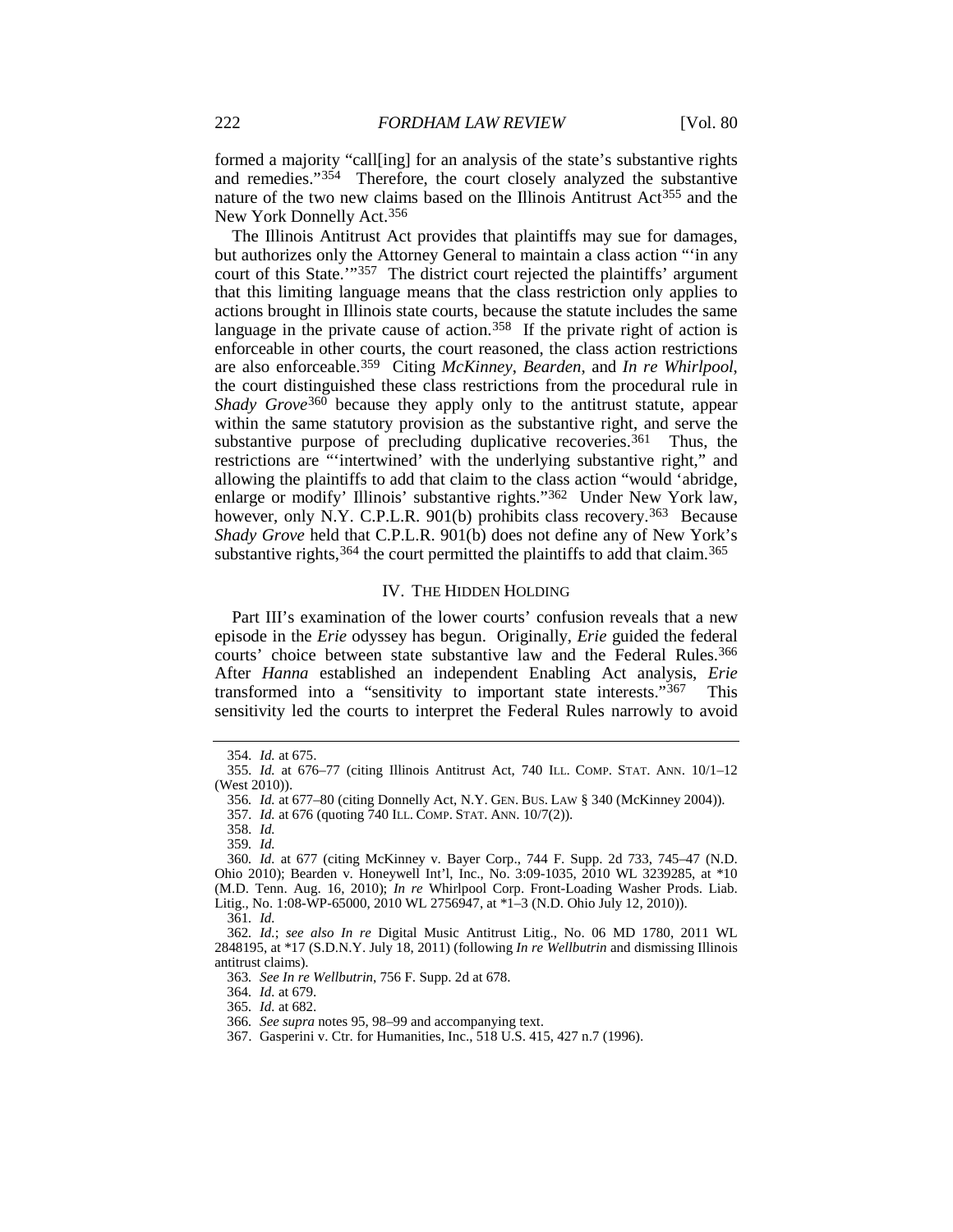<span id="page-35-0"></span>conflicts with those state laws that *Erie* required them to apply.[368](#page-35-1) Now, *Erie* has escaped from *Shady Grove* as the "so intertwined" test.<sup>369</sup> Even though Justice Stevens considered procedural laws so intertwined with substantive rights to be rare,  $370$  a significant number of federal courts have already found several of these intertwined laws to which the Federal Rules must give way.[371](#page-35-4) *Erie* has tricked the federal courts again.

There is hope that this fate can be avoided. Contrary to the prevailing wisdom among the lower federal courts, Justice Stevens's opinion did not decide *Shady Grove* on the narrowest grounds. Those courts determining that his opinion did so fail to realize that the "so intertwined" language was not necessary to decide the case because N.Y. C.P.L.R. 901(b) is not a procedural rule that defines the scope of any substantive rights. [372](#page-35-5) That so many courts have used this dictum as a tool to invalidate the Federal Rules,[373](#page-35-6) despite the Court's consistent endorsements of their general validity,[374](#page-35-7) merely demonstrates how far that part of Justice Stevens's opinion departs from precedent.[375](#page-35-8)

Because Justice Scalia also opined on whether the Federal Rules can preempt these intertwined laws in Part II.C of the plurality opinion,[376](#page-35-9) only one Justice "'concurred in the judgments on the narrowest grounds'"[377](#page-35-10): Justice Sonia Sotomayor. Although she joined the plurality and did not write a separate opinion, she expressed a narrower opinion than Justice Scalia by declining to join Part II.C.<sup>[378](#page-35-11)</sup> If the federal courts follow the position that Justice Sotomayor took in these parts, it would resolve the lower courts' split and finally prevent *Erie* from undermining the Rules'

<sup>368</sup>*. See supra* notes [173–](#page-17-0)91 and accompanying text.

<sup>369</sup>*. See supra* note[s 333–](#page-32-13)35[, 343,](#page-32-14) [351,](#page-33-9) [355–](#page-34-14)65 and accompanying text.

<span id="page-35-3"></span><span id="page-35-2"></span><span id="page-35-1"></span><sup>370</sup>*. See* Shady Grove Orthopedic Assocs., P.A. v. Allstate Ins. Co., 130 S. Ct. 1431, 1455 n.13 (2010) (Stevens, J., concurring).

<sup>371</sup>*. See supra* note[s 333–](#page-32-13)35[, 343,](#page-32-14) [351,](#page-33-9) [355–](#page-34-14)65 and accompanying text.

<span id="page-35-5"></span><span id="page-35-4"></span><sup>372</sup>*. See Shady Grove*, 130 S. Ct. at 1457 (Stevens, J., concurring) ("It is therefore hard to see how § 901(b) could be understood as a rule that, though procedural in form, serves the function of defining New York's rights or remedies."); *infra* note [388](#page-37-0) (noting that Justices Scalia and Stevens's disagreement was dicta).

<sup>373</sup>*. See supra* note[s 333–](#page-32-13)35[, 351](#page-33-9) and accompanying text.

<span id="page-35-7"></span><span id="page-35-6"></span><sup>374</sup>*. See, e.g.*, Burlington N. R.R. Co. v. Woods, 480 U.S. 1, 6 (1987) ("Moreover, the study and approval given each proposed Rule by the Advisory Committee, the Judicial Conference, and this Court, and the statutory requirement that the Rule be reported to Congress for a period of review before taking effect, give the Rules presumptive validity under both the constitutional and statutory constraints." (internal citation omitted) (citing Rules Enabling Act, 28 U.S.C. § 2072 (1982); Hanna v. Plumer, 380 U.S. 460, 471 (1965))); *Hanna*, 380 U.S. at 471 ("[T]he court has been instructed to apply the Federal Rule, and can refuse to do so only if the Advisory Committee, this Court, and Congress erred in their prima facie judgment that the Rule in question transgresses neither the terms of the Enabling Act nor constitutional restrictions.").

<sup>375</sup>*. See supra* note[s 277–](#page-26-13)79 and accompanying text.

<span id="page-35-9"></span><span id="page-35-8"></span><sup>376</sup>*. See Shady Grove*, 130 S. Ct. at 1445 (plurality opinion); *supra* note [271](#page-26-14) and accompanying text.

<span id="page-35-11"></span><span id="page-35-10"></span><sup>377.</sup> Marks v. United States, 430 U.S. 188, 193 (1977) (quoting Gregg v. Georgia, 428 U.S. 153, 169 n.15 (1976) (opinion of Stewart, Powell, & Stevens, JJ.)).

<sup>378</sup>*. See Shady Grove*, 130 S. Ct. at 1436.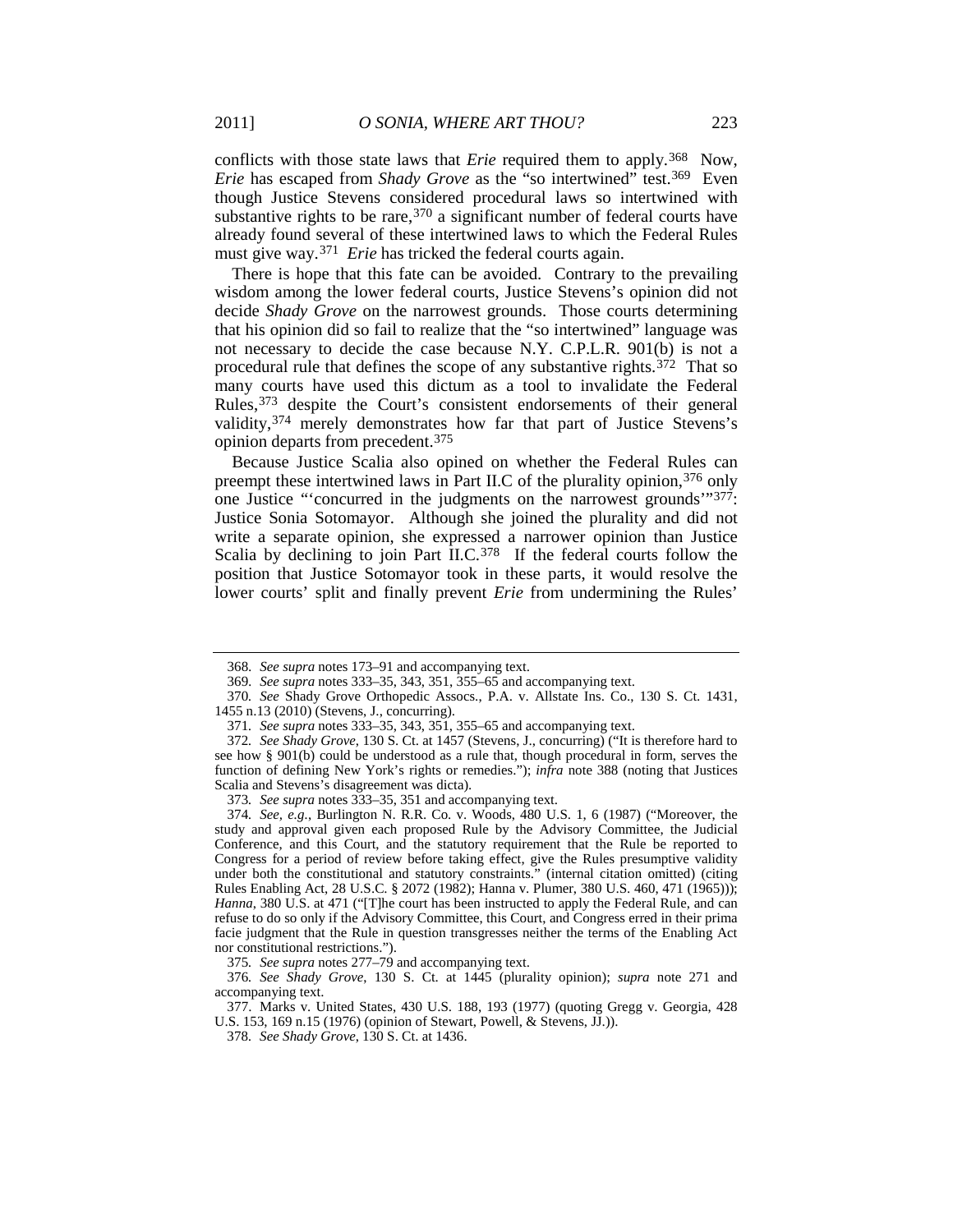uniformity. This part examines her "opinion" and argues that it should serve as the holding of *Shady Grove*.

First, Part IV.A examines the parts of the plurality opinion that Justice Sotomayor joined for her hidden "opinion." Next, Part IV.B argues that this position is actually the narrowest departure from precedent. Finally, Part IV.C demonstrates how Justice Sotomayor's test would resolve the conflicts in Part III.

#### *A. Justice Sotomayor's Silent Opinion*

Although Justice Sotomayor joined most of the plurality opinion and endorsed the validity of Rules that "'really regulater procedure,"<sup>[379](#page-36-0)</sup> she did not concur in Part II.C.<sup>[380](#page-36-1)</sup> In that portion, Justice Scalia articulated a broader interpretation of the Enabling Act's authorization than he had in the parts that Justice Sotomayor joined. This Section examines Justice Sotomayor's narrower "opinion" as expressed in Parts II.A, B, and D.

<span id="page-36-7"></span>In Part II.C, Justice Scalia insisted that the Enabling Act authorizes a Federal Rule to preempt even a state procedural rule "'so bound up with,' or 'sufficiently intertwined with,' a substantive state-law right or remedy 'that it defines [its] scope.'" [381](#page-36-2) According to Justice Scalia, displacing "those 'rare' state substantive laws that are disguised as rules of procedure" is the sort of "incidental effect<sup>[]"</sup> that the Enabling Act permits.<sup>382</sup> This kind of effect, however, would be broader than those that Justice Sotomayor agreed are permissible. In the other parts of the plurality opinion, "the sort[s] of 'incidental effec[t][s]'" identified as not violating the Enabling Act consist of only "practical effect[s] on the parties' rights," such as requiring litigants to submit to court-ordered physical examinations, imposing sanctions for court-related conduct, and increasing the likelihood that plaintiffs will actually bring their claims in a class action.[383](#page-36-4) In those instances, "none [of the Federal Rules] altered the rights themselves, the available remedies, or the rules of decision by which the court adjudicated either."[384](#page-36-5) In contrast, Justice Scalia would allow a Federal Rule to "pre-empt a conflicting state rule, however 'bound up' [it] is with substantive law."[385](#page-36-6)

Justice Sotomayor did agree with the plurality that "the substantive nature of [the state] law, or its substantive purpose, *makes no difference*" in

<span id="page-36-0"></span><sup>379</sup>*. Id.* at 1442 (alteration in original) (quoting Sibbach v. Wilson & Co., 312 U.S. 1, 14 (1941)).

<sup>380</sup>*. See id.* at 1436.

<span id="page-36-2"></span><span id="page-36-1"></span><sup>381</sup>*. Id.* at 1444–45 (plurality opinion) (internal citations omitted) (quoting the concurrence); *see also id.* at 1446 n.13.

<span id="page-36-3"></span><sup>382</sup>*. Id.* at 1445 n.10 (emphasis omitted); *see* Burlington N. R.R. Co. v. Woods, 480 U.S. 1, 5 (1987) ("Rules which incidentally affect litigants' substantive rights do not violate [the Enabling Act's] provision if [such effects are] reasonably necessary to maintain the integrity of that [uniform] system of rules."); Miss. Publ'g Corp. v. Murphree, 326 U.S. 438, 445 (1946) (deciding that the Enabling Act was "obviously not addressed to such incidental effects as necessarily attend the adoption of the [Federal Rules]").

<span id="page-36-6"></span><span id="page-36-5"></span><span id="page-36-4"></span><sup>383</sup>*. Shady Grove*, 130 S. Ct. at 1442–43 (second alteration in original) (quoting *Miss. Pub'g*, 326 U.S. at 445).

<sup>384</sup>*. Id.* at 1443.

<sup>385</sup>*. Id.* at 1446 n.13.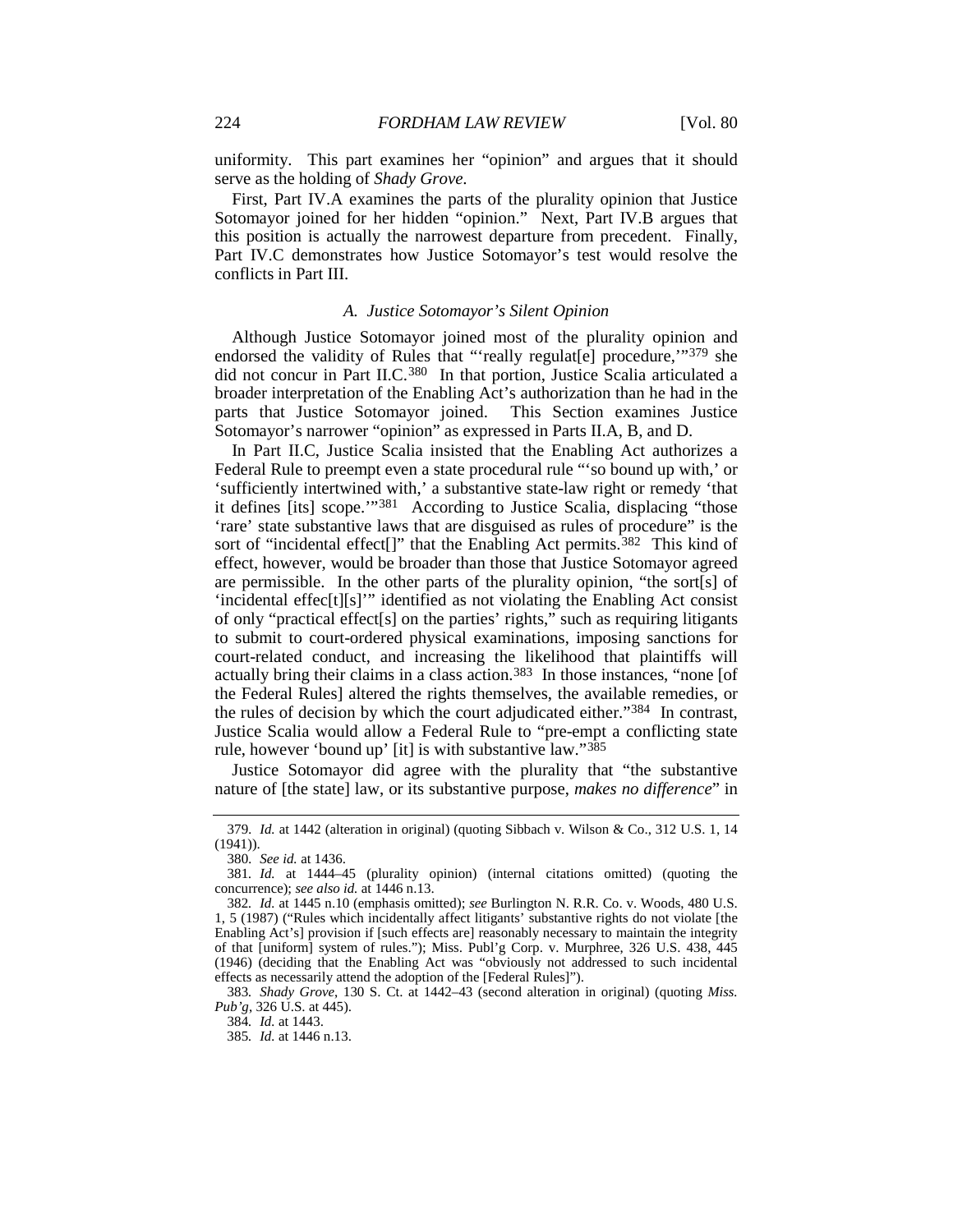determining whether a Federal Rule falls within the Enabling Act's authorization, but she only agreed that such a standard was necessary to prevent a Rule's validity from turning on whether it "frustrate[s]" the operation of a substantive law.[386](#page-37-1) She did not agree that the Enabling Act authorizes a Federal Rule to completely "pre-empt" either a substantive law or a procedural rule "'bound-up'" with substantive rights, as Justice Scalia argued in Part II.C.[387](#page-37-2) Justice Sotomayor offered no formal opinion on the latter issue, and providing one was unnecessary because C.P.L.R. 901(b) is not this sort of "intertwined" procedural rule.<sup>[388](#page-37-3)</sup> Nevertheless, her decision not to join Justice Scalia in Part II.C suggests that she did not believe the Enabling Act's authorization is that broad.

<span id="page-37-0"></span>Of course, Justice Sotomayor also did not support Justice Stevens's opinion that Federal Rules that would displace these "intertwined" procedural rules are invalid as applied. [389](#page-37-4) Instead, she noted with the rest of the plurality that the Court has "rejected every statutory challenge to a Federal Rule that has come before [it]."[390](#page-37-5) In lieu of invalidating Rules that might violate the Enabling Act, she endorsed the Court's approach in *Semtek*, where it "*interpret[ed]* [a Federal Rule] in a manner that avoid[ed] overstepping its authorizing statute" because "the Rule [was] susceptible of two meanings—one that would violate [the Enabling Act] and another that would not."<sup>[391](#page-37-6)</sup> Because some commentators have suggested that there really was no ambiguity in the Federal Rule at issue in *Semtek*, [392](#page-37-7) it is highly unlikely that a Rule will ever prove incapable of such a saving construction, as even Justice Stevens admitted.<sup>393</sup> Therefore, Justice Sotomayor's position is sufficient to resolve almost all conflicts between the Rules and "intertwined" state procedural laws.

Nevertheless, she offered no opinion on whether the Enabling Act authorizes a Rule's validity in those rare instances where it is incapable of a saving construction.<sup>[394](#page-37-9)</sup> The parts she joined, however, suggest that in those very narrow circumstances, she probably would endorse the Rule's validity under the Enabling Act, so long as the Rule is interpreted to "'really regulate[] procedure,'" because she agreed that a uniform system of procedural rules requires an Enabling Act test that considers only "what the

<span id="page-37-9"></span><span id="page-37-8"></span><span id="page-37-7"></span><span id="page-37-6"></span><span id="page-37-5"></span>391*. Id.* at 1441–42 (internal citation omitted) (citing Semtek Int'l, Inc. v. Lockheed Martin Corp., 531 U.S. 497, 503–04 (2001)).

<sup>386</sup>*. Id.* at 1444.

<sup>387</sup>*. Id*. at 1446 n.13.

<span id="page-37-3"></span><span id="page-37-2"></span><span id="page-37-1"></span><sup>388</sup>*. See Shady Grove*, 130 S. Ct. at 1456 (Stevens, J., concurring) (noting that N.Y. C.P.L.R. 901(b) is not a substantive law disguised as a procedural rule). As the issue was not before the Court, Justices Stevens and Scalia's discussion of this topic was only dicta albeit "considered dict[a]." Ely, *supra* note [1,](#page-2-8) at 710 (referring to *Hanna*'s decision to address the alternative *Erie* analysis); *cf. supra* notes [121–](#page-13-1)30 and accompanying text (explaining how *Hanna*'s "considered dictum" allowed *Erie* to escape its holding).

<span id="page-37-4"></span><sup>389</sup>*. See Shady Grove*, 130 S. Ct. at 1452 (Stevens, J., concurring); *supra* notes [247–](#page-24-11)50 and accompanying text.

<sup>390</sup>*. Shady Grove*, 130 S. Ct. at 1442 (plurality opinion).

<sup>392</sup>*. See* Dudley & Rutherglen, *supra* not[e 9,](#page-3-0) at 722–23.

<sup>393</sup>*. See Shady Grove*, 130 S. Ct. at 1454 n.10 (Stevens, J., concurring).

<sup>394</sup>*. See id.* at 1452.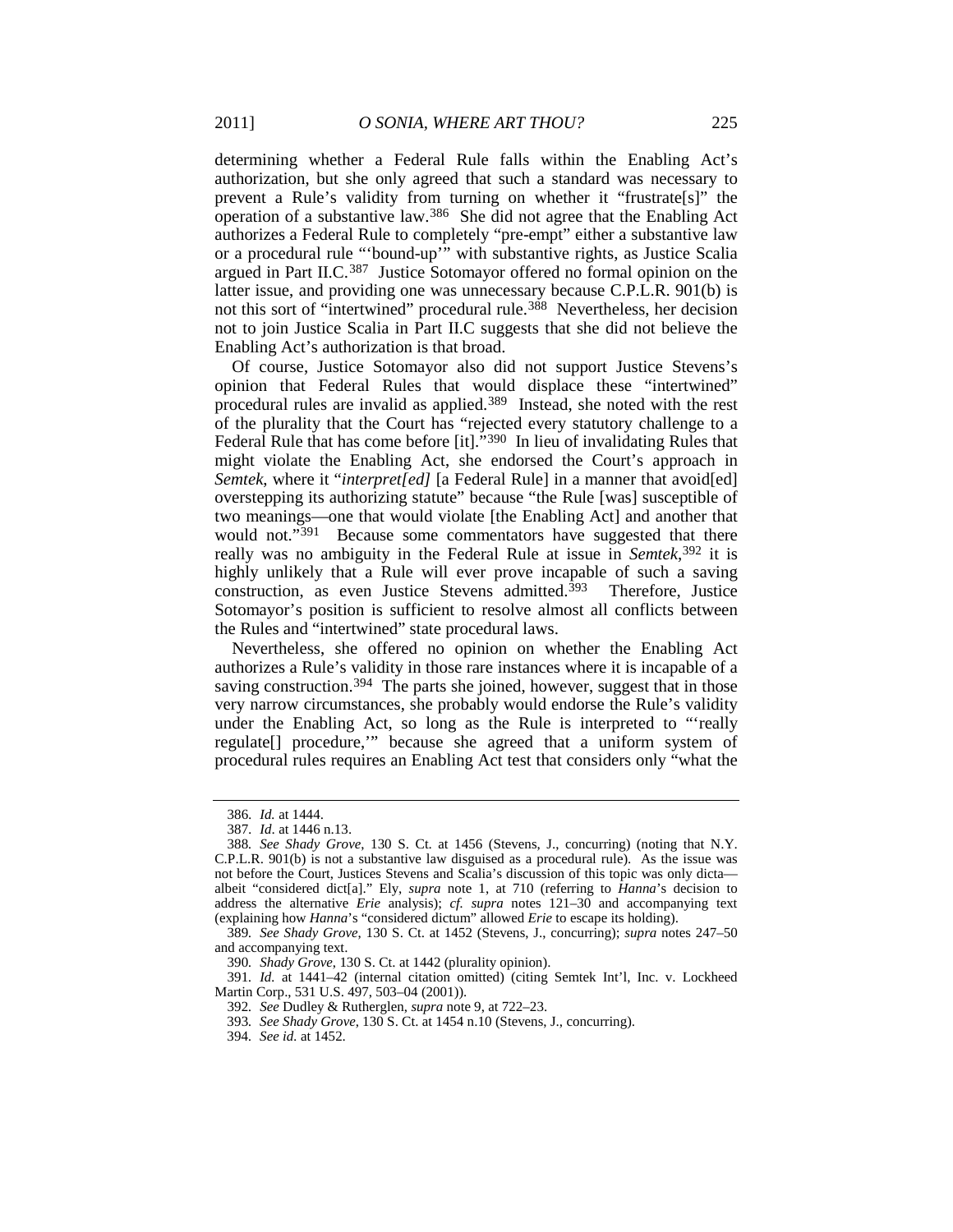rule itself regulates."[395](#page-38-0) Declining to join Justice Scalia's Part II.C suggests that her version of the test does not categorically authorize the Rules to preempt procedural laws so intertwined with substantive rights where saving constructions obviate the need to do so. Yet, declining to join Justice Stevens's opinion suggests that there might be instances in which the Enabling Act's authorization must expand to allow the Rule to operate when it is "reasonably necessary to maintain the integrity of [the uniform] system of rules."[396](#page-38-1) This interpretation of Justice Sotomayor's vote would resolve her seemingly inconsistent views that the Court should "reject[] every statutory challenge to a Federal Rule that . . . come[s] before [it],"[397](#page-38-2) but that the Enabling Act may not authorize every effect on a state's substantive rights that can be called "incidental."<sup>[398](#page-38-3)</sup> Thus, Justice Sotomayor's "opinion" endorsed a middle ground that decided *Shady Grove* on the narrowest grounds.

#### <span id="page-38-11"></span>*B. The Narrowest Opinion*

Justice Sotomayor's approach, as described in Part IV.A, would combine the Court's two competing strains of Enabling Act decisions. Following the *Walker*, *Gasperini*, and *Semtek* line of cases, it would interpret the Rules narrowly where necessary to avoid overstepping the Enabling Act's authorization.[399](#page-38-4) In keeping with the reasoning of *Sibbach*, *Hanna*, and *Burlington Northern*, however, it would interpret the Enabling Act broadly to promote the Rules' uniformity.[400](#page-38-5) This section explains how Justice Sotomayor's approach would resolve this apparent conflict.

Before *Shady Grove*, *Gasperini* urged the federal courts to interpret the Rules with "sensitivity to important state interests."<sup>401</sup> In practice, this doctrine required the courts to avoid interpreting the Federal Rules in a way that would preempt the state laws that *Erie* required them to apply.[402](#page-38-7) Although both the plurality and Justice Stevens rejected this practice, [403](#page-38-8) many lower courts note that Justice Stevens and the four dissenting Justices formed a majority that would continue to consider the state law's substantive aspects.<sup>[404](#page-38-9)</sup> Because the plurality believed that "the substantive

<span id="page-38-10"></span><span id="page-38-0"></span><sup>395</sup>*. Id.* at 1442, 1444 (plurality opinion) ("'If we were to adopt the suggested criterion of the importance of the alleged right we should invite endless litigation and confusion worse confounded. The test must be whether a rule really regulates procedure . . . .'" (quoting Sibbach v. Wilson & Co., 312 U.S. 1, 13–14 (1941))).

<sup>396.</sup> Burlington N. R.R. Co. v. Woods, 480 U.S. 1, 5 (1987).

<sup>397</sup>*. Shady Grove*, 130 S. Ct. at 1442 (plurality opinion).

<span id="page-38-5"></span><span id="page-38-4"></span><span id="page-38-3"></span><span id="page-38-2"></span><span id="page-38-1"></span><sup>398</sup>*. Cf. id.* at 1445 n.10 (arguing in Part C that preempting substantive laws "disguised" as procedural rules is a permissible incidental effect).

<sup>399</sup>*. See supra* not[e 275](#page-26-15) and accompanying text.

<sup>400</sup>*. See supra* not[e 267](#page-26-16) and accompanying text.

<sup>401</sup>*. See supra* not[e 177](#page-18-16) and accompanying text.

<sup>402</sup>*. See supra* note[s 178–](#page-18-17)79 and accompanying text.

<sup>403</sup>*. See supra* not[e 203](#page-20-0) and accompanying text.

<span id="page-38-9"></span><span id="page-38-8"></span><span id="page-38-7"></span><span id="page-38-6"></span><sup>404</sup>*. See, e.g.*, Godin v. Schencks, 629 F.3d 79, 87 (1st Cir. 2010); *In re* Digital Music Antitrust Litig., No. 06 MD 1780, 2011 WL 2848195, at \*18 (S.D.N.Y. July 18, 2011); *In re* Wellbutrin XL Antitrust Litig., 756 F. Supp. 2d 670, 675 (E.D. Pa. 2010); Estate of C.A. v. Grier, 752 F. Supp. 2d 763, 767 (S.D. Tex. 2010).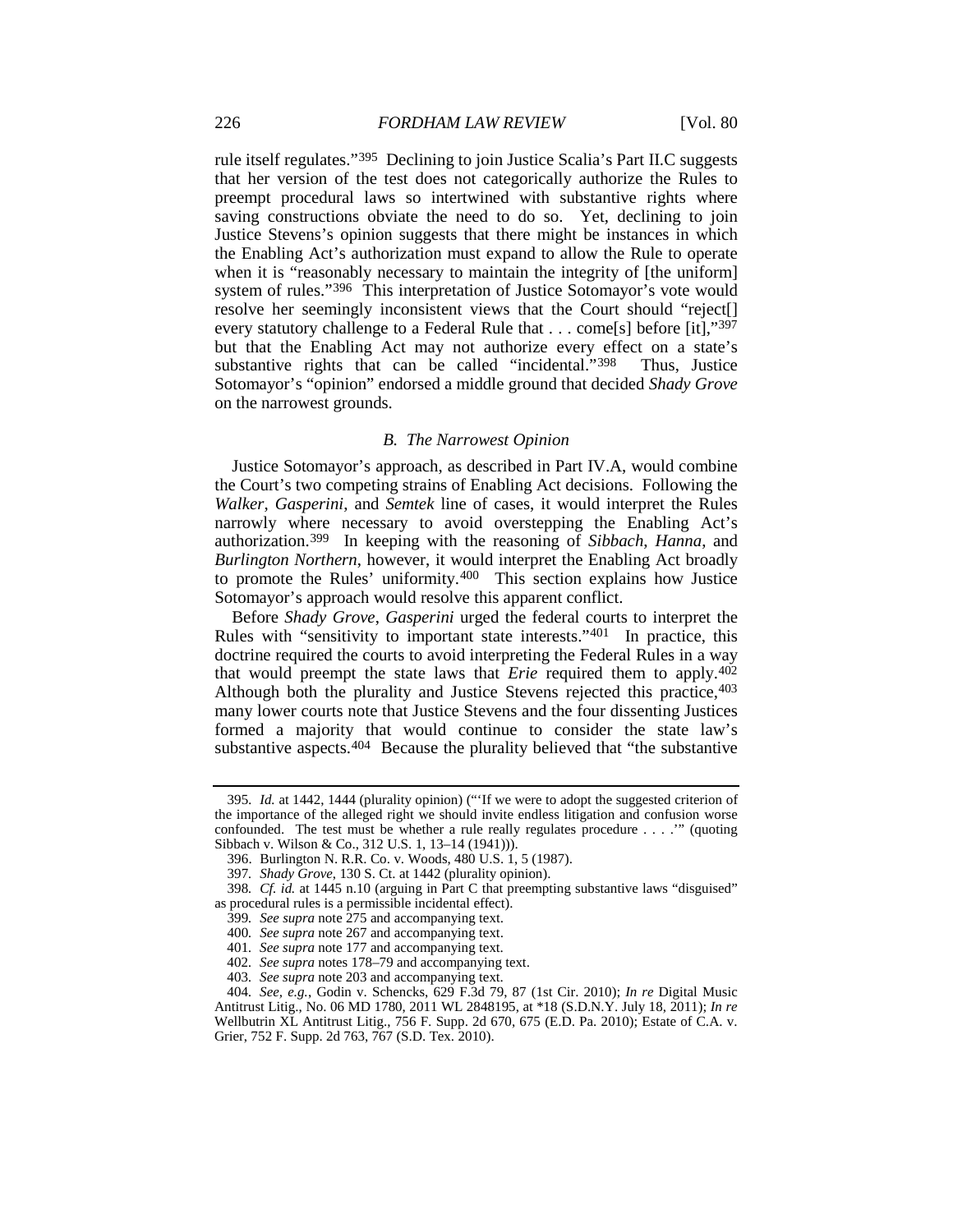nature of [the state] law, or its substantive purpose, *makes no difference*,"[405](#page-39-0) those courts decided that Justice Stevens's opinion struck a balance between the plurality and the dissent that resolved *Shady Grove* on the narrowest grounds.[406](#page-39-1)

<span id="page-39-11"></span>Although Justice Sotomayor agreed with the plurality on that point, she only agreed that the state law's substantive nature makes no difference during the second step of the Enabling Act inquiry—determining whether the Enabling Act authorizes the Rule. $407$  If she agreed with Justice Scalia that the substantive nature of the state law is never relevant, she probably would have joined Part II.C, which took this position.[408](#page-39-3) *Gasperini* and *Semtek*, however, had required a "sensitive" interpretation during the first step—determining whether the Federal Rule and the state law directly conflict with each other.<sup>[409](#page-39-4)</sup> Justice Sotomayor agreed that this first step requires federal courts to determine "whether [the state law] concerns a subject separate from the subject of [the Federal Rule]," which necessarily requires consideration of the state law's subject.[410](#page-39-5) She also would allow the courts to interpret the Rules "in a manner that avoids overstepping [their] authorizing statute," provided that "the Rule[s] were susceptible of two meanings—one that would violate [the Enabling Act] and another that would not."[411](#page-39-6) Because she believed a valid Federal Rule could only be construed as "'really regulat[ing] procedure,'"[412](#page-39-7) this ambiguity would exist only if the Rule appears to share the same subject as a state law that regulates substantive rights. If they share the same subject in that instance, the Rule must also regulate substantive rights—or at least, it must not "really" regulate procedure. In those circumstances, Justice Sotomayor indicated a federal court could interpret the Rules "'with sensitivity.'"[413](#page-39-8)

<span id="page-39-12"></span><span id="page-39-10"></span>The parts that Justice Sotomayor joined cited *Semtek* as a proper example of this kind of interpretation, [414](#page-39-9) and that decision serves as a good illustration of her approach to this first step. *Semtek* decided that Federal Rule 41, which provides that certain dismissals are adjudications "'upon the merits,'" does not govern whether such dismissals are entitled to preclusive

<span id="page-39-0"></span><sup>405.</sup> Shady Grove Orthopedic Assocs., P.A. v. Allstate Ins. Co., 130 S. Ct. 1431, 1444 (2010) (plurality opinion).

<sup>406.</sup> *See supra* not[e 404.](#page-38-10)

<span id="page-39-2"></span><span id="page-39-1"></span><sup>407</sup>*. See Shady Grove*, 130 S. Ct. at 1444 (plurality opinion); *supra* note [180](#page-18-18) and accompanying text. Because the dissent reasoned that Rule 23 and C.P.L.R. 901(b) do not conflict, it never proposed a test for determining the scope of the Enabling Act's authorization. *See Shady Grove*, 130 S. Ct. at 1469 (Ginsburg, J., dissenting).

<sup>408</sup>*. See Shady Grove*, 130 S. Ct. at 1445–46 & n.13 (plurality opinion).

<sup>409</sup>*. See supra* note[s 176–](#page-18-19)77 and accompanying text.

<span id="page-39-5"></span><span id="page-39-4"></span><span id="page-39-3"></span><sup>410</sup>*. See Shady Grove*, 130 S. Ct. at 1438–39; *supra* notes [211–](#page-21-13)19 and accompanying text.

<sup>411</sup>*. Shady Grove*, 130 S. Ct. at 1441 (plurality opinion).

<sup>412</sup>*. Id.* at 1442 (quoting Sibbach v. Wilson & Co., 312 U.S. 1, 14 (1941)).

<span id="page-39-8"></span><span id="page-39-7"></span><span id="page-39-6"></span><sup>413</sup>*. See id.* at 1441–42 & n.7 (quoting dissent); *cf.* 4 WRIGHT & MILLER, *supra* note 30, § 1030, at 166 & n.8 ("[I]t is clear that a rule will not be interpreted in a manner that will render it invalid as long as an interpretation that preserves the rule's integrity is available to the court.").

<span id="page-39-9"></span><sup>414</sup>*. See Shady Grove*, 130 S. Ct. at 1441–42 & n.7 (citing Semtek Int'l Inc. v. Lockheed Martin Corp., 531 U.S. 497, 503–04 (2001)).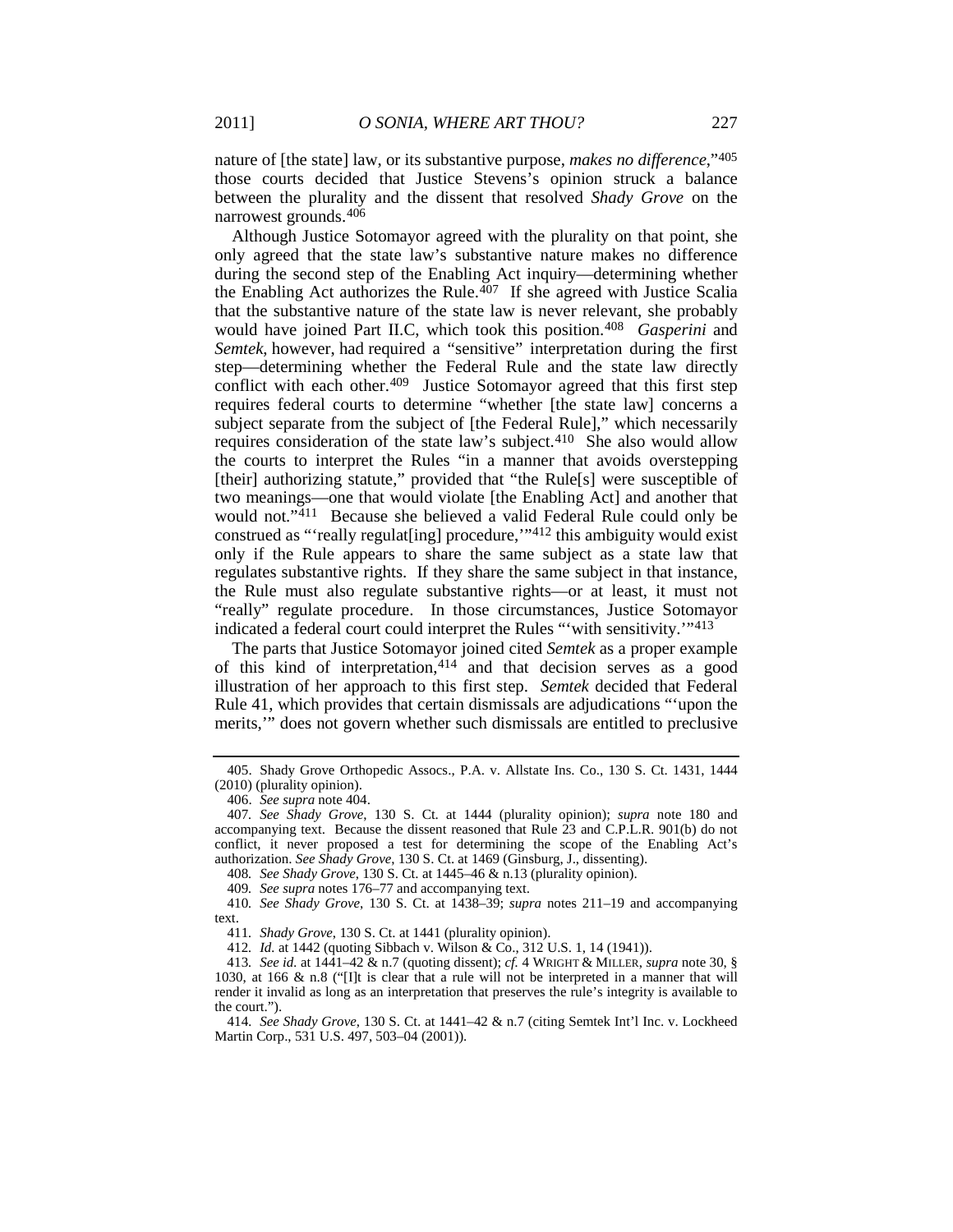effect.[415](#page-40-0) Thus, litigants may bring their dismissed claims in another state, and even in a federal court in a different state, so long as state law permits them to do so.[416](#page-40-1) The Court reached this conclusion because it believed the phrase "upon the merits" in Rule 41 is ambiguous and thus it avoided an interpretation that would violate the Enabling Act.[417](#page-40-2) Professors Earl C. Dudley and George Rutherglen have argued that the phrase is not ambiguous and *Semtek* is the only case that has ever construed it as not granting preclusive effect.[418](#page-40-3) In light of Justice Sotomayor's opinion, however, the "ambiguity" in *Semtek* was not in the text of the Rule, but in what the Rule appeared to regulate.<sup>[419](#page-40-4)</sup> Rule 41 appeared to share the same subject as state laws that granted preclusive effect to judgments that were "upon the merits." Those types of state laws regulate the existence of a substantive right: the plaintiff's right to pursue a particular claim. If Rule 41 shares that subject, then it would regulate substantive rights in violation of the Enabling Act[.420](#page-40-5) Therefore, the Court found a way to plausibly construe the Rule as only regulating procedure.[421](#page-40-6)

<span id="page-40-11"></span><span id="page-40-10"></span>This method of interpretation maintains *Gasperini* and *Semtek*'s process of avoiding Enabling Act violations, but alters the focus. Whereas *Gasperini* and *Semtek* considered whether the state law was substantive under *Erie*, Justice Sotomayor would ask whether the Federal Rule would regulate substantive rights if it preempts the state law. If the Federal Rule appears to do so, then the court should limit the Rule's function to regulating procedure.[422](#page-40-7) This approach only narrowly departs from *Gasperini* and *Semtek* and is generally consistent with Justice Stevens's approach.[423](#page-40-8)

Justice Sotomayor only departs from Justice Stevens with respect to Rules that are incapable of saving constructions.<sup>[424](#page-40-9)</sup> Unlike the plurality, Justice Stevens believed that the Enabling Act prohibits the Federal Rules from having "any" effect on substantive rights as applied—even if the Rules really regulate procedure—and thus prohibits the federal courts from

<sup>415</sup>*. Semtek*, 531 U.S. at 505–06 (quoting FED. R. CIV. P. 41(b)).

<sup>416</sup>*. See id.* at 508–09.

<sup>417</sup>*. See id.* at 503–04.

<span id="page-40-3"></span><span id="page-40-2"></span><span id="page-40-1"></span><span id="page-40-0"></span><sup>418</sup>*. See* Dudley & Rutherglen, *supra* note [9,](#page-3-0) at 722–23; *supra* notes [168–](#page-17-16)69; *see also* Whitten, *supra* note [167,](#page-17-1) at 120 (describing *Semtek*'s construction of the Federal Rule as a "clearly tortured interpretation").

<span id="page-40-4"></span><sup>419</sup>*. Compare Shady Grove*, 130 S. Ct. at 1438–39 (plurality opinion) ("[T]he question before us is whether [the state law] concerns a subject separate from the subject of *Rule 23* . . . ."), *with id.* at 1441–42 (citing *Semtek* as an example of an ambiguous rule).

<sup>420</sup>*. See id.* at 1442.

<sup>421</sup>*. See supra* not[e 169](#page-17-17) and accompanying text.

<span id="page-40-7"></span><span id="page-40-6"></span><span id="page-40-5"></span><sup>422</sup>*. See supra* notes [412–](#page-39-10)13 and accompanying text. In a footnote, Justice Sotomayor joined the plurality's argument against interpreting the Rules narrowly only "to avoid doubt as to [their] validity," but there the plurality only meant that the Rules should not be interpreted to avoid *Erie* violations "since a Federal Rule that fails *Erie*'s forum-shopping test is not *ipso facto* invalid." *Shady Grove*, 130 S. Ct. at 1441 n.7.

<span id="page-40-8"></span><sup>423</sup>*. Cf. supra* notes [238–](#page-23-11)47 and accompanying text (discussing Justice Stevens's approach to construing the Federal Rules' scope).

<span id="page-40-9"></span><sup>424</sup>*. Cf. supra* notes [248–](#page-24-12)50 and accompanying text (noting Justice Stevens's preference not to apply such Rules).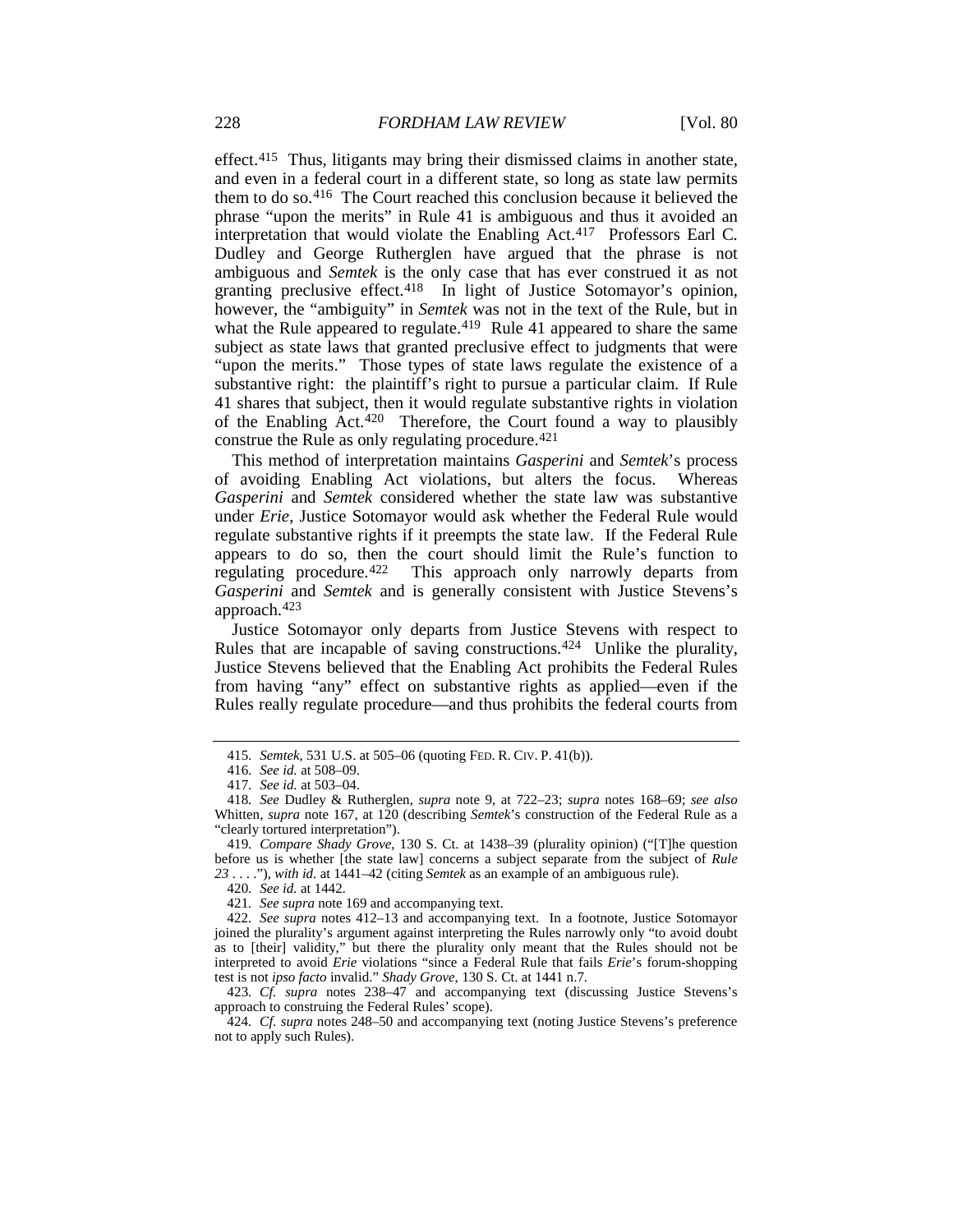<span id="page-41-0"></span>applying a Rule incapable of a saving construction that avoids the improper effect.[425](#page-41-1) He instructed courts to engage instead in an *Erie* analysis to determine which law should apply under the Rules of Decision Act.<sup>[426](#page-41-2)</sup> This approach is unprecedented and problematic.

The Supreme Court has never found that a Rule exceeded the Enabling Act's authorization and thus it has never invalidated a Rule.<sup>427</sup> Although Justice Stevens only suggested that Rules may have to be invalidated as applied,[428](#page-41-4) this mere suggestion is problematic because a few lower courts actually have invalidated Rules under his approach.<sup>429</sup> The effect of these courts' decisions is unclear because the Supreme Court has never decided that a Federal Rule can be invalid only as applied.<sup>[430](#page-41-6)</sup> If the Enabling Act does not authorize the Federal Rules to have *any* effect on substantive rights, as Justice Stevens interpreted it,[431](#page-41-7) then a Rule may lack authorization in all instances if a court finds that it would affect even one substantive right as applied. Those courts that decided that Federal Rule 23 is "ultra vires" probably intended to invalidate it only as applied to the particular state law at issue, [432](#page-41-8) but their decisions may have invalidated Rule 23 generally throughout the country. The mere possibility that there is no federal class action rule is obviously problematic.

Even more troubling is that Justice Stevens left open the possibility that a court may apply an unauthorized Federal Rule so long as *Erie* does not require state law to apply. [433](#page-41-9) *Semtek* demonstrated that such situations could occur.[434](#page-41-10) There, the Court interpreted Federal Rule 41 narrowly so as not to violate the Enabling Act, but it also decided that state law did not apply because the preclusive effect of a federal judgment is a matter of federal law.<sup>435</sup> In that situation, federal common law governs.<sup>[436](#page-41-12)</sup> In

<span id="page-41-7"></span>431*. Shady Grove*, 130 S. Ct. at 1451 (Stevens, J., concurring); *see* Rules Enabling Act, 28 U.S.C. § 2072(b) (2006); *supra* notes [244–](#page-24-13)51 and accompanying text.

432*. See supra* note[s 333–](#page-32-13)35[, 351](#page-33-9) and accompanying text.

<sup>425</sup>*. See Shady Grove*, 130 S. Ct. at 1452 (Stevens, J., concurring).

<span id="page-41-2"></span><span id="page-41-1"></span><sup>426</sup>*. See id.*; *cf.* Godin v. Schencks, 629 F.3d 79, 86–87 (1st Cir. 2010) (noting that the court still must determine what law applies under *Erie* after determining that the Federal Rule cannot apply under Justice Stevens's test).

<span id="page-41-3"></span><sup>427</sup>*. See* 4 WRIGHT & MILLER, *supra* note [33,](#page-5-15) § 1030, at 166–67 & n.9. The Court has declined to apply a Rule, however, when its application would have violated *Erie*. *See supra* note[s 95,](#page-11-1) [98](#page-11-2)[–99](#page-11-3) and accompanying text (discussing *Ragan* and *Cohen*). In *Hanna*, the Court distinguished these decisions as instances in which the "the scope of the Federal Rule was not as broad as the losing party urged," and not as instances in which the Rule was invalid. Hanna v. Plumer, 380 U.S. 460, 470 (1965).

<sup>428</sup>*. See supra* note[s 248–](#page-24-12)50 and accompanying text.

<sup>429</sup>*. See supra* note[s 333–](#page-32-13)35[, 351](#page-33-9) and accompanying text.

<span id="page-41-6"></span><span id="page-41-5"></span><span id="page-41-4"></span><sup>430</sup>*. Cf.* Dudley & Rutherglen, *supra* note [9,](#page-3-0) at 748 (recommending general invalidation where a conflict is found, which would force the drafters to amend the Federal Rule).

<span id="page-41-9"></span><span id="page-41-8"></span><sup>433</sup>*. See supra* notes [250,](#page-24-14) [425–](#page-41-0)26 and accompanying text; *cf.* Godin v. Schencks, 629 F.3d 79, 86–87 (1st Cir. 2010) (suggesting that state law may not apply even if it does not conflict with a Federal Rule).

<span id="page-41-12"></span><span id="page-41-11"></span><span id="page-41-10"></span><sup>434</sup>*. See* Semtek Int'l, Inc. v. Lockheed Martin Corp., 531 U.S. 497, 506–08 (2001) (reasoning that federal common law can apply where there is no federal constitutional provision or statute on point).

<sup>435</sup>*. See supra* note[s 170–](#page-17-18)71 and accompanying text.

<sup>436</sup>*. See id.*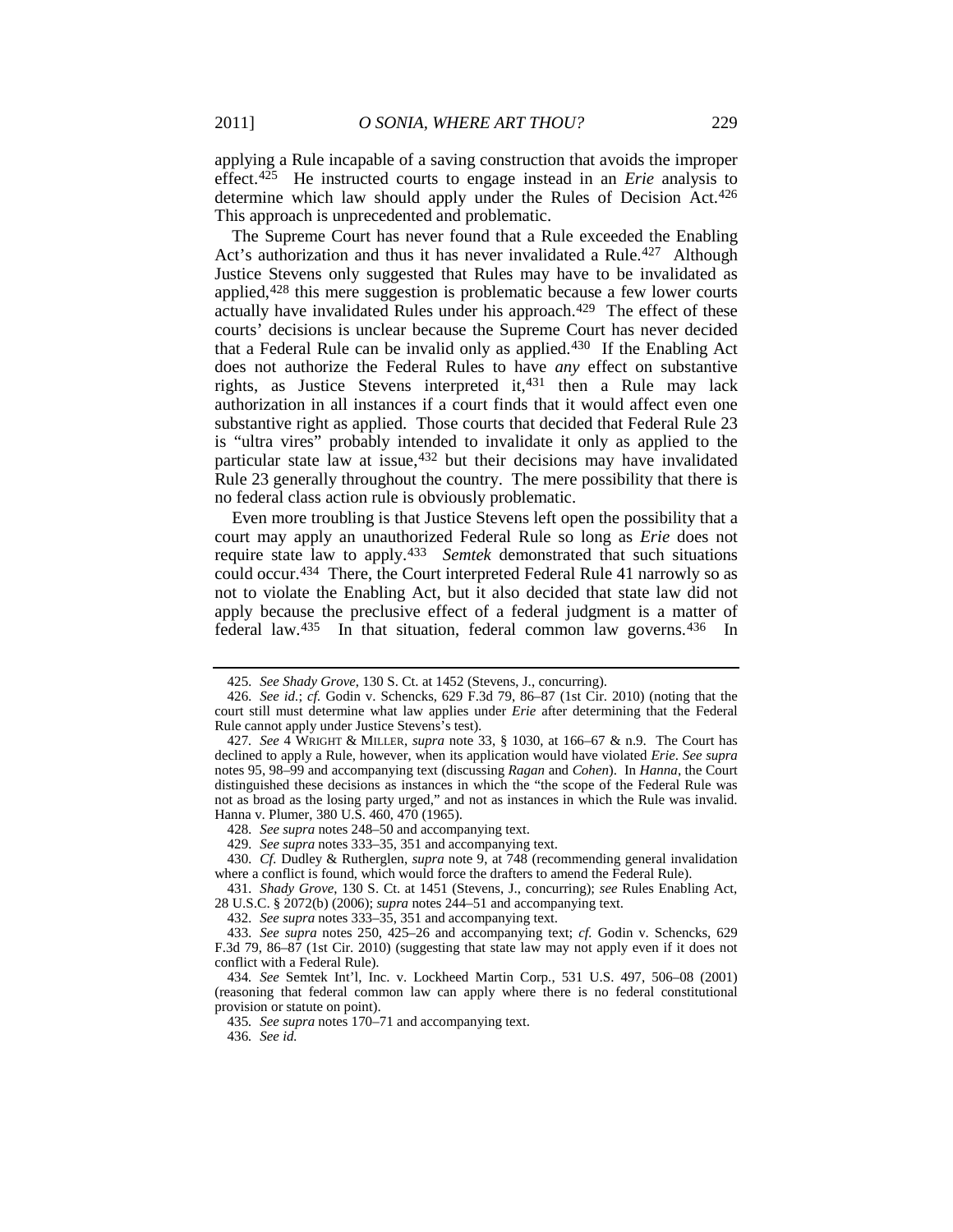*Semtek*, the court decided that federal common law requires that state preclusion law govern the effect of a federal judgment, but indicated that a different common law rule may be necessary in certain instances to protect federal interests.[437](#page-42-0) *Semtek* suggested that a federal common law rule can grant preclusive effect when state law would not, and thus may have the kind of substantive effect that the Federal Rules cannot under the Enabling Act.[438](#page-42-1) In his opinion in *Shady Grove*, Justice Stevens provided no further guidance on which rule to adopt in those types of situations.[439](#page-42-2) Thus, it is possible that a federal court following his approach can invalidate a Federal Rule as applied, but then decide to adopt that invalidated Rule as a federal common law rule, free of the Enabling Act's restrictions.

Such an outcome would violate *Erie*'s one clear holding: that the federal courts have no constitutional power to announce rules affecting substantive rights. [440](#page-42-3) Only Congress has the constitutional power to regulate matters that are both arguably procedural and arguably substantive.[441](#page-42-4) Because Congress exercised that power in the Enabling Act to create a uniform system of Federal Rules, the "inevitable (indeed, one might say the intended)"[442](#page-42-5) inference is that the Enabling Act should authorize the Rules to apply in situations that are necessary to the existence of a uniform system, notwithstanding the limitation on affecting substantive rights.<sup>[443](#page-42-6)</sup> This is exactly what a unanimous Court held in *Burlington Northern*, the controlling precedent on the scope of the Enabling Act's authorization before *Shady Grove*.<sup>[444](#page-42-7)</sup> There, the Court decided that the Act authorizes a Rule that could "reasonably be classified as procedural," "affects only the process of enforcing litigants' rights," and only "incidentally affect[s]" substantive rights in a way that is "reasonably necessary to maintain the

<sup>437</sup>*. See Semtek*, 531 U.S. at 508–09.

<span id="page-42-1"></span><span id="page-42-0"></span><sup>438</sup>*. See* Patrick Woolley, *The Sources of Federal Preclusion Law After* Semtek, 72 U. CIN. L. REV. 527, 592–94 (2003) (analyzing the relationship between the Enabling Act and federal common law rules and noting that "Semtek raises questions . . . about whether federal common-law rules of preclusion can be developed to directly enforce valid Federal Rules").

<span id="page-42-2"></span><sup>439</sup>*. See Shady Grove*, 130 S. Ct. at 1452 (Stevens, J., concurring) ("[W]hen such a 'saving' construction is not possible and the rule would violate the Enabling Act, federal courts cannot apply the rule. . . . [A] federal court must engage in the traditional Rules of Decision Act inquiry, under the *Erie* line of cases." (citations omitted)).

<span id="page-42-3"></span><sup>440</sup>*. See* Erie R.R. Co. v. Tompkins, 304 U.S. 64, 78–80 (1938); *supra* notes [52–](#page-7-13)[56](#page-8-0) and accompanying text.

<span id="page-42-4"></span><sup>441</sup>*. See* Hanna v. Plumer, 380 U.S. 460, 472 (1965) ("[T]he constitutional provision for a federal court system (augmented by the Necessary and Proper Clause) carries with it congressional power to . . . regulate matters which, though falling within the uncertain area between substance and procedure, are rationally capable of classification as either.").

<sup>442</sup>*. Shady Grove*, 130 S. Ct. at 1447–48 (plurality opinion).

<span id="page-42-6"></span><span id="page-42-5"></span><sup>443</sup>*. See* Burlington N. R.R. Co. v. Woods, 480 U.S. 1, 5 (1986) ("The cardinal purpose of Congress in authorizing the development of a uniform and consistent system of rules governing federal practice and procedure suggests that Rules which incidentally affect litigants' substantive rights do not violate [the Enabling Act] if reasonably necessary to maintain the integrity of that system of rules.").

<span id="page-42-7"></span><sup>444</sup>*. See id.*; *supra* notes [180–](#page-18-18)83 and accompanying text (discussing controlling precedents before *Shady Grove*).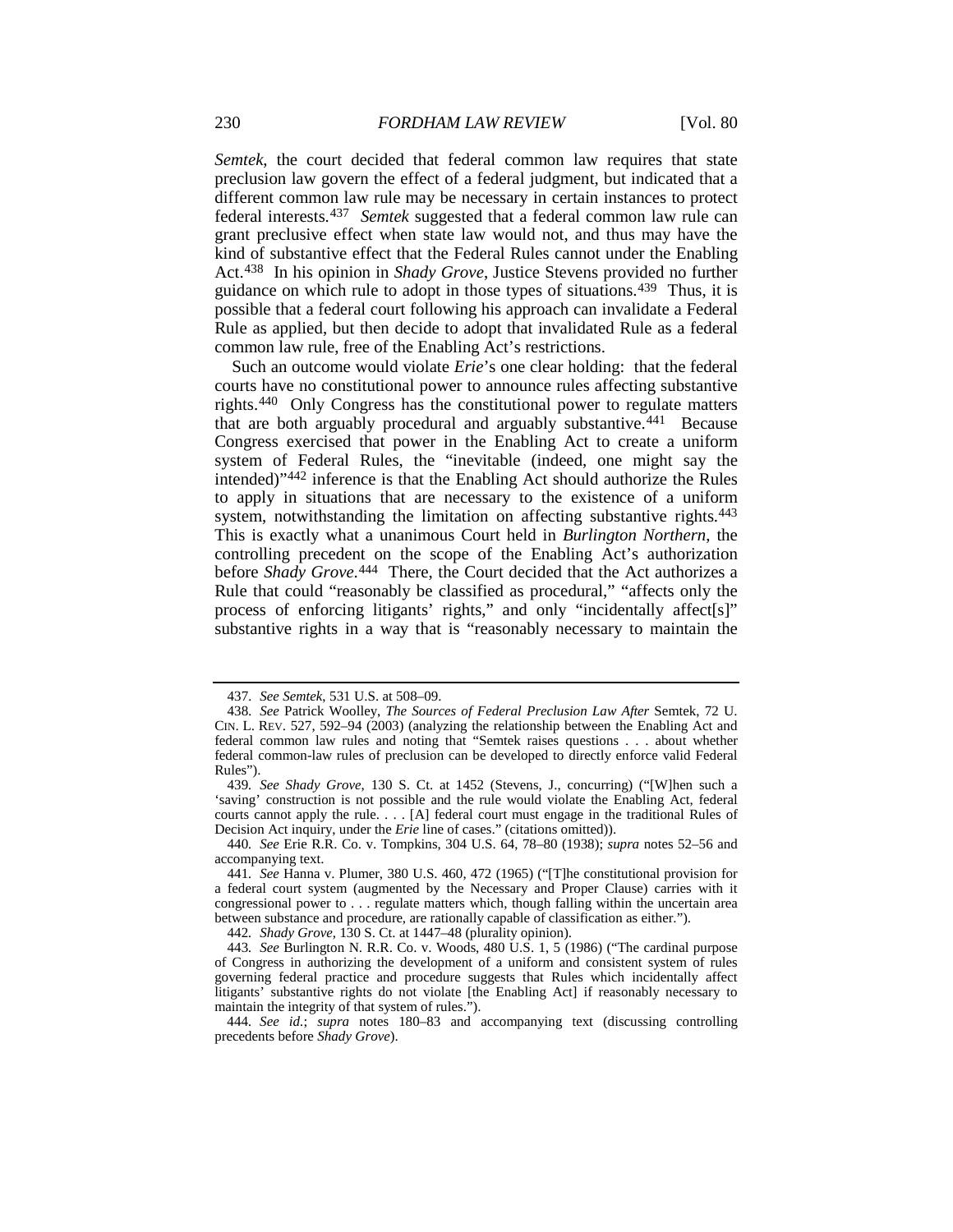integrity of [a uniform] system of rules.["445](#page-43-0) Thus, the opinion that decided *Shady Grove* on the narrowest grounds would involve the narrowest departure from *Burlington Northern*.

Only Justice Sotomayor's opinion remains true to *Burlington Northern*'s standard. Justice Stevens rejected any approach that would construe the Enabling Act as authorizing the preemption of any state laws "intertwined" with substantive rights.<sup>446</sup> Because his opinion also opens a Pandora's box of unpredictable and problematic outcomes[,447](#page-43-2) he could not have decided the case on the narrowest grounds. Nor could Justice Scalia's plurality, which would expand *Burlington Northern*'s exception for incidental effects to permit virtually any effect on substantive rights, including the preemption of a state's definition of its own rights and remedies.[448](#page-43-3) Justice Sotomayor's approach, in contrast, would allow a Federal Rule to preempt a state law intertwined with substantive rights when it is "reasonably necessary"[449](#page-43-4) for the Rules' uniformity because a narrower construction is impossible.[450](#page-43-5) Therefore, she "'concurred in the judgment on the narrowest grounds'" and her "opinion" should serve as *Shady Grove*'s holding.[451](#page-43-6)

#### *C. Resolving the Lower Courts' Split*

If the lower courts had followed Justice Sotomayor's opinion as the holding of *Shady Grove*, they would have avoided issuing conflicting decisions. Under her approach, the courts should have first determined whether the Federal Rule can preempt the state law without regulating substantive rights[.452](#page-43-7) This would have required considering what the state law regulates to determine if they share the same subject.<sup>[453](#page-43-8)</sup> If the Federal Rule shares the same subject as a state law that regulates substantive rights, the courts should have interpreted the Rule to regulate only procedure.[454](#page-43-9) Once the court had construed the Rule to "'really regulat[e] procedure,'" it would fall within the Enabling Act's authorization and the court could apply it.<sup>[455](#page-43-10)</sup> This Section examines how application of this approach would resolve the lower courts' confusion demonstrated in Part III.

<sup>445</sup>*. Burlington N.*, 480 U.S. at 5, 8; *see supra* notes [136–](#page-14-17)41 and accompanying text.

<span id="page-43-1"></span><span id="page-43-0"></span><sup>446</sup>*. See Shady Grove*, 130 S. Ct. at 1452 (Stevens, J., concurring); *supra* notes [243–](#page-23-12)45, [251](#page-24-15) and accompanying text.

<sup>447</sup>*. See supra* note[s 425–](#page-41-0)41 and accompanying text.

<span id="page-43-4"></span><span id="page-43-3"></span><span id="page-43-2"></span><sup>448</sup>*. See Shady Grove*, 130 S. Ct. at 1445 n.10, 1446 n.13 (plurality opinion); *supra* notes [381–](#page-36-7)82 and accompanying text.

<sup>449</sup>*. Burlington N.*, 480 U.S. at 5.

<sup>450</sup>*. See supra* notes [396–](#page-38-11)98 and accompanying text.

<span id="page-43-7"></span><span id="page-43-6"></span><span id="page-43-5"></span><sup>451.</sup> Marks v. United States, 430 U.S. 188, 193 (1977) (quoting Gregg v. Georgia, 428 U.S. 153, 169 n.15 (1976) (opinion of Stewart, Powell, & Stevens, JJ.)); *see supra* notes 261–63.

<sup>452</sup>*. See supra* note[s 410–](#page-39-11)22 and accompanying text.

<sup>453</sup>*. See supra* note[s 410–](#page-39-11)20 and accompanying text.

<sup>454</sup>*. See supra* note[s 419–](#page-40-10)22 and accompanying text.

<span id="page-43-10"></span><span id="page-43-9"></span><span id="page-43-8"></span><sup>455</sup>*. See* Shady Grove Orthopedic Assocs., P.A. v. Allstate Ins. Co., 130 S. Ct. 1431, 1442 (2010) (plurality opinion) (alteration in original) (quoting Sibbach v. Wilson & Co., 312 U.S. 1, 14 (1941)).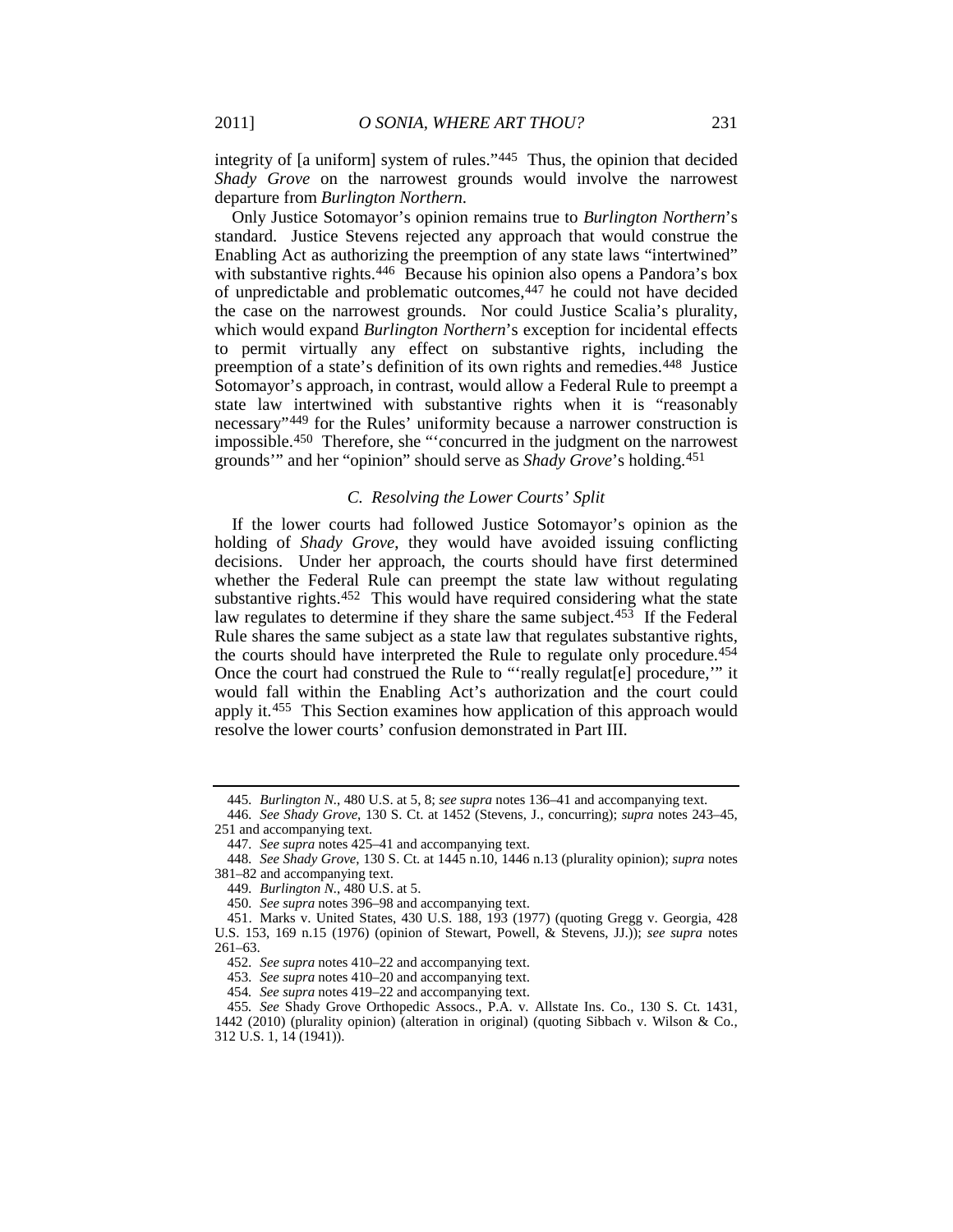Part III examined the ways in which courts are dealing with an apparent conflict between Federal Rule 23 and state laws that restrict the availability of a class remedy. Most of these decisions skip the first step of the Enabling Act analysis—interpreting the Rules' scope—which would be decisive in most instances.<sup>[456](#page-44-1)</sup> Each court should have employed a construction of Rule 23 that only regulates procedure, which the *Shady Grove* majority had already provided: Rule 23 regulates only the criteria necessary for plaintiffs to join their claims in a class action, and not the rights or remedies available to them.[457](#page-44-2) Therefore, the lower courts only had to determine whether the state law addresses a different subject by regulating substantive rights.

<span id="page-44-7"></span><span id="page-44-0"></span>With the exception of the TCPA cases and *American Copper*, [458](#page-44-3) each case examined in Part III dealt with a state law that creates an individual right of action, but not a class right of action.<sup>459</sup> These types of state laws are distinguishable from N.Y. C.P.L.R. 901(b), the procedural rule at issue in *Shady Grove*, which "[b]y its terms" addresses the same subject as Rule 23: whether a court could certify a class action.[460](#page-44-5) It does not define the scope of any particular substantive right under New York law.<sup>[461](#page-44-6)</sup> The laws at issue in the decisions detailed in Part III, however, "really" regulate

<sup>456</sup>*. See supra* Part III.B–C.

<span id="page-44-2"></span><span id="page-44-1"></span><sup>457</sup>*. See Shady Grove*, 130 S. Ct. at 1437, 1439 & n.4 (plurality opinion); *id.* at 1436 (noting that Justice Stevens joined this part of the plurality opinion); *see also id.* at 1443 (plurality opinion) (deciding "Rule 23 . . . allows willing plaintiffs to join their separate claims against the same defendants in a class action" without "alter[ing] the rights themselves, [or] the available remedies"); *id.* at 1459–60 (Stevens, J., concurring) (deciding that "Rule 23 governs class certification" and rejecting the argument that it "enlarge[s] New York's 'limited' damages remedy" (quoting dissent)).

<span id="page-44-3"></span><sup>458.</sup> The TCPA cases involved the proper interpretation of the TCPA's "otherwise permitted" language. *See supra* notes [290–](#page-28-14)[300,](#page-29-13) [304–](#page-29-14)06 and accompanying text. The resolution of this issue is beyond the scope of this Note. If the Second Circuit's interpretation in *Holster* is correct and the TCPA incorporates any state law or court rule that would prevent class recovery, then TCPA claims should be analyzed like the other cases in which the substantive law creating the right denies a class remedy. *See infra* notes [459–](#page-44-0)71 and accompanying text. *American Copper*, on the other hand, was distinct in that it analyzed the conflict between Federal Rule 23 and a state procedural rule that is identical to N.Y. C.P.L.R. 901(b). *See supra* notes [312–](#page-30-12)13 and accompanying text. Because the *Shady Grove* majority held that N.Y. C.P.L.R. 901(b) only regulates procedure, the *American Copper* court was probably correct to conclude that Rule 23 conflicts with and preempts an identical state procedural rule. *Cf. supra* notes [203,](#page-20-0) [218–](#page-21-14)19, [233–](#page-23-13)36, [257–](#page-25-11)60 and accompanying text (discussing *Shady Grove*'s treatment of N.Y. C.P.L.R. 901(b)).

<span id="page-44-4"></span><sup>459</sup>*. See* Walker v. Sunrise Pontiac-GMC Truck, Inc., 249 S.W.3d 301, 309–10 (Tenn. 2008) (holding that the state statute only allows individuals to bring actions, including "a next friend or executor, [who] brings an action on behalf of another individual," but prohibits class actions "because they are not actions brought 'individually'" (quoting Tennessee Consumer Protection Act, TENN. CODE ANN. § 47-18-109(a)(1) (2001))); Marrone v. Phillip Morris USA, Inc., 850 N.E.2d 31, 33 (Ohio 2006) (holding that a plaintiff may recover certain damages individually under Section 1345.09(A) of the OCSPA, but may recover "other appropriate relief in a class action" only "if the defendant's alleged violation of the Act is substantially similar to an act or practice previously declared to be deceptive by one of the methods identified in [section] 1345.09(B)" (citing OHIO REV. CODE ANN. § 1345.09 (LexisNexis 2006))); *supra* notes [320–](#page-31-12)21, [329,](#page-31-13) [339–](#page-32-15)40, [347–](#page-33-10)48[, 357](#page-34-15) and accompanying text. 460*. Shady Grove*, 130 S. Ct. at 1437 (plurality opinion).

<span id="page-44-6"></span><span id="page-44-5"></span><sup>461</sup>*. See id.* at 1443; *id.* at 1457 (Stevens, J., concurring).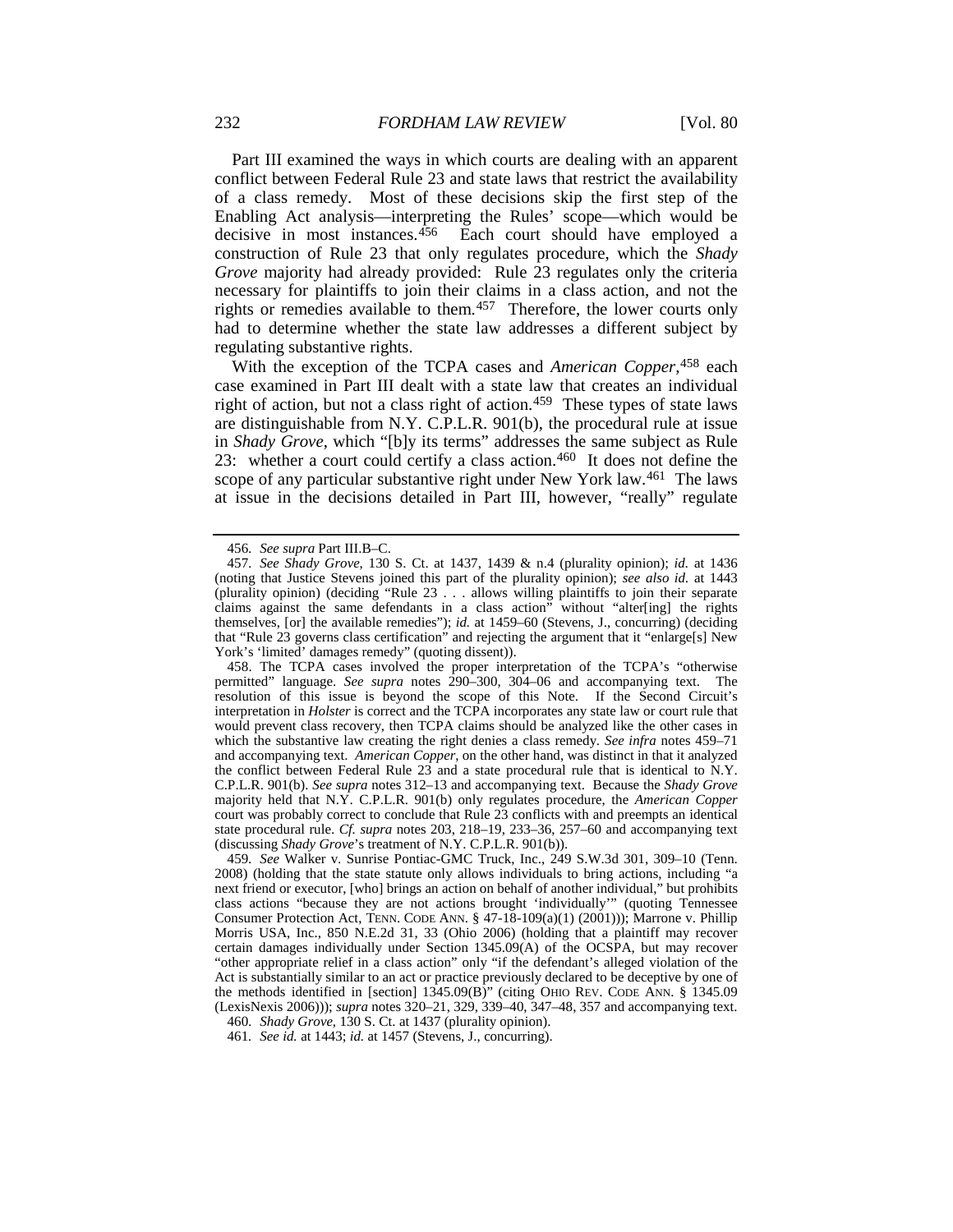whether or not a class right of action exists.<sup>[462](#page-45-0)</sup> If Rule 23 preempts these state laws, then it too would regulate substantive rights.<sup>463</sup> For this reason, most of the courts decided that Rule 23 exceeds the Enabling Act's authorization[,464](#page-45-2) while a few decided to apply the Rule regardless of its effect on substantive rights.[465](#page-45-3) Under Justice Sotomayor's test, both sets of courts should have determined that Rule 23 does not conflict with these state laws and avoided a construction that violates the Enabling Act.[466](#page-45-4)

Avoiding this violation is straightforward because *Shady Grove* already provided a valid construction of Federal Rule 23. Rule 23 merely sets forth the criteria a plaintiff must meet if he wants to join his claims in a class action.[467](#page-45-5) If a plaintiff meets Rule 23's requirements, the federal court must certify his proposed class and join the claims because it is within the plaintiff's discretion whether to maintain his claim as a class action, not the court's.[468](#page-45-6)

Yet Rule 23 does not purport to authorize federal courts to grant the plaintiffs' requested relief. As construed in *Shady Grove*, Rule 23 is merely a rule of joinder—a procedural rule related to proper pleading, but unrelated to adjudicating substantive rights or liabilities.[469](#page-45-7) To recover his damages, a plaintiff must state a claim upon which relief may be granted.<sup>[470](#page-45-8)</sup> In diversity actions, state law provides the grounds on which the court may

<span id="page-45-2"></span><span id="page-45-1"></span>463*. Cf. supra* notes [410–](#page-39-11)13, [419–](#page-40-10)20 and accompanying text (arguing that Justice Sotomayor's approach would consider whether the state law regulates substantive rights).

465*. See supra* note[s 304–](#page-29-14)06[, 322–](#page-31-14)25 and accompanying text.

467*. See supra* not[e 457](#page-44-7) and accompanying text.

<span id="page-45-6"></span><span id="page-45-5"></span><span id="page-45-4"></span><span id="page-45-3"></span>468*. See* Shady Grove Orthopedic Assocs., P.A. v. Allstate Ins. Co., 130 S. Ct. 1431, 1438 (2010) (plurality opinion) ("Courts do not maintain actions; litigants do."). Justice Stevens joined this part of the plurality opinion. *See id.* at 1448 (Stevens, J., concurring).

<span id="page-45-7"></span>469*. See id.* at 1443 (plurality opinion) ("A class action, no less than traditional joinder (of which it is a species), merely enables a federal court to adjudicate claims of multiple parties at once, instead of in separate suits. And like traditional joinder, it leaves the parties' legal rights and duties intact and the rules of decision unchanged."); *cf.* FED. R. CIV. P. 18 advisory committee's note (1966 Amendment) ("It is emphasized that amended Rule 18(a) [regarding permissive joinder of claims] deals only with pleading."); Leimer v. Woods, 196 F.2d 828, 833 (8th Cir. 1952) (holding that joinder under Rule 18(a) "simply affords a vehicle for convenience, facilitation and economy in litigation procedurally, and it does not have as its object to put it within the power of one party or the court thereby to produce a substantive impingement upon any right or liability"); 7 WRIGHT & MILLER, *supra* note 33,  $§$  1652 at 398 & n.8 (3d ed. 2001 & Supp. 2011) (noting that permissive party joinder under Rule 20(a) "does not alter the substantive rights of the parties").

<span id="page-45-8"></span>470*. See* FED. R. CIV. P. 8(a)(2); Bower v. IBM, Inc., 495 F. Supp. 2d 837, 840–41 (S.D. Ohio 2007) (considering only whether the "class claim made by the Plaintiffs should be dismissed because they have failed to allege a material element of such a cause of action"); *cf.* Marrone v. Phillip Morris USA, Inc., 850 N.E.2d 31, 34 (Ohio 2006) (noting that "[i]n order to maintain a class action, plaintiffs must meet the prerequisites set forth in Civ.R. 23 [Ohio's class action rule]," but that the issue before the court was whether the plaintiff pled a claim under the substantive statute, not whether the plaintiff complied with that procedural rule).

<span id="page-45-0"></span><sup>462</sup>*. See Walker*, 249 S.W.3d at 310 (deciding that "'[t]he Act limits private actions to individual claims' and, '[a]ccordingly, class actions cannot be maintained'" (alterations in original) (quoting Tucker v. Sierra Builders, 180 S.W.3d 109, 115 n.9 (Tenn. Ct. App.  $2005)$ )).

<sup>464</sup>*. See generally supra* Part III.C.

<sup>466</sup>*. See supra* note[s 413,](#page-39-12) [420–](#page-40-11)22 and accompanying text.